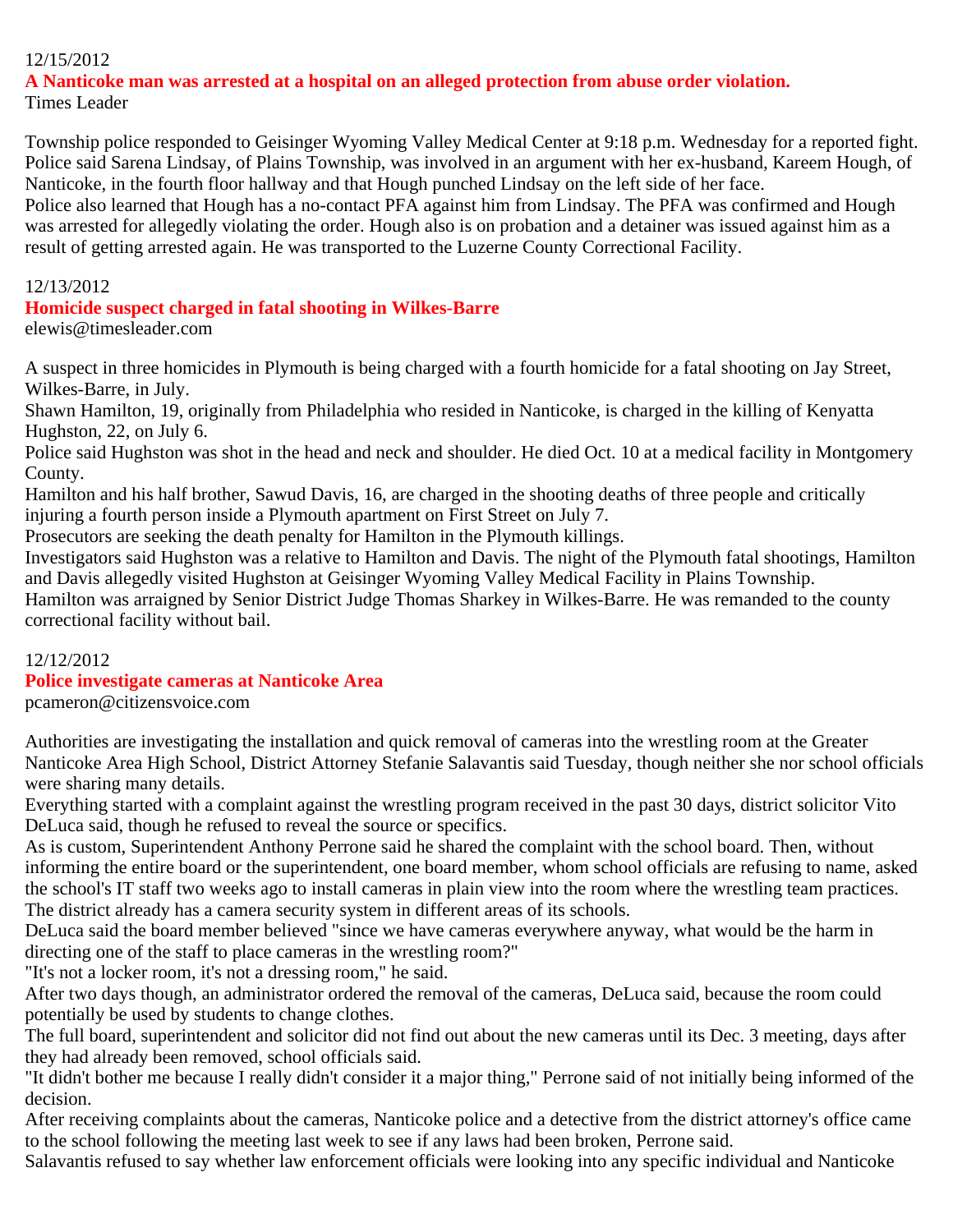police Chief Bill Shultz, who is leading the joint investigation, was unavailable Tuesday. Attempts to reach varsity wrestling coach Joe Ebert were also unsuccessful.

"Was there anything wrong? We will find that out in a couple days," after police conclude the investigation, Perrone said.

#### 12/12/2012 **Police Blotter** Times Leader

A former secretary at the Luzerne County Community College's Public Safety Institute accused of stealing students' tuition payments waived her right to a preliminary hearing before District Judge Donald Whittaker on Tuesday. Janet Griffith, 51, of Center Street, Nanticoke, waived three counts of theft to Luzerne County Court. Nanticoke police and county detectives allege Griffith stole \$12,213 in tuition payments for the public safety institute from February 2009 through June 2011, according to the criminal complaint.

#### 12/6/2012

#### **Three face drug charges after Ashley traffic stop** Citizens Voice

Police arrested three men on drug charges Monday morning following a traffic stop on Main Street in Ashley. Investigators said passenger Malik J. Macon, 20, of East Main Street, Nanticoke, was caught with a "large amount" of cocaine in his shoe.

Ashley police say an officer stopped the vehicle, a 2002 Ford Taurus, around 2 a.m., detected a strong odor of marijuana and found three bags of marijuana.

After removing Macon and two others from the vehicle, police said they discovered Macon had a large amount of cocaine stuffed in his shoe.

Macon was charged with possession with the intent to deliver cocaine and possession of drug paraphernalia.

He was jailed in the Luzerne County Correctional Facility.

The driver and another passenger will also face drug charges, police said.

# 12/5/2012

# **GNA secretary theft suspect**

**Jacqueline Ruchinski pocketed "\$10 here or a \$20 there" from kids' meals.**

elewis@timesleader.com

A secretary at Greater Nanticoke Area School District was charged Tuesday with stealing more than \$19,400 in students' payments for breakfasts and lunches.

Jacqueline M. Ruchinski, 61, of East Church Street, Nanticoke, allegedly admitted to school officials she pocketed, "\$10 here or a \$20 there" from 2006 through 2012, according to charges filed.

An audit by the state Office of Auditor General for those years allegedly found a \$19,427 shortage in the cafeteria account at the school district's Educational Center for sixth and seventh grades.

Ruchinski surrendered before District Judge Joseph Halesey where she was arraigned on six counts of theft. She was released on her own recognizance.

Ruchinski hid her face from photographers as she entered and exited the magisterial district office.

The alleged thefts by Ruchinski, a secretary in the district for 20 years, caught school officials by surprise, including Superintendent Anthony Perrone.

Perrone told investigators he was informed of the alleged thefts in a meeting with Ruchinski and Educational Center Principal Joseph Long on April 18. Ruchinski was suspended without pay after the meeting with Perrone. Perrone said Ruchinski was well respected in the school district.

According to the criminal complaint filed by Luzerne County detectives and Nanticoke police:

Ruchinski was in charge of the Educational Center's cafeteria account and collected students' breakfast and lunch payments. When Nancy Butzek, business office secretary, asked Ruchinski about a missing \$8 deposit slip for a student's account on April 18, Ruchinski said she will need to find it.

Butzek examined Ruchinski's cafeteria report and allegedly noticed other missing deposit slips.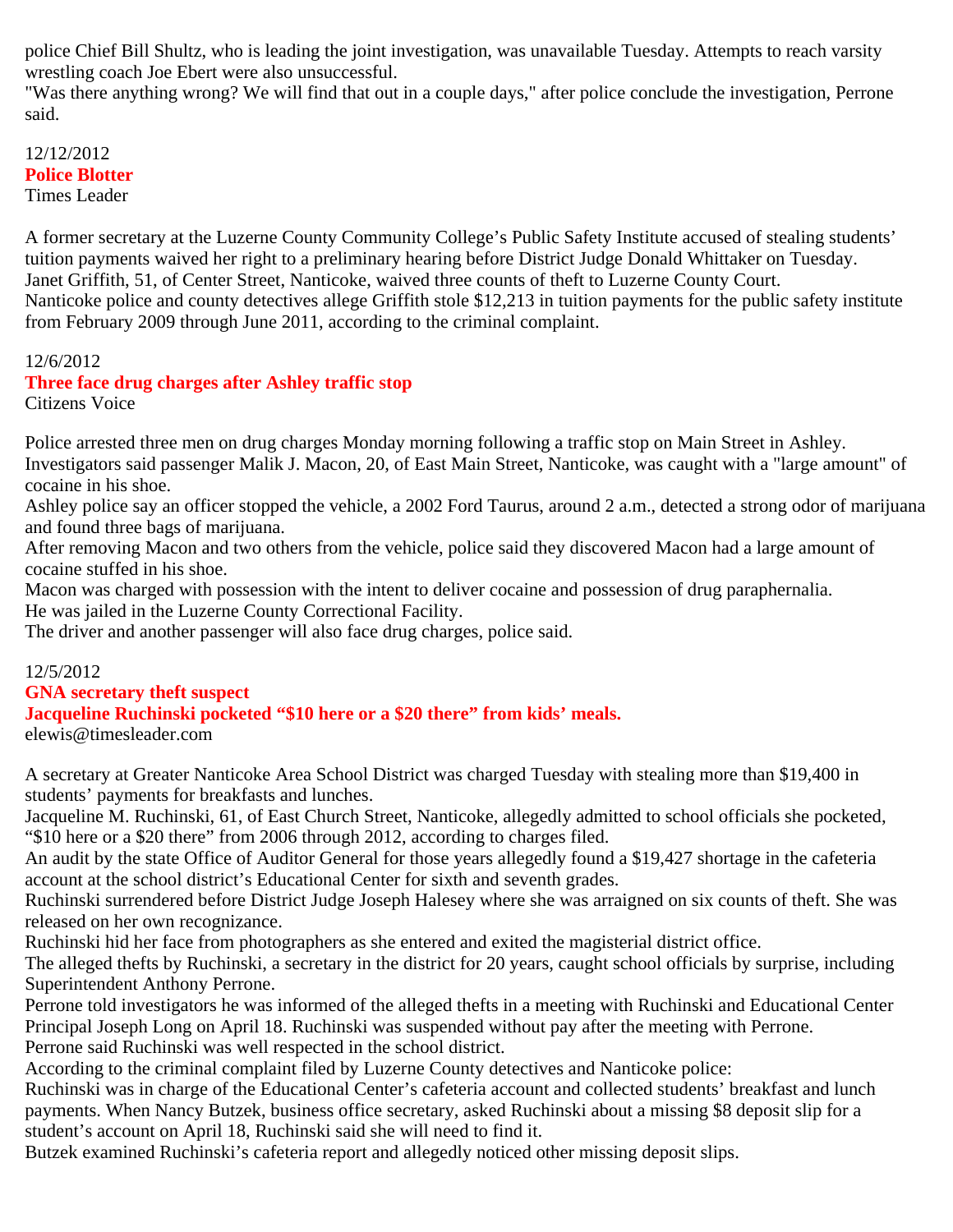Butzek confronted Ruchinski about the missing slips in which Ruchinski replied in a panic, "I can fix it. Tell me when, and how much?" the complaint says.

Ruchinski offered to use her own money to correct deposit shortages and was told by Butzek she could not do that. Butzek advised Ruchinski if she did something wrong, she needed to talk to Long.

After telling Long she allegedly stole money, Long arranged a meeting with Perrone.

A preliminary hearing is scheduled on Dec. 14 before District Judge Donald Whittaker in Nanticoke.

# 11/29/2012

**John Burton Derhammer Jr., 38, of East Broad Street, Nanticoke, was arraigned Wednesday on charges he assaulted a girlfriend**

Times Leader

Derhammer allegedly punched the woman several times and threatened to kill his mother if she called police at about 10:30 Tuesday night, according to the criminal complaint.

Derhammer was charged with simple assault, resisting arrest, terroristic threats and harassment. He was jailed at the county prison for lack of \$7,000 bail.

# 11/24/2012

**Pair suspected in Thanksgiving burglary at Nanticoke home**

bkalinowski@citzensvoice.com

While families around the area were gathered for Thanksgiving dinner Thursday, police say a pair of burglars targeted homes in Nanticoke, breaking into one to swipe belongings.

They may have gotten away with the heist at 1002 S. Prospect St., but investigators were led to the suspects after hearing what sounded like a "violent domestic" dispute at an apartment down the street, police said in arrest papers. Upon arrival at 1210-1212 S. Prospect St., police said James T. Novis, 37, and Adam J. Kuren, 28, were overheard arguing with their girlfriends - seemingly about how to get rid of stolen goods. The men were arrested when Kuren was spotted carrying a duffle bag stolen in the burglary, according to police. The girlfriends allowed investigators inside to recover the stolen items, police said.

The Thanksgiving Day break-in at 1002 S. Prospect St. occurred in a neighborhood that has recently seen a string of burglaries.

Novis, of 1212 S. Prospect St., and Kuren, of 1210 S. Prospect St., are suspects in prior burglaries in the city, Nanticoke police Chief William Shultz said Friday.

There were at least five burglaries in the city just last week.

"I believe these two are responsible for other burglaries in our community," Shultz said. "I'm not saying they're responsible for each and every one we have. We'll have to look at the evidence we got, like forensics and DNA. That stuff doesn't come back overnight."

Neighbors around 1002 S. Prospect St. said they spotted a man with neck tattoos knocking on doors on Prospect Street before seeing police respond. The homeowner said she left her property around noon and returned around 3:30 p.m. to see her house "ransacked."

Police say Kuren admitted he and Novis would knock on doors around the city and break inside if no one answered. Police said Novis and Kuren stole various military duffle bags from 1002 S. Prospect St., items the victim was storing for her cousin while he was deployed overseas with the U.S. military. They also took a large amount of collectable coins, a 32-inch television, a DVD player and a laptop computer, police said.

Kuren told police they sold the television and laptop to a drug dealer for five bags of heroin - which local narcotics officers said has a value of about \$80.

Both men are charged with burglary, criminal trespass, conspiracy, theft and receiving stolen property. Shultz said additional charges are expected against both men.

Novis and Kuren were taken to Luzerne County Correctional Facility on Thursday night to await overnight arraignment. On-duty Magisterial District Judge Daniel O'Donnell arraigned the men Friday morning and ordered them jailed with bail set at \$25,000 cash.

Kuren has a lengthy criminal history that includes arrests for burglary, court records show. At the time of the crimes, he was out on bail for a burglary at 1207 S. Prospect St. in Nanticoke in August and for breaking into military vehicles at the Pennsylvania Army National Guard armory in Nanticoke in July, court records show.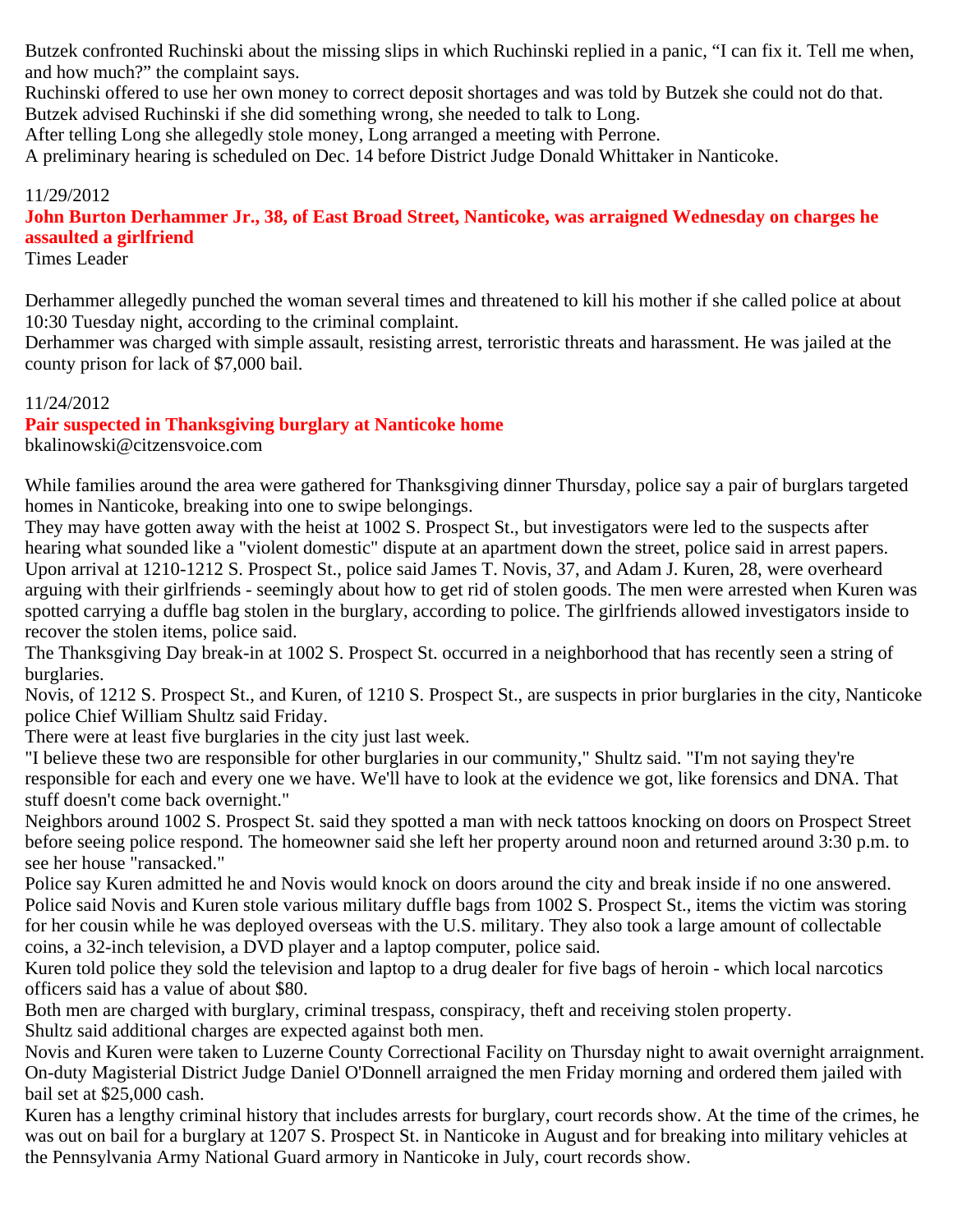State police at Shickshinny filed an arrest warrant against him Tuesday for a July 7 burglary in Hunlock Township. Novis was on probation for 12 months in connection with a February arrest in Plymouth for violating a restraining order filed by a woman. Police say he resisted arrest and then flooded the police station holding cell with urine-filled water after blocking the toilet's drain with his arrest papers.

After serving 41 days in prison following a guilty plea, he was released Nov. 14, court records show.

#### 11/22/2012

**A man wanted for a home burglary on Perry Street in January was arraigned Wednesday.** Times Leader

Joseph A. Klesmer, 26, of Mosier Street, Nanticoke, was arraigned by District Judge Donald Whittaker on charges of burglary, criminal trespass, criminal mischief, theft, receiving stolen property, criminal attempt and identity theft. He was released on \$25,000 unsecured bail.

Police said Klesmer allegedly used stolen credit cards at Walmart in Hazle Township and several Kmart stores. A preliminary hearing is scheduled on Nov. 28.

#### 11/17/2012

**Nanticoke man sentenced on robbery, trespassing charges** Times Leader

A Nanticoke man was sentenced Friday in Luzerne County Court on charges of robbery, unlawful restraint and trespassing.

Judge Fred Pierantoni III sentenced Benjamin J. Artache, 22, of Apollo Circle, to three to six years in state prison on charges of robbery, illegal possession of a firearm, unlawful restraint, intimidation of a witness, resisting arrest and two counts of criminal trespass.

Nanticoke police said Artache held a woman against her will inside an apartment at Apollo Circle on April 28, 2012, trespassing at the same Apollo Circle apartment on April 15, and robbing another man with a firearm inside another Apollo Circle apartment on March 7, according to court records.

#### 11/13/2012

#### **Nanticoke police report home burglaries**

Times Leader

Police said they are investigating five home burglaries since Friday.

The location of the burglaries were reported in the 200 block of East Union Street, the 1000 and 1100 block of South Prospect Street, the 1200 block of south Market Street and the 200 block of West South Street.

Items stolen include televisions, jewelry, money, tools, copper tubes and vacuums.

Police said the burglaries occurred during daylight hours and night.

Anyone with information about the burglaries is asked to call Nanticoke police at 735-2200 and to call 911 to report suspicious activity.

#### 11/8/2012 **Fired LCCC employee charged with taking \$16,000 Janet Griffith of Nanticoke faces hearing** sdelazio@timesleader.com

A city woman who police say stole \$16,000 from Luzerne County Community College while working there as a secretary was charged Wednesday with related offenses.

Janet M. Griffith, 51, of Center Street, was arraigned by District Judge Donald Whittaker on two felony counts of theft by failure to make required disposition of funds and one misdemeanor count of failure to make required disposition of funds.

Griffith was released on her own recognizance after investigators said they did not object. She was scheduled to appear for a preliminary hearing on Nov. 14.

"I am very disappointed that this occurred at our college," said LCCC President Thomas P. Leary. "It's always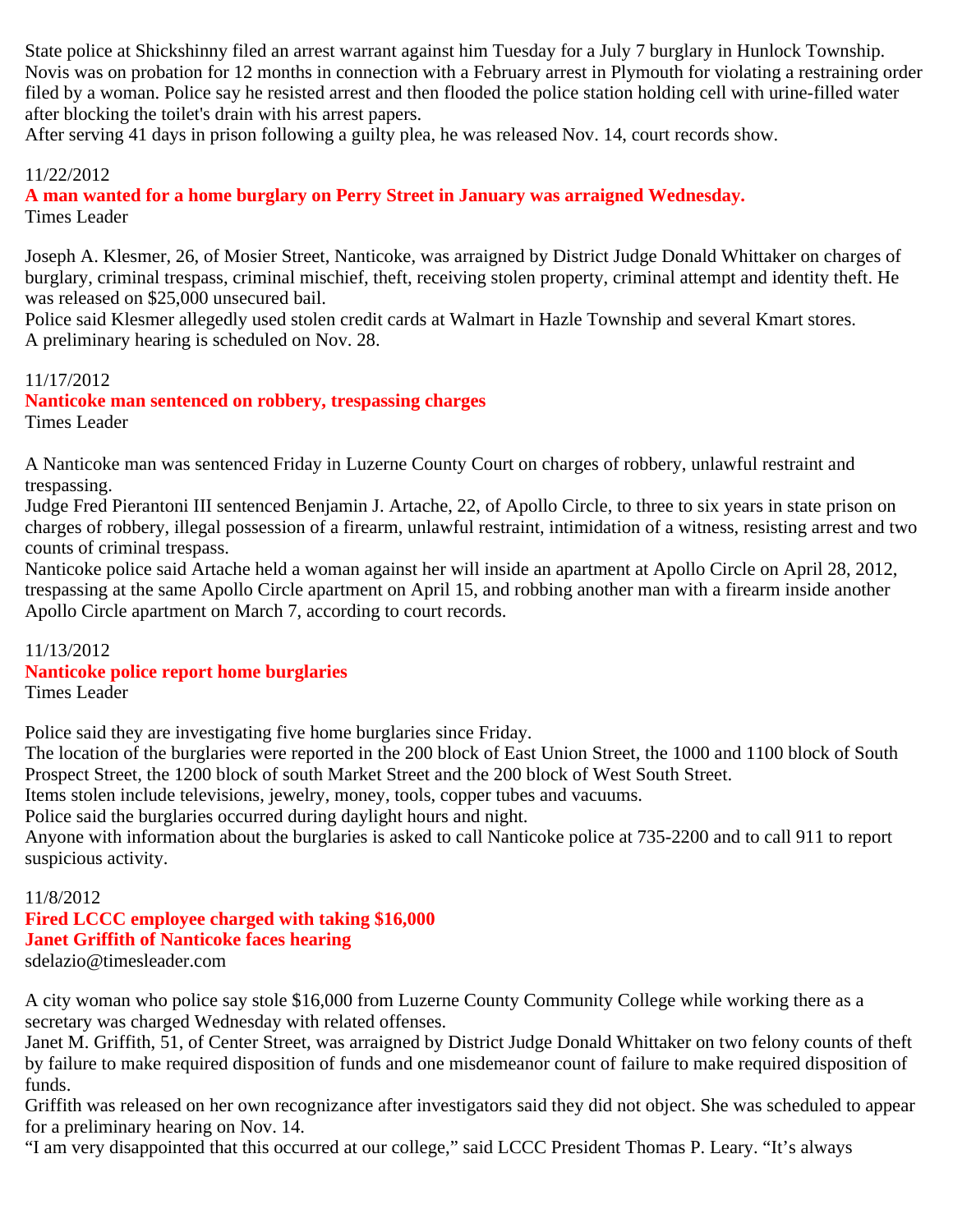disappointing when someone violates the public trust. I want to extend my appreciation to the law enforcement agencies for their thorough investigation and to the college's auditors and business consultants for their work as well."

After an investigation by Nanticoke police and the Luzerne County District Attorney's Office, investigators said Griffith took about \$16,000 while working as a secretary at the school's Public Safety Training Institute.

Court records indicate Griffith is represented by attorney Matthew Kelly of Kingston.

According to a criminal complaint, Nanticoke Detective Capt. William Shultz spoke on Feb. 22 with the college's director of security, Bill Barrett, who said an accounting firm had completed an annual 2011 audit of the Public Safety Training Institute, and that discrepancies were uncovered regarding missing funds.

The PSTI trains police officers, firefighters, paramedics, EMTs and truck drivers in a variety of courses, and opened in 2008.

An accountant reported to the college that the missing money came from student tuition payments that had been made in cash.

Barrett later spoke about the missing with Griffith, who denied responsibility for the missing funds and suggested there may have been mistakes with the financial statements.

Later that day, Griffith contacted Barrett, indicating she was willing to make repayment even though she did not take anything.

On March 9, Luzerne County Detective Lt. Gary Capitano became involved in the investigation and spoke with Leary, who said Griffith was responsible for collecting fees for many courses and for transporting the payments to the finance office every day.

According to the college, Griffith was hired as a custodian in August 2007 and moved into the secretary position in December 2008.

In October 2011, Griffith was moved back to the custodian position before she was placed on unpaid suspension in March 2012.

She was formally terminated from employment on Wednesday. Her annual salary had been \$23,585.

College employees informed investigators they were aware of financial difficulties Griffith was having, and that a number of calls were made to Griffith at work from creditors looking to speak with her.

An example of some missing funds, according to the criminal complaint, was a \$530 payment from two individuals who paid in cash for a weapons training course. Court papers say there was no record the payments were made and the cash was nowhere to be found.

# 11/7/2012

**Former Nanticoke official waives DUI crash-related charges, faces arraignment** Times Leader

A Mountain Top woman who worked as Nanticoke's city administrator and then was placed on leave after a drivingunder-the-influence-related crash waived related charges to county court Tuesday.

Holly Cirko, 39, waived her right to a preliminary hearing, sending charges of DUI and careless driving to county court. A third charge of accidental damage to an unattended vehicle or building was withdrawn.

Cirko will appear for a formal arraignment in county court on Jan. 11, according to court records.

Cirko had worked as Nanticoke city's administrator, but was placed on paid leave after crashing her car into a wall at about 3 a.m. on June 26.

Her last day of employment with the city was Aug. 3.

Police said Cirko was driving a Volkswagen Jetta that struck a retaining wall outside the 24-hour Coco Hut Convenience Mart in Nanticoke.

According to police, after hitting the wall, Cirko got out of her car, and went into the store.

She then got back into her car and drove away. Cirko was located a short time later by police.

11/1/2012

**Two charged with assaulting tow-truck driver**

Bob Kalinowski - Citizens Voice

Nanticoke police have charged two people for assaulting City Wide Towing operator Bob Kadluboski after he towed a vehicle in Nanticoke in March.

Steven Smith, 23, of Maffett Street, Wilkes-Barre, was charged with simple assault, terroristic threats and criminal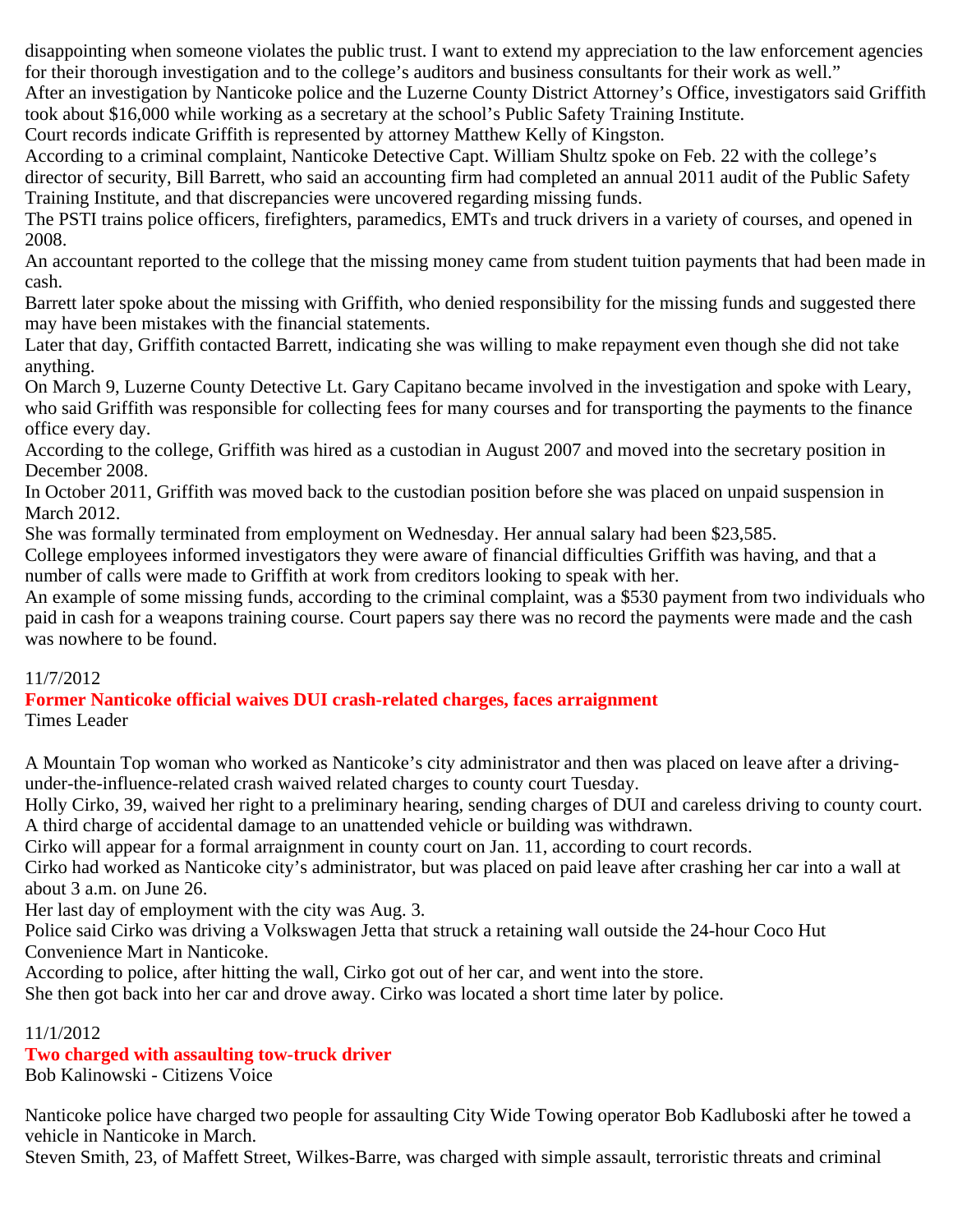mischief.

Candice Ruggere, 23 of South Walnut Street, Wilkes-Barre, was charged with simple assault and harassment. According to arrest papers filed with Magisterial District Judge Donald Whittaker:

Ruggere called Kadluboski after he towed her vehicle March 17, which was parked in a plaza along North Market Street. He agreed to return the vehicle to the scene after she paid a \$200 charge by credit card. While Kadluboski was removing the Jeep from his flatbed, he said Smith was "giving him a hard time."

Smith then kicked the tow truck and attacked Kadluboski, punching him several times, police said. Kadluboski said he was able to wrestle Smith to the ground and put him in a choke hold, telling him, "stop fighting, it's over."

At that point, Ruggere jumped on Kadluboski's back and repeatedly punched him in the head, police said. A witness approached and broke up the melee. Smith warned Kadluboski "this isn't over," arrest papers said.

Kadluboski and the witness, Billie Jo Johnson, then drove over to the nearby Weis Market parking lot to speak. While talking, the Jeep approached and Smith got out. He threatened Kadluboski, saying "Do you know what I have in this Jeep?" Fearful that Smith had a weapon, Kadluboski said he retreated to get his pistol in his tow truck. While Smith was leaving, he kicked Johnson's vehicle, police said.

Responding police said Kadluboski suffered a busted lip and bruises to the face, but he declined treatment. Kadluboski said his doctor later determined he had post-concussion syndrome. He said he suffers from reoccurring headaches and also required eye surgery, he said.

Smith and Ruggere, who were mailed the charges, were scheduled for a preliminary hearing on Wednesday, but the case was rescheduled until Nov. 14.

# 10/27/2012

# **Moms clash at homicide hearing as alleged gunman's story changes**

bkalinowski@citizensvoice.com

Shawn Hamilton, alleged triggerman in July's shooting massacre in Plymouth, initially told investigators his little brother fired the barrage of bullets that killed three people and wounded another during a botched drug deal, police say. Now, he says he did it.

While being led from a court hearing Friday afternoon, Hamilton ignored his attorney's advice to remain silent and told reporters he fired the fatal bullets inside 401 First St. on July 7. He claimed his life was in jeopardy.

"So, you did all the shooting?" a reporter asked.

|"Yeah, my brother, he's innocent," Hamilton said. "I did it in self-defense."

After two hours of testimony Friday, Magisterial District Judge Donald Whittaker ruled prosecutors presented enough evidence against Hamilton, 18, and his brother, Sawud Davis, 16, to forward the case to trial. The suspects did not testify.

Families of the victims and suspects then clashed outside the hearing and had to be separated by police when the alleged shooter's mother advanced the self-defense motive and suggested the victims shared some of the blame for putting themselves in a dangerous situation.

"We send out condolences to the family. They were all children," said Hamilton's and Davis' mother, who would only identify herself as Shawna. "But when you sell drugs, that's what comes along with drugs. It was a drug house. It was a drug deal gone bad. You sell drugs, there's guns involved."

Much of the evidence at Friday's hearing hinged on testimony by lone survivor, Danny Maldonado II, 19, who was shot in the head, torso and forearm. He claimed the brothers tried to rob them after the group smoked marijuana inside the apartment. Hamilton pulled a gun and demanded they turn over cash while Davis warned "this isn't a (expletive) game," he said. Danny Maldonado said he was the first one shot after he tried to lunge at Hamilton.

Hamilton and Davis, both of Philadelphia, now face charges of criminal homicide and robbery in the deaths of Bradley James Swartwood, 21, and Nicolas Robert Maldonado, 17, both of 401 First St., Plymouth, and Lisa Abaunza, 15, of Duryea, who Maldonado identified as Swartwood's girlfriend. They face an attempted murder charge for the shooting of Danny Maldonado.

When told that Hamilton claimed self-defense to reporters, prosecutors responded that it would be a tough sell with more than 10 shots fired at the victims, all hit multiple times.

"Four victims were there and all four of them were shot in the head. So, I think the public and a jury could draw their own conclusion," Luzerne County Assistant District Attorney William Finnegan said.\

Initial charging documents say Hamilton claimed Davis shot the four people during a botched drug deal. He said Swartwood, whose street name was "Wuz," had planned to sell them marijuana and they were going to sell heroin to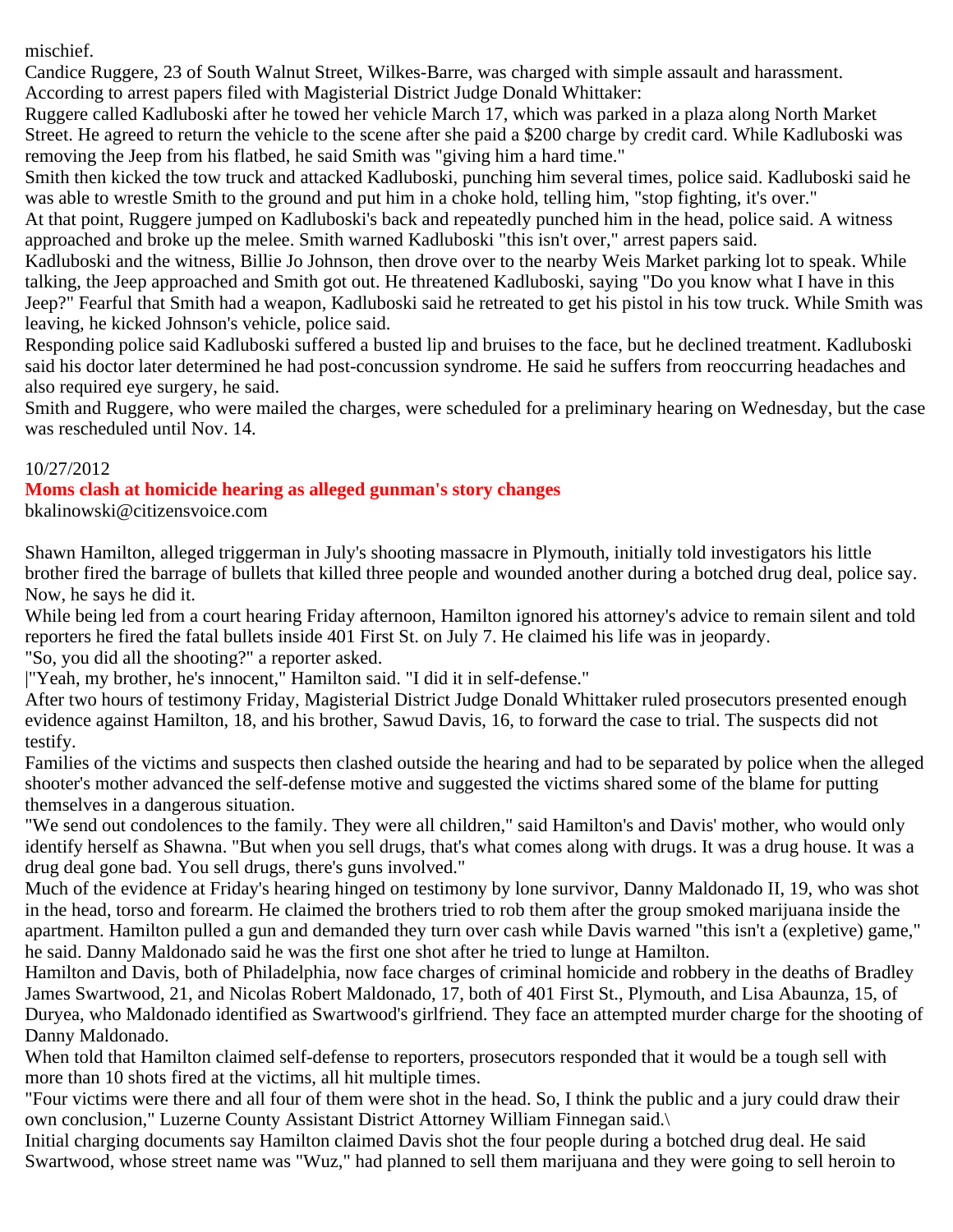Swartwood. During the exchange, Nicolas Maldonado, also known as "Cannon," reached for the heroin, prompting Davis to shoot, Hamilton initially said.

After that, Davis shot everyone else in the house, saying he "couldn't leave any witnesses," Hamilton initially said, according to arrest papers.

Hamilton now claims he fired the shots in self-defense, but did not elaborate while being led to a state police cruiser Friday.|

"Obviously, initially, they tried to create cover for themselves. The evidence points to Hamilton being the principle, and his brother helped. They are equally culpable for these deaths and the injuries to Mr. Maldonado," Finnegan said. "You don't have to actually pull the trigger to be found guilty."

During testimony on Friday, Danny Maldonado acknowledged his brother, Nicolas, and Swartwood invited Hamilton and Davis into the home and everyone smoked marijuana for about 20 minutes. Then, Hamilton pulled a gun, he said. "The big fella told everyone to empty their pockets. The skinnier one said, 'This isn't a (expletive) joke we're playing,'"

# Maldonado recalled.

Fearful, Danny Maldonado said he tried to lunge at Hamilton.|

"I stood up and he shot me in the head. I went down and he shot me in the torso and arm," said Maldonado, who spent two weeks in the hospital and continues rehabilitation.

A day after the shooting, police captured the suspects at Rear 178 E. Ridge St. in Nanticoke, where authorities said they were staying for a matter of days. Investigators found a .40-caliber Smith & Wesson handgun and bloody sneakers at the apartment, police said.

Following the hearing, the two suspects were returned to the Luzerne County Correctional Facility, where they are being held without bail.

While being led from court, Davis ignored all questions about the case and continually directed comments at fellow prison inmates who are calling Hamilton a "rat."

"He ain't a rat," Davis said.

# 10/27/2012

# **One suspect declares he shot victims**

**Shawn Hamilton tells reporters half brother Sawud Davis is innocent, contradicting prior statements.** Edward Lewis - Times Leader

Shawn Hamilton said Friday that he – not his younger half brother – was the lone gunman who killed three people and critically injuring a fourth person in Plymouth.

In July, Hamilton had told police his half brother, Sawud Davis, 16, was the triggerman.

Hamilton, 18, made the revelation to reporters after a nearly three-hour preliminary hearing Friday before District Judge Donald Whittaker in Nanticoke.

"My brother is innocent; it was self-defense," Hamilton professed. "I never said it was my brother. My brother didn't do anything. I love my brother, man. He didn't do nothing. He's innocent. I'm not taking the fall for nobody, man." State police at Wyoming and county detectives allege Hamilton and Davis went to an apartment on First Street,

Plymouth, on July 7 to buy marijuana and sell heroin to Daniel Maldonado, 20, Nicholas Maldonado, 17, Bradley Swartwood, 21, and Lisa Abaunza, 15.

County Detective Lt. Gary Sworen testified during the hearing that Hamilton, in two interviews, allegedly stated Davis was the gunman. Sworen said that during a third interview is when Hamilton allegedly admitted to shooting the four people in the apartment.

Only Daniel Maldonado survived the rampage. He suffered permanent injuries to his arm.

Acting Coroner William Lisman testified Nicholas Maldonado, Swartwood and Abaunza died from multiple gunshot wounds.

Sworen said bloody clothing allegedly belonging to Hamilton was recovered from a garbage can inside the Wyoming Valley Mall, where Hamilton purchased new clothes at a department store after the shooting. Bloody sneakers were also found, along with a .40-caliber gun, from Hamilton's apartment on East Ridge Street, Nanticoke, Sworen said. Davis' attorney, Demetrius Fannick, in an attempt to have a first-degree homicide charge dismissed, said the bloody clothing and sneakers all belonged to Hamilton. Fannick said the gun was found in a drawer next to Hamilton's bed. Hamilton's attorneys, Allyson Kacmarski and Robert Buttner, said their client in two interviews with investigators said

Davis was the shooter and responsible for the homicides.

Whittaker determined assistant district attorneys William Finnegan Jr. and Rebecca Reimiller established a case against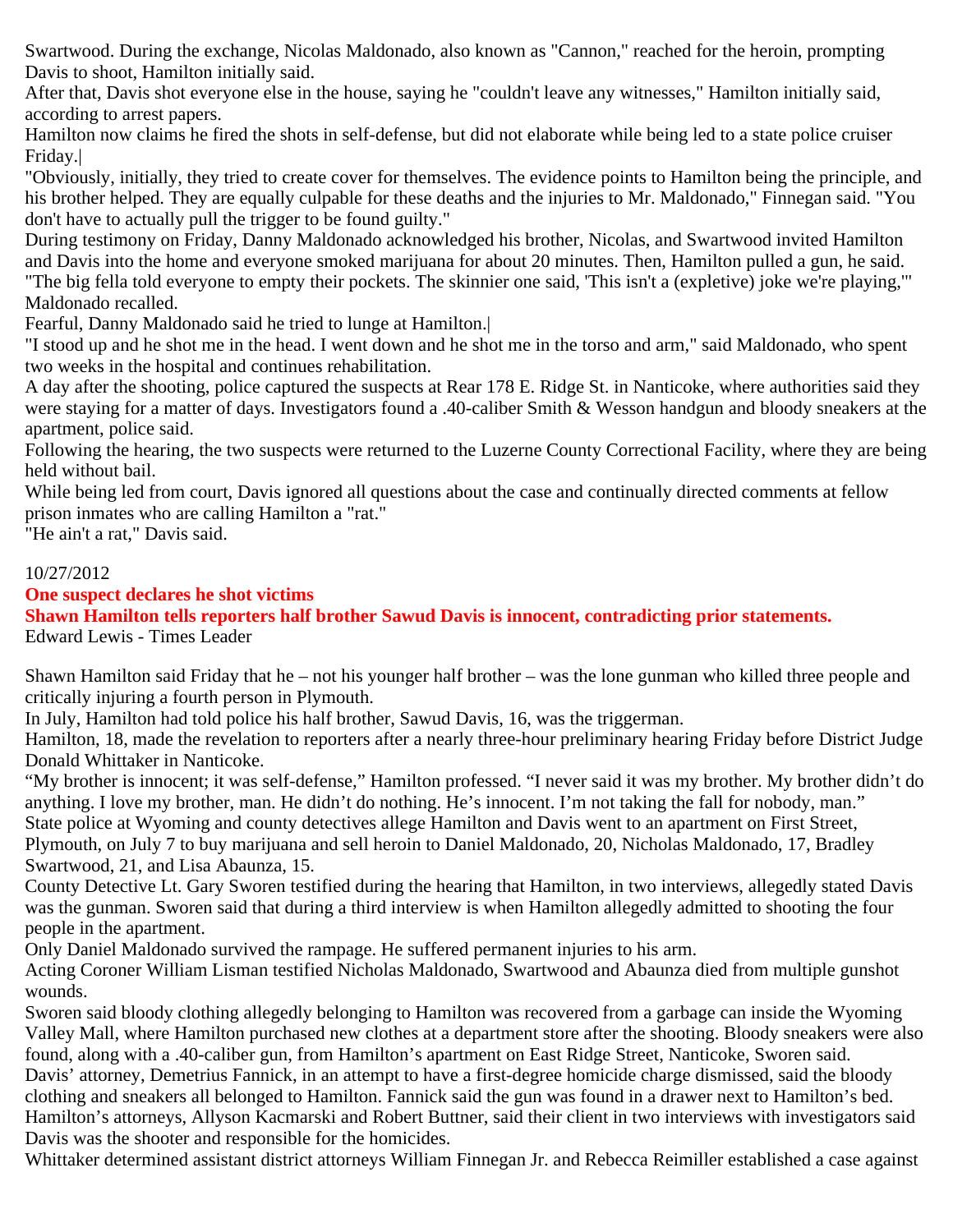the brothers, sending four open counts of criminal homicide and robbery and a single count of criminal attempt to commit homicide to county court. They remain jailed without bail.

Daniel Maldonado testified he was in his bedroom when Hamilton and Davis arrived at the apartment at about 9:20 p.m. He looked out of his door and saw marijuana on a coffee table and Hamilton telling him, "You're going to want to come out here."

Daniel Maldonado said Hamilton pulled out a gun and ordered him, his brother, Nicholas, Swartwood and Abaunza to empty their pockets.

"I ran and lunged at him," Daniel Maldonado said, saying he was thrown to the floor and shot in the head, chest and arm.

In response to questions posed by Kacmarski, Daniel Maldonado said he did not tell investigators he smoked marijuana before the shooting.

Maldonado's mother, Susana Handelong, wore a shirt with a picture of Nicholas to the hearing. After the proceeding, Handelong and the mother of Hamilton and Davis, who only identified herself as Shawna, confronted one another outside.

Shawna wanted to express her condolences to the Maldonado family while Handelong kept asking why her son, Nicholas, had to be killed.

# 10/26/2012

# **Half brothers face charges in triple killing**

Edward Lewis - Times Leader

Two half-brothers charged in the killing of three people during a drug deal in Plymouth in July will face homicide charges in Luzerne County court.

District Judge Donald Whittaker determined prosecutors established a case against Shawn Hamilton, 18, and his half brother Sawud Davis, 16, sending an open count of criminal homicide to county court.

State police at Wyoming allege Hamilton and Davis, both of Nanticoke, killed Bradley Swartwood, Nicholas Maldonado and Lisa Adaunza on July 7.

The two were also accused in the attempted homicide of Maldonado's older brother Danny, who testified at the preliminary hearing held today.

Luzerne County Det. Lt. Gary Sworen testified that Hamilton allegedly admitted that he fired the gun during the drug deal. Sworen testified that Hamilton made the alleged confession during a third interview with investigators.

Hamilton, in two previous interviews with investigators, claimed his brother was the shooter, Sworen testified.

After the hearing, Davis told reporters that his older brother Hamilton is not a rat and Hamilton said Davis was not the shooter that killed the three people.

# 10/25/2012

# **Nanticoke gunman jailed on threat charge**

Bob Kalinowski - Citizens Voice

Nanticoke police have filed charges against a man whose alleged threats lead to heightened security today at Greater Nanticoke Area Schools.

Joseph C. Fedorchak Jr., 20, of Honey Pot Street, Nanticoke, is charged with terroristic threats and disorderly conduct. Police said Fedorchak fired multiple shotgun blasts in a wooded area near his home.

A friend, who called police around 7 a.m., told police that Fedorchak was "not acting right" prior to the incident. The friend said Fedorchak was "distraught" over a recent break up and over being slashed in the hand recently.

Fedorchak recently said he planned to kill the ex-girlfriend and the person who stabbed him, the friend told police.

Police warned the possible targets this morning, and also advised the Greater Nanticoke Area School District because the people involved had attended the school, police said.

While there was no specific threat to the school, district officials decided to beef up security and keep students in their first period classes for much of the morning.

Around 11:30 a.m. this morning, Fedorchak surrendered to police in a wooded area behind his home after police heard him firing more shotgun blasts.

Police took possession of the weapon, which was loaded, police said.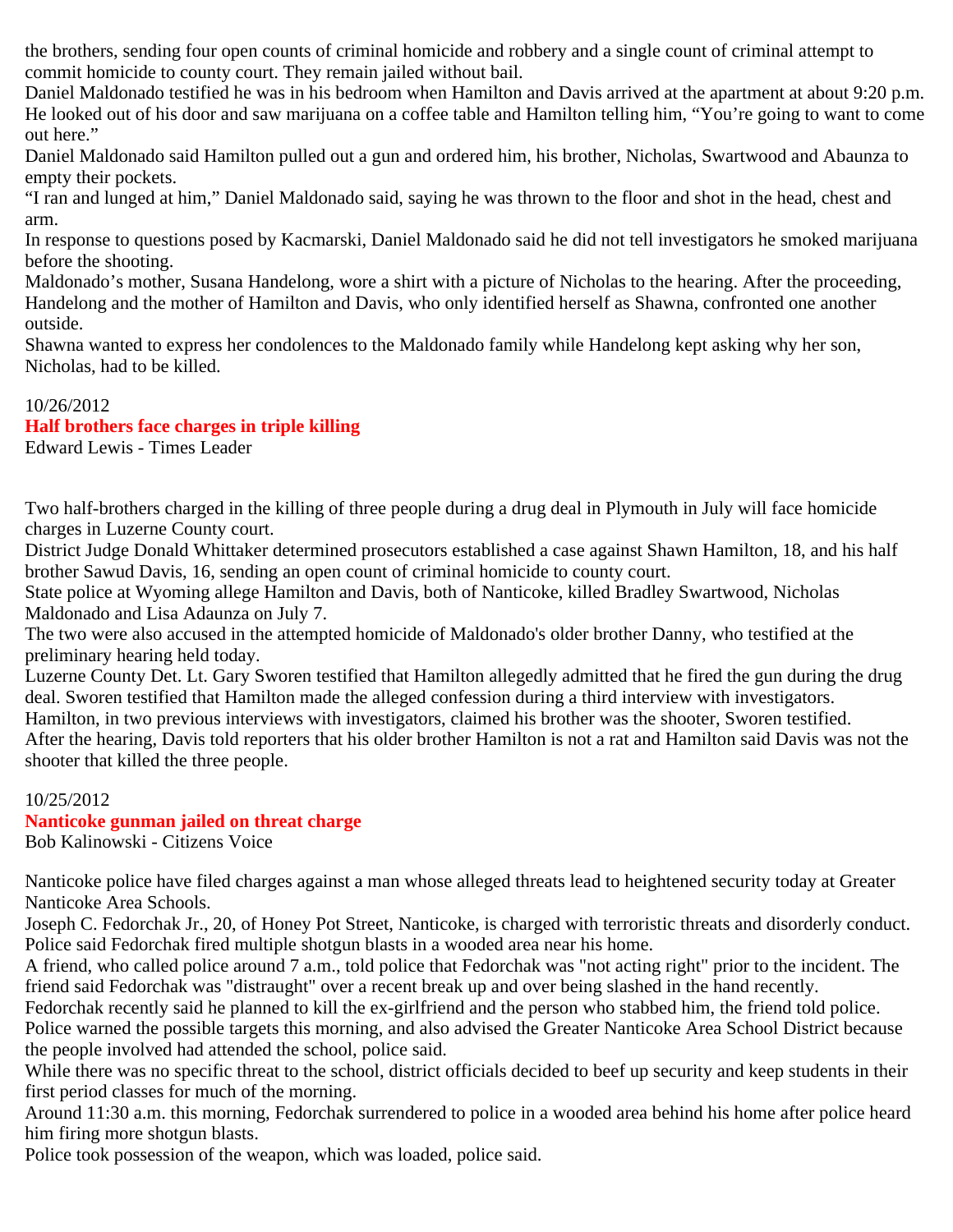Fedorchak was arraigned by Magisterial District Judge Donald Whittaker, who ordered him jailed in lieu of \$75,000 cash bail.

Police said they will make sure Fedorchak receives a mental health evaluation if needed.

# 10/25/2012

# **Man apprehended in Nanticoke, school no longer locked down**

Edward Lewis - Times Leader

Police Chief William Shultz said a man has been apprehended on charges he was carrying a firearm in a residential neighborhood in the Honey Pot section of Nanticoke earlier today.

Police searched for the man for most of the morning and requested the Greater Nanticoke Area High School be placed on lockdown as a precaution. It was but has since returned to normal operations.

Shultz said the man, Joseph Craig Fedorchak Jr., 20, of Nanticoke, was found in the woods with a shotgun. He will be arraigned later today on terroristic threat charges.

# 10/25/2012

# **Shotgun slaying suspect caught in Nanticoke**

Citizens Voice

An Effort man charged with criminal homicide after police exhumed the body of a man killed with a shotgun was caught Wednesday in Nanticoke, according to state police.

Michael Rhubart, 28, is also charged with aggravated assault, illegally possessing a firearm and tampering with evidence in the death of 33-year-old Jubar Hughes, also of Effort.

Kidder Township police were first tipped off about the slaying about 5 p.m. Monday, when they learned of a possible body buried in a field off Henning Road in Kidder Township, Carbon County, according to a report filed by Trooper Bruce W. Wesnak.

Officers arriving at the scene reported it appeared a body was buried there and called for state police backup, the report says.

Troopers, accompanied by an anthropologist from Bloomsburg University, exhumed Hughes' body, and an autopsy determined he had been killed by a shotgun blast to the head, Wesnak wrote.

Court documents identify Rhubart and Hughes as roommates living in Chestnuthill Township.

Rhubart was arrested Wednesday at 146 W. Church St., Nanticoke, and admitted to police he killed Hughes with a 12 gauge shotgun and then cleaned their home to conceal the crime, according to charging documents. He was being held in the Monroe County Jail without bail.

# 10/23/2012

# **Nanticoke man charged with shooting at trooper during chase**

Bob Kalinowski - Citizens Voice

Amid a spree of violent crimes earlier this year, pistol-packing fugitive William Gronosky vowed not to be taken alive, police said in new charges filed Monday. Calling himself a "monster," he vowed to kill cops "if they got in his way," investigators say.

On the run for weeks, Gronosky was being sought on a host of serious accusations: robbing a disabled man in a gunpoint home invasion, holding up a strip club owner, stealing a trooper's service revolver in a burglary and shooting at police during a high-speed chase.

He was Luzerne County's top fugitive when a contingent of troopers converged on him the early morning hours of April 14 outside the Carousel Lounge strip club in Plymouth Township. As he promised, Gronosky didn't go down quietly. While fleeing police in a rental car, Gronosky fired two gunshots at a pursuing state trooper's cruiser, enabling him to elude capture until he was arrested two days later in Montgomery County, police said in arrest papers.

State police at Wyoming on Monday filed charges against the 29-year-old for the high-drama incident on Route 11 - the fifth high-profile criminal episode for Gronosky within weeks earlier this year.

Gronosky, last known address of Church Street, Nanticoke, faces charges of assault on a police officer, aggravated assault, illegal possession of a firearm and fleeing police.

He was arraigned by video by Magisterial District Judge Donald Whittaker in Nanticoke, who ordered Gronosky jailed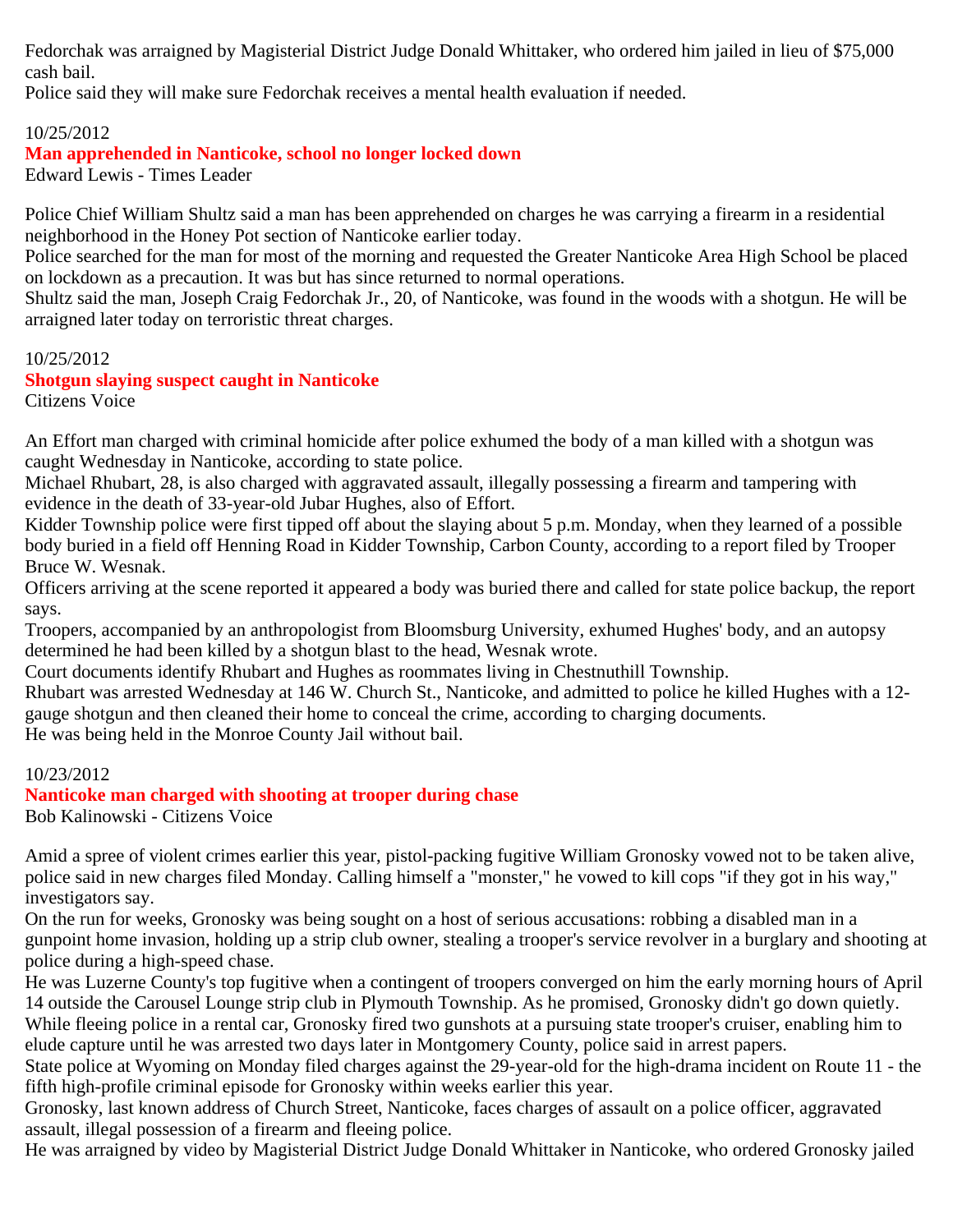on an additional \$100,000 bail. In all, Gronosky is jailed in the Luzerne County Correctional Facility with bail set at \$1.4 million cash.

Arrest papers allege what police suspected all along: Gronosky was shooting at state police with one of their own guns. Investigators said Gronosky stole the .45 caliber Glock on March 23 during a burglary at a state trooper's home in Laflin.

Police said Gronosky also used the gun to fire 12 gunshots at a Wilkes-Barre police officer March 26 during a 20-mile chase as the officer tried to stop him following the Hanover Township home invasion.

The stolen gun was found after police in Montgomery County caught Gronosky inside a convenience store upon locating the vehicle he drove the night of the Plymouth Township shooting - a gold 2011 Chevrolet Cruze. Gronosky was nabbed with Kevin Williams Jr., 29, of Wilkes-Barre - his co-defendant in a March 15 gunpoint robbery of stripclub owner Jules Greenberg of the Carousel Lounge.

During later interviews with state police, Gronosky said the police in Montgomery County caught him off guard inside the store and he left the stolen gun in the glove compartment.

Investigators said Gronosky noted "if he took the gun inside, and police approached him, there would have been a shootout."

# 10/13/2012

# **Luzerne County Judge Fred Pierantoni on Friday sentenced Michael Whalley, 30, last known address as South Walnut Street, Nanticoke, to 15 months to five years in state prison on charges he assaulted Wilkes-Barre police officers.**

Times Leader

City police investigated a man slashing tires in the 400 block of South Franklin Street on July 17, 2009. Whalley was found holding two knives in an apartment at 420 S. Franklin St., where he fought with officers, according to the criminal complaint.

Whalley was transported to Wilkes-Barre General Hospital where he threatened an emergency room nurse and spat at officers, the complaint says.

He was also sentenced on a criminal trespass charge filed by Nanticoke police when he entered a residence on State Street and caused a disturbance on March 9, 2011, and a drunken driving charge filed by Hanover Township police who investigated a crash on the Sans Souci Parkway on March 10, 2011.

# 10/13/2012

# **Pair sentenced in home invasion**

**Daniels gets time served plus probation; Rausch, 24 months in probationary curriculum.**

elewis@timesleader.com

Minutes after Theresa Daniels and David Rausch were ordered by a Luzerne County judge to stay away from one another, they sat together and chatted outside the judge's courtroom on Friday.

Daniels, 24, of Hanover Village, Hanover Township, and Rausch, 18, of West Main Street, Nanticoke, were sentenced for their roles in a deadly home invasion in Hunlock Township on Feb. 8, 2011.

State police at Wyoming said Daniels and Rausch took part in the burglary with Robert Muntz, 44.

A masked Muntz, armed with a stolen .22-caliber handgun, stormed into a trailer on Old Tavern Road and confronted a sleeping Jeff Laton about money owed to him. During a scuffle in a bedroom, Laton's girlfriend, Amanda Bowman, fired two shots, striking Muntz once in the head, instantly killing him.

Bowman was cleared of the deadly shooting as former District Attorney Jacqueline Musto Carroll called it justifiable homicide.

State police said the trailer was used to manufacture methamphetamines.

Daniels and Rausch each pleaded guilty to burglary and reckless endangerment charges.

Judge Fred Pierantoni III sentenced Daniels to 103 days time served at the county prison plus 18 months probation and 25 hours community service. She was represented by attorney Allyson Kacmarski.

Rausch was sentenced to 24 months in the county's Intermediate Punishment Program, a special probationary curriculum, with the first 10 months on house arrest with electronic monitoring.

Before Rausch's sentence was imposed, his lawyer, Joseph Sklarosky Sr., told Pierantoni that his client comes from a loving family, the members of which are still figuring out why their son was with Muntz.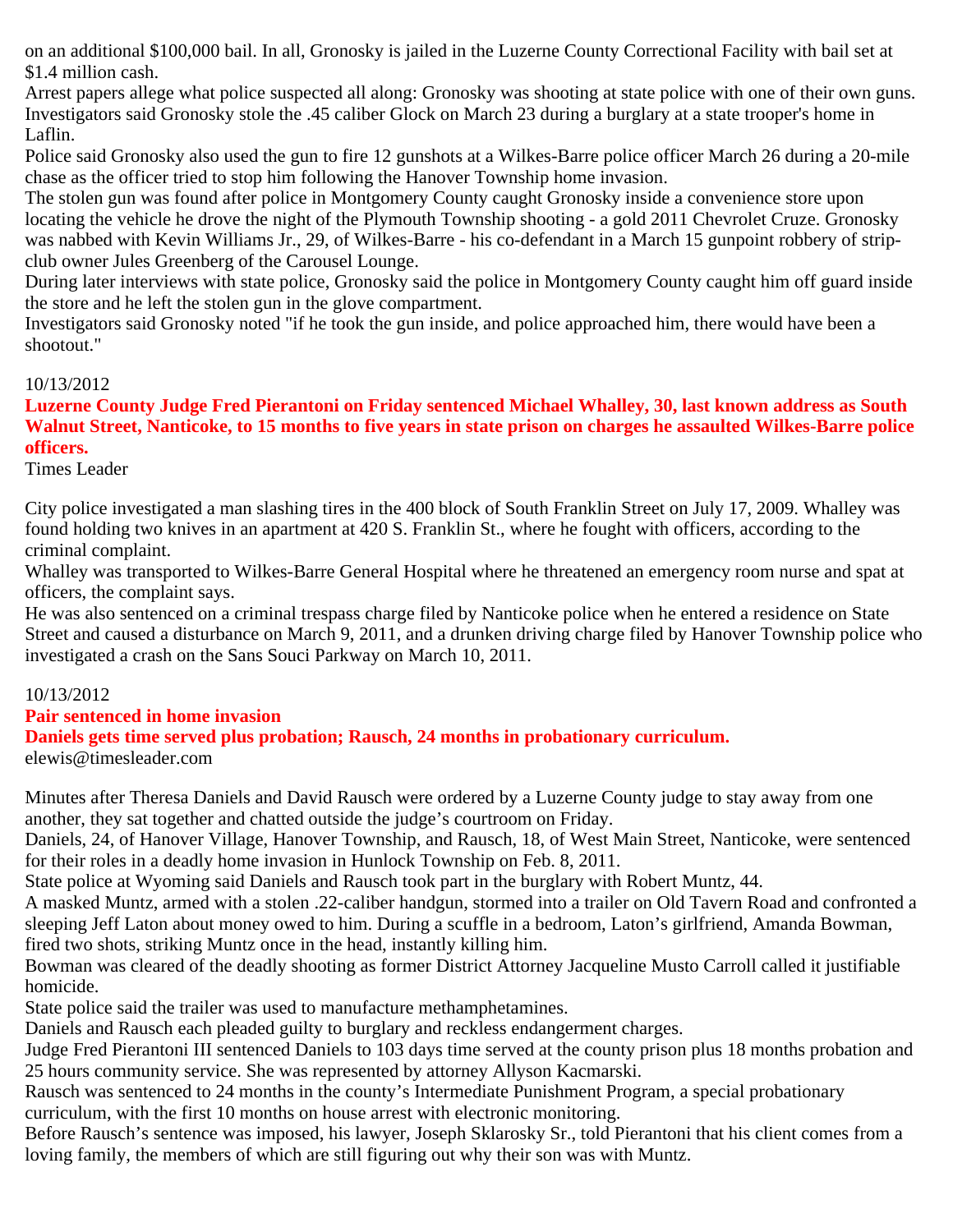"I doubt you'll see (Rausch) standing in front of you again," Sklarosky said to Pierantoni.

Pierantoni separately told Daniels and Rausch not to have any contact with one another or with the people charged in the manufacturing of methamphetamine in the trailer.

While Daniels and Rausch arrived at the courthouse together, Pierantoni told Daniels to call a taxi to leave. Immediately after the proceeding ended for Daniels, who was sentenced after Rausch, the two sat next to each other talking outside Pierantoni's courtroom.

10/12/2012 Citizens Voice **City police reported the following incidents:**

Ernest Truly, of Fairchild Street, reported someone smashed a window of his vehicle with a brick.

John Yaskoweak, of East Union Street, reported someone threw a large rock through his front bay window of his home. Catherine Oshinski, of West Ridge Street, was taken into custody on a warrant filed by the Luzerne County Courts. She was jailed in the Luzerne County Correctional Facility.

Edward Nork, 38, was arrested in the 100 block of South Market Street in connection with an arrest warrant filed April 23 in Lancaster County for a parole violation. Nork was jailed in the Luzerne County Correctional Facility.

10/12/2012 **Police Blotter** Times Leader

Plymouth - Police investigating an incident at the Sunoco Quick N' EZ Stop on East Main Street on Thursday captured a fugitive wanted on robbery charges in Nanticoke.

Joshua Ruchinski, 22, of Second Street, Plymouth, was caught after a foot chase, police said.

Ruchinski was wanted by Nanticoke police on charges he robbed and assaulted two people in a house on West Noble Street on Sept. 19, according to arrest records.

Ruchinski was arraigned Thursday on six counts of robbery, two counts of simple assault and a single count of theft. He was jailed at the Luzerne County Correctional Facility for lack of \$30,000 bail.

10/4/2012

**Raids target video gambling Machines are seized at several bars, taverns** smocarsky@timesleader.com

In a two-county crackdown, troopers and enforcement officers with the state police Bureau of Liquor Control Enforcement raided numerous area bars and taverns Wednesday evening, seizing scores of video gambling machines. LCE officers were spotted wheeling video poker machines and other electronic gambling devices out of four bars in Nanticoke between 6 and 6:30 p.m.

Most officers involved in the operation declined comment. One officer deferred comment to Trooper Tom Kelly, public information officer for state police Troop P in Wyoming.

All that officer said he could say was that it was a "huge" operation in Luzerne and Lackawanna counties. Kelly did not immediately return messages seeking comment.

Raids on bars witnessed by Times Leader reporters include the Town Tavern on Front Street, Ruby's Inn on Espy Street, The Witch on South Market Street and American Legion Post 350 on West Broad Street, all in Nanticoke. The owner of Ruby's Inn declined comment. The bartender at the American Legion said a Legion officer was too busy to speak with a reporter.

At the Town Tavern, John Bushko, the husband of bar owner Barbara Bushko, stood on the sidewalk watching an LCE officer wheel out four poker machines from the bar.

Bushko, the former mayor of Nanticoke, said the machines are owned by a vending company with whom his wife splits revenues generated from the machines. He couldn't recall the name of the vending company.

"The machines just make about \$30 a week. The casino takes all the business," Bushko said, referring to The Mohegan Sun at Pocono Downs in Plains Township. "Twenty years ago, they used to do really good. Now they don't."

Currently, casinos in Pennsylvania are the only establishments allowed to have permits to operate slot machines. They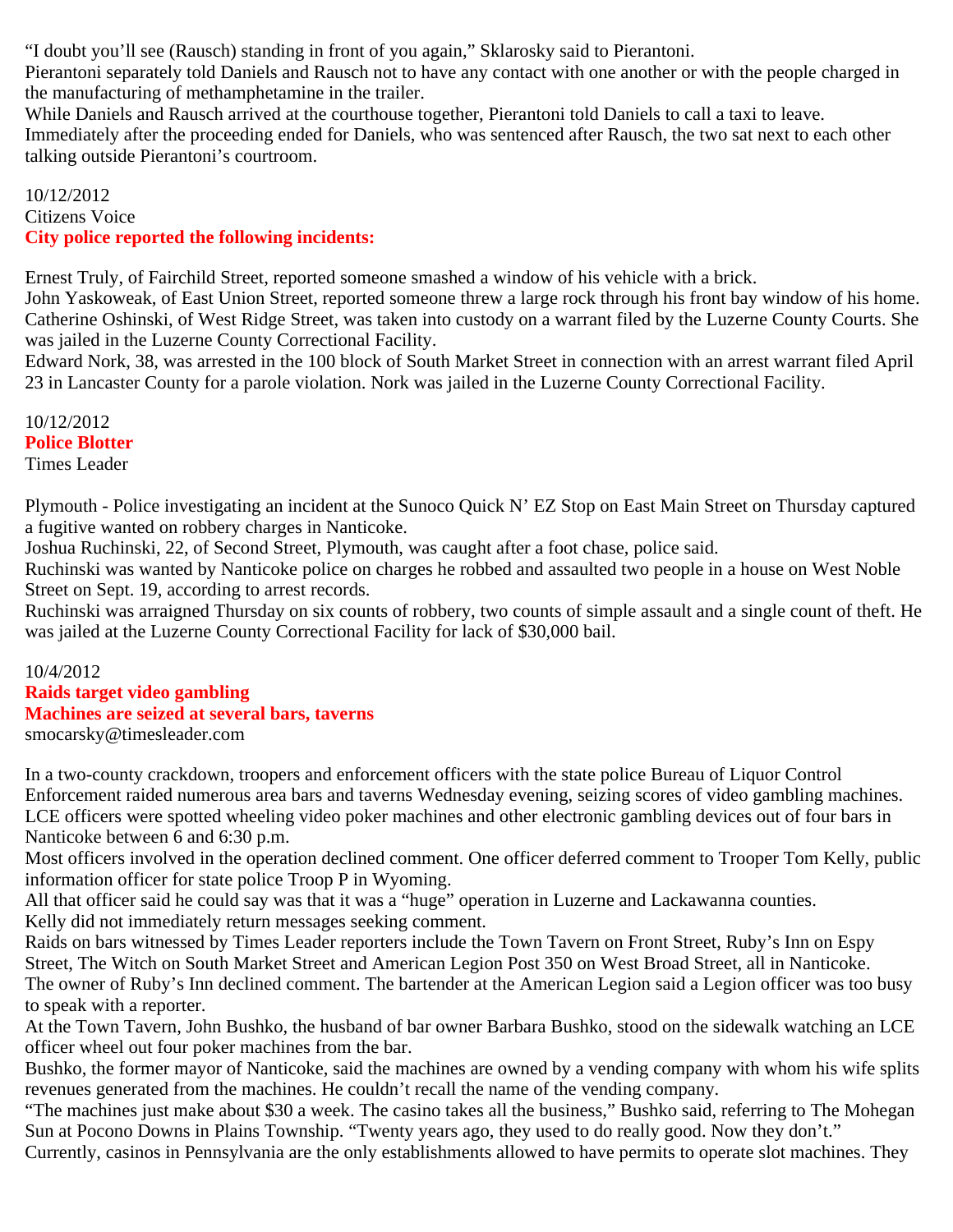paid \$50 million for gaming licenses that guarantee their exclusive rights until 2016.

In 2009, then Gov. Ed Rendell announced a proposal to legalize video poker machines and use the revenues they generate to offer tuition relief for students attending the state's community colleges or public universities.

Under the proposal, bars, taverns, restaurants and private clubs – establishments that have liquor licenses – would have been eligible to have up to five video poker machines.

But the bill never came up for a vote. Casino owners weren't buying Rendell's argument that the machines would be "video lottery terminals," not slot machines. They would have demanded the state reimburse them for the \$50 million gaming license fees they each paid.

The prospect of a half-billion-dollar hurdle and potential legal action come as bad news to some club officials who had said they were hanging on in the hope the legislation would pass.

In the past, revenue from a handful of illegal poker machines allowed many of the 3,000 clubs statewide to offer \$1 drafts and cheap food to members.

Since the state legalized slot machines, many of the clubs have been repeatedly raided, forcing many to give up their machines. Many have closed and others could follow.

Gambling cases are investigated by the State Police Bureau of Liquor Control Enforcement, which will either file criminal charges against the licensee or handle the case administratively by filing an action with the Liquor Control Board.

If a case is handled administratively, an administrative law judge with the LCB will hear evidence and issue an enforcement action, such as a fine or license suspension, if the violation is proven. Money seized is subject to forfeiture regardless if criminal charges were filed.

Asked why his wife's bar pays out money to gamblers on winning spins if he knows it's illegal, Bushko said, "Everybody who owns these machines does it. It's been that way for the past 40 years."

Bushko said he doesn't intend to have any more gambling machines put in the bar and noted that the city will lose revenue.

"In Nanticoke, you pay \$100 for each machine" in amusement tax, he said.

Bushko said business has been poor lately, and now the small customer draw that the machines had is gone.

"Kids go to The Woodlands (Inn & Resort in Plains Township) and pay \$4 a drink. Here, they would pay \$1.50 and they don't come in," Bushko said. "It's time to retire anyway."

# 9/24/2012

# **Police arrested Michael Rubino, 28, of Pittston, and Crystal Rodriguez, 28, of Nanticoke, at approximately 6 p.m. Friday at Walmart on Route 315**

Times Leader

Police said Rubino was wanted on an outstanding warrant from Pittston police related to burglary charges and a warrant from Larksville police related to drug paraphernalia and other charges. Police said Rodriguez had an outstanding warrant from Larksville police in connection with the same incident.

Walmart contacted police after Rubino and Rodriguez allegedly attempted to purchase electronics with checks that were possibly stolen, police said.

# 9/21/2012

# **Pair sought in Nanticoke home invasion**

Bob Kalinowski and Bill Wellock - Citizens Voice

EDITOR'S NOTE: An earlier version of this story misidentified the second suspect

Police are looking for two men they say earned the trust of a victim, went to his house in Nanticoke and beat him and his wife before taking prescription drugs and cash.

Police said Joshua Ruchinski, 22, of Plymouth, and another man, identified only as "Rock," assaulted Edward Ryan, 50, and Paula Ryan, 45, at the couple's home at Rear 20 W. Noble St. just before 11 p.m. Wednesday.

Investigators said Ruchinski and the other man fled the home with prescription drugs and \$100 after the attack.

The robbers spotted Edward Ryan walking his dog around 10:50 p.m. and approached him, police said.

Police said the robbers were familiar with the victim after recently meeting Ruchinski. They knew the dog's name, said they knew Ryan's son and talked about Ruchinski recently encountering one of the suspects on a bus.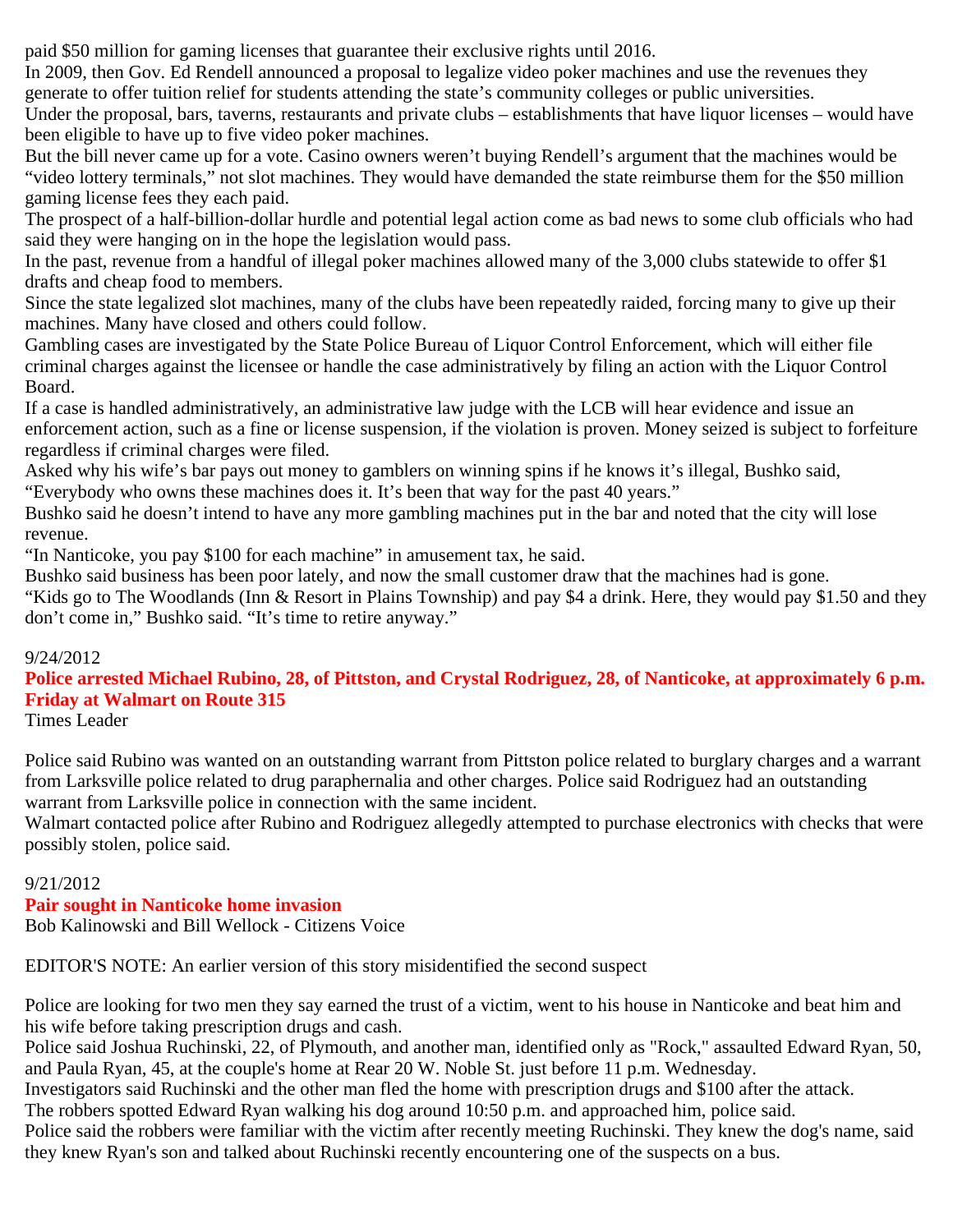Investigators said the two men, both in their 20s, asked if they could "hang out" and later returned to Ryan's house. The men introduced themselves to Ryan's wife as "Josh" and "Rock," police said. Soon after, police said the robbers grabbed a pocket knife from a coffee table and attacked the couple before fleeing with cash, prescription medicine and the pocket knife.

Edward and Paula Ryan separately identified Ruchinski from a photo lineup, police said.

Police charged Ruchinski with six counts of robbery, two counts of simple assault and one count of theft.

Edward Ryan was taken by ambulance to Wilkes-Barre General Hospital, where he received 15 sutures above his left eye. Poice said he was also treated for a puncture wound to his elbow.

Paula Ryan sustained various cuts and brusies, police said.

The second suspect, "Rock," is identfied as a white male in his early 20s, approximately 5'6" with short blonde hair. He was wearing a white T-shirt and tan pants.

Anyone with information about the crime is asked to call Nanticoke police at 570-735-2200.

#### 9/20/2012

#### **Man charged with torching Nanticoke garage, church shed**

Bob Kalinowski - Citizens Voice

Nanticoke police have arrested a man in connection with two arson fires in the city, including one that torched church property along Middle Road.

Jeffrey W. Deyo, 18, of 137 S. Hanover St., Apt. 6, in Nanticoke, confessed to torching a full storage shed at the Glad Tidings Assembly of God Church on Aug. 15 and a garage at 383 E. Grand St. on Aug. 25, according to charges filed. Deyo was arraigned this afternoon by Magisterial District Judge Donald Whittaker in Nanticoke, who ordered Deyo jailed in the Luzerne County Correctional Facility in lieu of \$75,000 cash bail

The fire at the 220 Middle Road church destroyed materials and donations being stored in a shed for a flea market that was upcoming at the church

"Like I told the state trooper, we might not catch him, but one day he's going to stand before God," John Mosley, church pastor, said at the time.

The church building, home to about 40 parishioners, didn't sustain any damage.

Deyo was charged with multiple counts of arson and criminal mischief.

#### 9/20/2012

# **Two people assaulted, robbed in their home**

Times Leader

City police are investigating a robbery by two men who befriended a homeowner on West Noble Street Wednesday night.

Edward Ryan told police he was walking his dog and was met by two men in the area of East Noble and South Prospect streets. One of the suspects said to Ryan, "Hey, is that Stoney?" referring to the dog.

The two suspects continued to talk to Ryan saying they recently met him on a bus and asked if they could "hang out" at Ryan's house.

When they returned to Ryan's house, one of the suspects asked him to keep the dog outside because he was afraid of dogs.

After they entered the house, one of the suspects grabbed a pocket knife from a table and attacked Ryan and his wife, Paula Ryan.

Police said the Ryans suffered injuries to their faces. The suspects left the house with \$100 and prescription drugs, police said.

Police identified a suspect has having the name "Josh," white male, early 20s, about 5 feet 9 inches tall, dark short hair and wore a gray shirt. The other suspect is known as "Rock," early 20s, about 5 feet 6 inches tall, short blonde hair and wore a white t-shirt and tan pants.

Anyone with information about the robbery and assault is asked to call Nanticoke police at 735-2200.

9/20/2012 Times Leader **City police reported the following:**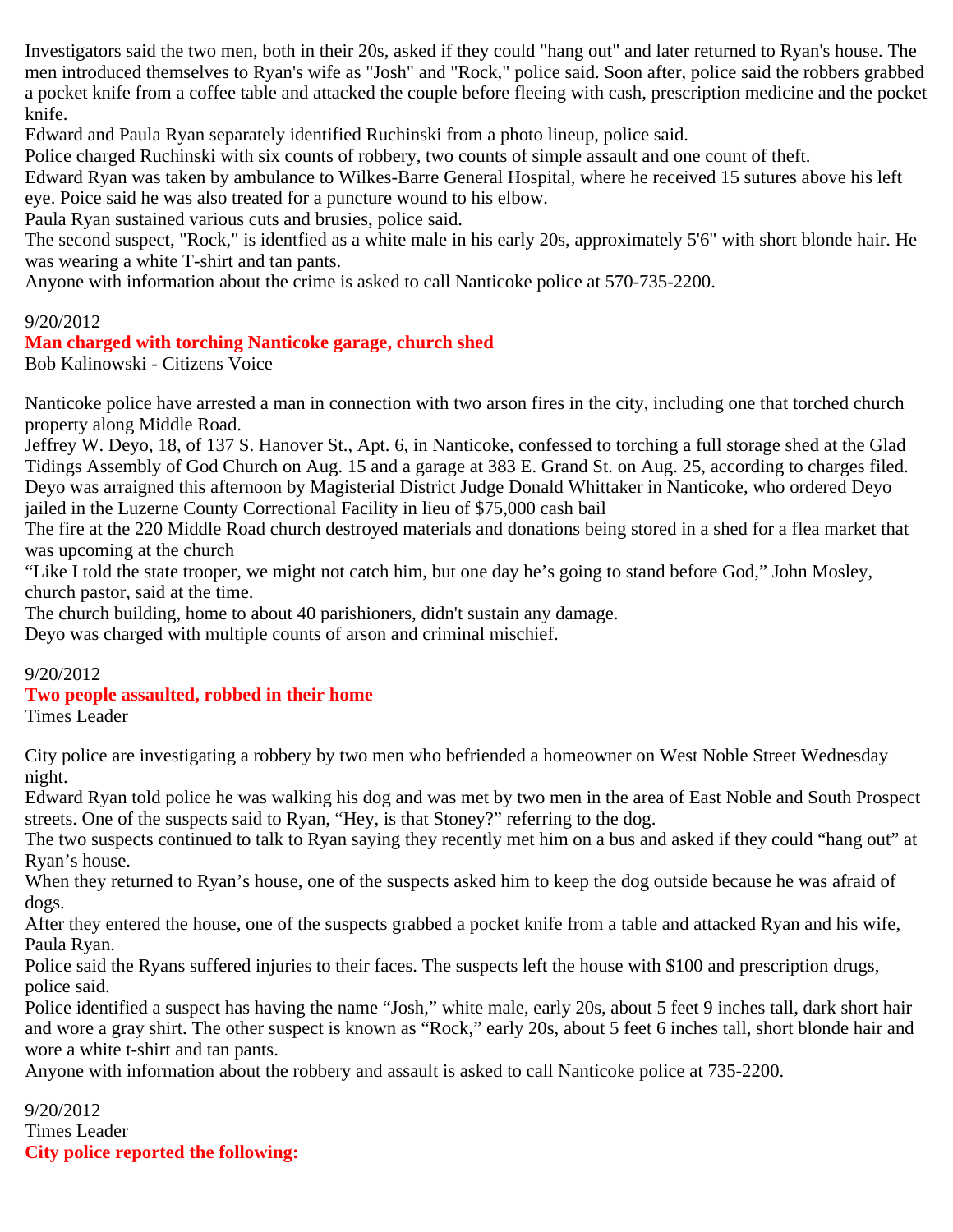• Chondra Ritter and Angela Waldbauer, of West Green Street, reported an unknown person entered their apartment and stole a silver wedding band, a hand-made bow with initials DDLL and two dozen wood arrows.

• Curtis Lamoreaux, of South Market Street, reported a 46-inch Vizio flat screen television was stolen from his residence.

• Nancy Giberson, of West Grand Street, reported a television, a cell phone and a crystal globe were stolen from her residence.

• A laptop computer was reported stolen during a burglary at Grave 74 Tattoo Studio on Middle Road. A window was smashed at the business.

• Police charged Sandra Jean Arnold, 45, of Walnut Street, Alden, with drunken driving after she was allegedly found intoxicated operating a vehicle in the parking lot of Turkey Hill on West Main Street on Sept. 14.

Arnold admitted to police she consumed alcoholic beverages and was driving the vehicle because her husband was too intoxicated to drive, according to the criminal complaint.

Police allege in the complaint Arnold had a blood alcohol level of .178 percent.

An adult driver in Pennsylvania is considered intoxicated with a BAC of .08 percent.

Two counts of driving under the influence and a single count of driving with a suspended license were filed against Arnold with District Judge Donald Whittaker in Nanticoke.

A preliminary hearing is scheduled on Oct. 17.

9/20/2012

# **Man arrested on molestation charges**

Times Leader

A man was arrested early Thursday on charges he molested a teenage girl.

Nicholas James Molina, 19, of Nanticoke, was arraigned on two counts of indecent assault and a single count of underage drinking. He was jailed at the Luzerne County Correctional Facility for lack of \$2,500 bail.

A teenage girl reported she was awakened by Molina molesting her inside a residence on West Noble Street just before 3 a.m., according to the criminal complaint.

A preliminary hearing is scheduled on Sept. 26 before District Judge Donald Whittaker in Nanticoke.

# 9/14/2012

# **Police: Drunk woman tossed mug at bartender**

Citizens Voice

A Nanticoke woman was cited for disorderly conduct after creating a scene at Larry's Pizza on Thursday. Police said restaurant staff told Stephani Smith, 25, of East Union Street, that she would no longer be served alcohol because she was drunk.

Upon being asked to leave, Smith took her food, which was not paid for, and a beer mug. She argued with the bartender and threw the mug at her, smashing it, police said.

#### 9/13/2012 **Police Blotter** Citizens Voice

# **A man allegedly violated a protection-from-abuse order his mother had against him by threatening her, city police said.**

Denise Byron of East Ridge Street told police her son Daetrell Lamar Byron, 19, had been staying with her, but that when she came home from work on Thursday he started yelling and cursing at her about money.

Denise Byron said Daetrell Byron threatened to kill her if she called the cops, and started throwing things.

Daetrell Byron is charged with violating a protection from abuse order, which police said was issued to his mother in February and expires in December.

**A man faces charges of simple assault and harassment after a fight with his girlfriend allegedly turned physical.** Natalie Shaffer told police she and her boyfriend, Matthew D. Levandowsky, 23, of Apollo Circle were arguing on Thursday and it escalated into a physical confrontation. She said he grabbed her by her hair, slapped her in the face and pushed her out the back door of the apartment.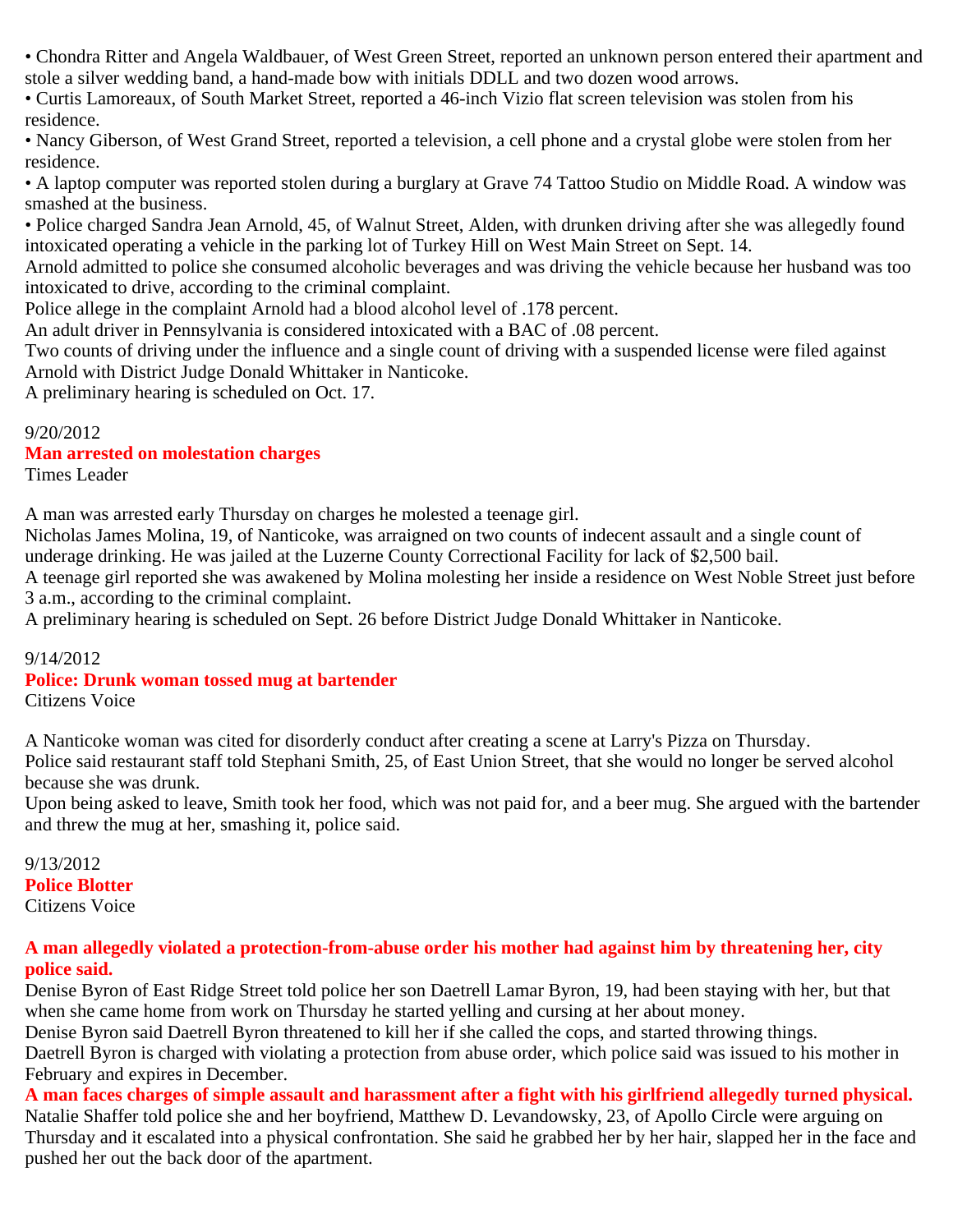Magisterial District Judge Donald Whittaker set bail at \$50,000.A woman is charged with theft after allegedly stealing money from her mother, police said.

On Sept. 4, officers went to the East Noble Street house of Florence Bigos, who told them her daughter Janine Mayewski, 41, took \$150 from a bank envelope containing \$300, which was hidden under a pillow in her bedroom. **A city man faces charges after tooling around on an all-terrain vehicle on public roads and fleeing from an officer trying to stop him.**

Douglas Edward Smith, Jr., 42, of Minden Court, is charged with attempting to elude a police officer, operating an ATV on the highway, driving without a license and careless driving.

Sgt. Joseph Guydosh said that about 12:35 a.m. Aug. 30 he saw an ATV with a broken taillight heading north on U.S. Route 11, then cross the West Nanticoke bridge into the city, driving on the roads. When Guydosh turned on the lights and siren of the police cruiser, the ATV driver drove off into the woods.

Guydosh followed the road parallel to the ATV while a female passenger on the vehicle yelled taunts at him. Guydosh caught up with the ATV at the end of a trail that exits at West Main Street, and the driver, identified as Smith, surrendered immediately.

In custody, Smith admitted to fleeing and said he was "just being stupid."

# 9/13/2012

# **Sweet Valley man charged with choking girlfriend**

Citizens Voice

A man from Sweet Valley choked his girlfriend with a tire iron, then ran away to avoid arrest, city police said.

Corey James Kittle, 19, is charged with simple assault, harassment and flight to avoid apprehension.

Nanticoke police went to an apartment on East Washington Street on Sept. 1 and spoke with the victim, Ashley Nearhouse, who told the officers she and Kittle were having an argument that turned physical when he pushed her to the

floor.

Kittle then grabbed a tire iron and forcibly pushed it on Nearhouse's neck to the point where she said she could hardly breathe. After a struggle, Nearhouse said she got away and tried to run for the door, but Kittle grabbed her and dragged her across the floor.

Nearhouse managed to get away from Kittle and called 911, and Kittle ran from the apartment.

After police caught Kittle, he was arraigned in front of Magisterial District Judge James Tupper and jailed in Luzerne County Correctional Facility with bail set at \$3,000 cash.

# 9/6/2012

# **Wrought iron gates stolen from Nanticoke homes**

Bob Kalinowski - Citizens Voice

Thieves stole wrought iron gates from two homes in Nanticoke early Wednesday, and in both cases a similar pickup was spotted fleeing the scene, Nanticoke police said.

The homes targeted were in the 1100 block of South Prospect Street and the 100 block of West Broad Street, city police said.

In both cases, witnesses told police a light-colored, older-model, full-size pickup with a loud exhaust was spotted fleeing the scene, police said.

# **Anyone with information is asked to call Nanticoke police at 570-735-2200**

# 9/6/2012

**A homeless woman was arrested on charges she threatened a 14-year-old girl and assaulted two police officers.** Times Leader

Jill A. Harris, 41, was charged with two counts each of aggravated assault and resisting arrest, three counts of disorderly conduct, and one count each of harassment and public drunkenness. She was jailed at the county prison for lack of \$5,000 bail.

According to the criminal complaint:

A group of teenagers were hanging out at Patriot Square Sunday night when Harris began yelling obscenities. When the teenagers ignored Harris, she became more upset and started a fight with a teen girl.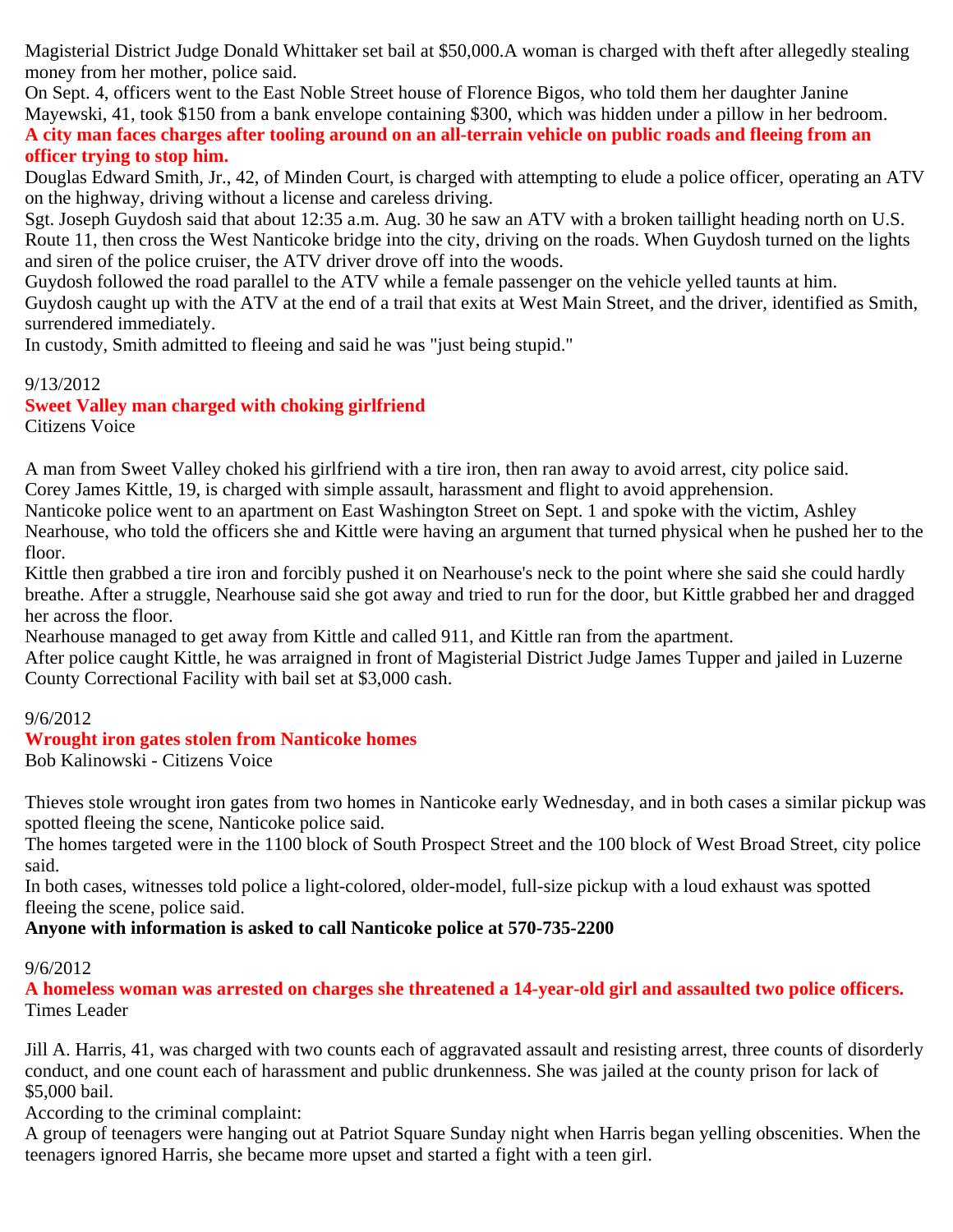Police said they observed Harris yelling obscenities and poking her finger in a teen girl's chest. Harris struggled with officers when she was arrested and spat in an officer's face when she was placed in a holding cell, the complaint says.

# 9/1/2012

# **A Nanticoke man who pleaded guilty to robbing a convenient store and entering another home was sentenced Thursday to eight to 23 months in county prison**

Times Leader

Daniel Olshefski, 24, of Burnett Street, was sentenced by Judge Fred Pierantoni on charges of robbery, criminal trespassing and theft by unlawful taking. Olshefski pleaded guilty to the charges in July and also received a year of probation Thursday.

Pierantoni said Olshefski will receive 51 days credit for time already served and must complete 30 hours of community service.

According to court papers, on Nov. 21, police say Olshefski attempted to rob the Cocoa Hut convenience store on Middle Road in Nanticoke, but was chased away by the clerk.

In the other incident, police said on Jan. 3, Olshefski entered a Franklin Street, Nanticoke, home and removed jewelry.

# 8/31/2012

# **City police reported the following:**

Times Leader

• Thomas Beida, of South Hanover Street, reported someone threw a rock through his garage window.

• James Gordon, of Garfield Street, Nanticoke, was cited with public drunkenness, operation in unsafe manner and operation on streets and highways after he was observed operating an all-terrain vehicle on the street, police said.

• Clement Sosnak, of West Main Street, Nanticoke, was cited with public drunkenness after an incident on East Broad Street.

• Justin Eckrote, of West Green Street, Nanticoke, reported someone stole multiple power tools from his basement.

• Ralph Confletti, of West Broad Street, reported someone entered his apartment and stole a crossbow from his basement.

# 8/30/2012

# **A Nanticoke man who pleaded guilty last month to several drug-related charges was sentenced Wednesday to five to 10 years in state prison.**

Times Leader

Hector Lopez, 23, of East Main Street, was sentenced on charges of possession with intent to deliver heroin and possession with intent to deliver cocaine, and two criminal conspiracy charges. Judge Fred Pierantoni said Lopez will receive 308 days credit for time already served and must complete 25 hours of community service when released from prison.

According to court papers, in October 2011, police said Lopez sold suspected heroin to a police informant. Police then searched Lopez's home, where they recovered 842 packets of suspected heroin, 34 grams of suspected crack cocaine and marijuana.|

Assistant District Attorney Jill Matthews Lada prosecuted the case. Lopez was represented by attorney Robert Lynch of Philadelphia.

# 8/27/2012

**Nanticoke man charged with assaulting mother** Citizens Voice

A Nanticoke man was arrested Sunday morning after a domestic dispute with his mother.

According to Hanover Township police, 21-year-old Nicholas J. Vezo was seen assaulting his mother, Denise Vezo, in front of the Marion Terrace apartments at approximately 1:50 a.m.

Nicholas Vezo is charged with simple assault, harassment, disorderly conduct and public drunkenness.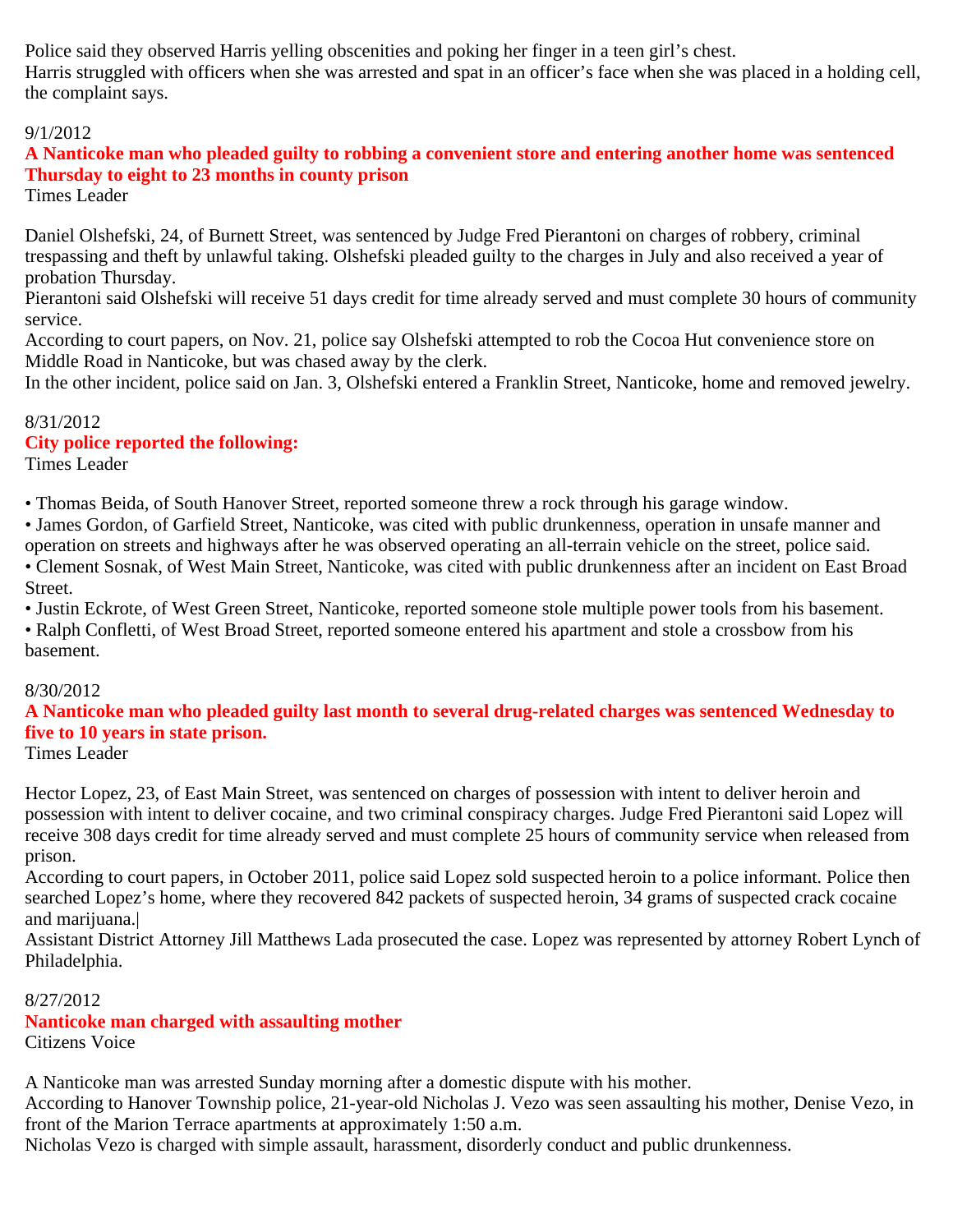#### 8/23/2012 **Cops: Weis worker attacks ex-sister-in-law at store** Bill Wellock - Citizens Voice

A Weis Markets employee attacked his ex-sister-in-law while she was shopping in the Nanticoke grocery store, police said.

According to a police affidavit: On Saturday, Joshua Lamoreaux, 33, of Hunlock Creek kicked Diane Lamoreaux's right hip and knocked her to the ground while she was shopping with her children in the store. Store manager Richard Hannick called police to report the incident. Joshua Lamoreaux fled before an officer arrived.

Diane Lamoreaux, no age or address given, said she had recently undergone neck surgery and complained of pain in her neck and right hip. An ambulance transported her to a local hospital. On Monday, police reviewed her medical records with a doctor. The records showed bruising in her right hip and right bicep.

Police charged Joshua Lamoreaux with simple assault and harassment.

A manager at Weis Markets would not comment on the incident Wednesday and referred questions to the regular store manager, who was not available.

#### 8/20/2012 **Woman sought for bogus court check** Times Leader

City police said Monday they are searching for a woman who cashed a check that was illegally reproduced using a magisterial district court's check.

Police said the \$969 check was cashed at United Check Cashing in Edwardsville on June 27. The check was a reproduction of what a court check issued by District Judge Donald Whittaker would issue to people owed restitution. The bogus check was made payable to Tamina J. Williams of 260 Rutter Ave., Kingston. An investigatiion determined the woman who cashed the check was not Williams and the Rutter Avenue address does not exist. Anyone with information about the woman's identity is asked to call Nanticoke police at 735-2200 ext. 206.

The U.S. Secret Service in Scranton is assisting in the investigation.

# 8/20/2012

# **Police search for man in assault case**

Times Leader

City police said Monday they are searching for George Richards, 26, of Nanticoke, for his alleged role in a stabbing in June.

An arrest warrant was issued for Richards charging him with aggravated assault, simple assault and harassment. Police allege Richards assaulted Floyd Bernard on East Main Street on June 30. Bernard was beaten with a wood object and stabbed, police said.

Richard Shaw, 28, of Wilkes-Barre, was arrested July 18 for his alleged role. Shaw was charged with aggravated assault, harassment and two counts of simple assault. He was freed after posting \$75,000 bail on July 26, according to court records.

Anyone with information about the whereabouts of Richards is asked to call Nanticoke police at 735-2200 or 911.

# 8/17/2012

**Police reported the following incidents: Citizens Voice**

Joseph Selner, 43, of Nanticoke, was cited for public drunkenness after police received numerous reports of him lying in the grass in the 100 block of East Washington Street.

Matthew Ceppa, 43, of Nanticoke, was cited for public drunkenness after police found him passed out in a front yard in the 200 block of East Union Street.

Christine Xander, 48, of East Ridge Street, was charged with simple assault and harassment after allegedly attacking her husband after a night of drinking at a local private club. She told police he texted her an obscene comment while she was at the bar.

Police arrested Steven M. Tagnani, 22, of 275 Apollo Circle, on charges of simple assault, harassment and disorderly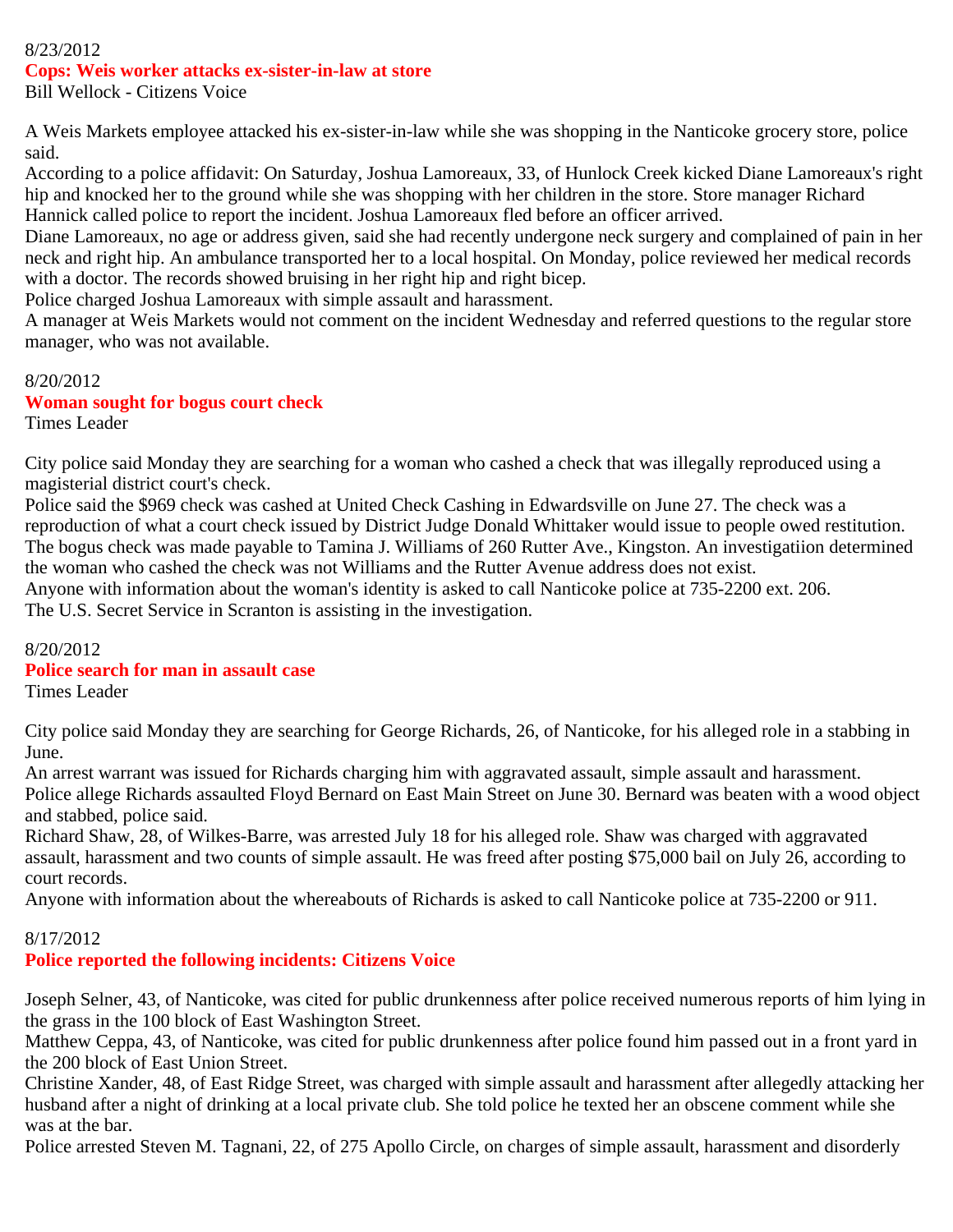conduct for punching a neighbor in the head about 2:45 a.m. Aug. 13. The assault came not long after Tagnani received several citations for an earlier incident with the victim, police said.

Donzel R. Davis Sr., 39, was arrested for showing up at his girlfriend's apartment in the Apollo Circle public housing complex after he was banned from the property by the Nanticoke Housing Authority, police said. Davis was charged with criminal trespass.

8/16/2012 **Plains Twp. man accused of stealing weapon** Bill Wellock - Citizens Voice

A man who allegedly stole a handgun from a Nanticoke hunting store's display case was detained by the store's owner while they waited for police to arrive, authorities said.

Police charged Jonathan Smith, 29, of Plains Township with theft by unlawful taking and retail theft after he allegedly stole a .380-caliber handgun from Hunting Depot, 39 S. Prospect St. around 5:15 p.m. Tuesday. Police said video footage showed Smith and another man, identified by police as Jason Hollitt, no age or address given, enter the store and look at weapons. Then the footage showed Smith reach over a counter, pull out the \$175 handgun, put it in his pocket and leave through the back door, police said.

Smith, who was later detained by the store's owner, was lodged at Luzerne County Correctional Facility on \$15,000 bail.

# 8/15/2012

#### **Nanticoke police investigating arson**

Bob Kalinowski - Citizens Voice

Nanticoke and state police are investigating an overnight arson fire on the property of a church along Middle Road. Authorities say someone torched a storage shed belonging to Glad Tidings Assembly of God Church at 220 Middle Road, a small church with about 40 members.

The fire was reported by a passing motorist around 2:50 a.m., authorities said.

"Like I told the state trooper, we might not catch him, but one day he's going to stand before God," said Pastor John Mosley.

Mosley said the shed contained materials and donations for an upcoming flea market at the church and some landscaping equipment.

The shed, which was destroyed by the fire, has been burglarized several times in the past, Mosley said.

A state police fire marshal examined the scene Wednesday afternoon and determined the fire was arson, Nanticoke Fire Chief Mike Bohan said.

Anyone with information about who set the fire is asked to call Nanticoke police at 570-735-2200.

# 8/15/2012

# **20-year-old police officer suspended after DUI arrest**

Michael R. Sisak - bkalinowski@citizensvoice.com

A rookie cop's career is on the rocks amid allegations he got boozed up and plowed his car into a pair of parked vehicles while off-duty near his home in Nanticoke.

John Urbanski, 20, has been suspended from a part-time position with the police force in Wyoming and has resigned from a "fill-in" role with the department in Newport Township, according to officials in those communities.

"We're waiting to see the outcome," Wyoming Mayor Bob Boyer said Tuesday after details of the June incident were made public.

Urbanski did not return a telephone message left at his home.

Urbanski, of 424 E. Grand St., told officers he slugged two beers and drank from a bottle of Coca-Cola that "must have had a mixed drink in it" before driving his car into a parked GMC Sierra pickup and a Honda Civic about 5:30 a.m., police said.

Police said the off-duty officer had a blood-alcohol content level of .16 at the time of the crash - twice the legal limit in Pennsylvania and eight times the limit for a person under 21.

The crash happened June 13, police said, but the charges, which include driving under the influence and underage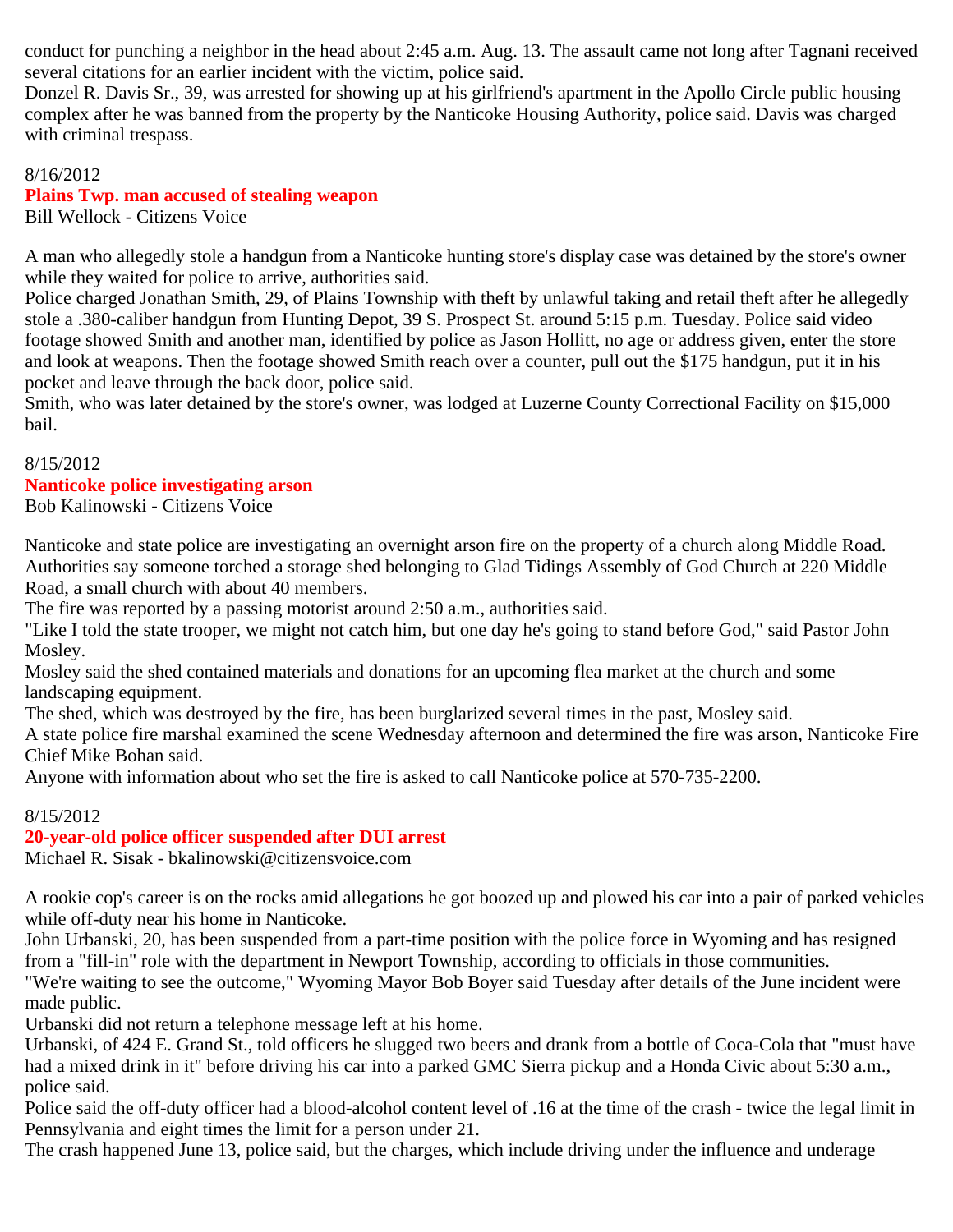drinking, only became public this week after Urbanski answered a summons mailed to his home.

Urbanski faces up to six months in jail but will likely be eligible for an Accelerated Rehabilitative Disposition program, which is reserved for first-time offenders or defendants who have had clean criminal records for at least 10 years before their arrest. Completing the program would allow Urbanski to retain his police officer certification. Urbanski also faces a suspension of his driver's license.

Urbanski joined the Wyoming force after graduating from the Lackawanna County police academy in December 2010. After Urbanski's arrest, the borough removed him from its work schedule, placed him in an employee-assistance program and ordered him to submit to a drug and alcohol evaluation, Boyer said.

Urbanski had only worked in Newport Township "one or two weeks" before the crash, Chief Rob Impaglia said. Urbanski immediately resigned and wrote a letter of apology, pre-empting potential disciplinary action by the township. "He took the right steps," Impaglia said.

#### 8/11/2012

# **A Nanticoke man faces several charges after he allegedly used a hammer to smash his way through a door and into a Wilkes-Barre home and threatened to kill everyone inside.**

Times Leader

City police said they received a call from Clement Sosnak, of 324 E. Union St. at about 7:30 p.m. Thursday to report that Lee Antonik called him and threatened to come to the house and kill everyone.

Officer Bryan Kata said he called Sosnak just after 8 p.m. and, while talking with him, heard glass shattering and Sosnak told him Antonik was smashing out the back door witndow with a hammer.

As Kata was approaching the house, he saw Antonik walk away from the residence, cross the street and toss a hammer into some bushes. Kata retrieved the hammer and placed it into evidence.

Sosnak told police Antonik had called him just before Kata called him and Antonik told him he was "going to kill every one of them including your son. I'm going to slit your throats and bust everyone's head in."

Antonik, 36, of Miner Street in the Wanamie section of Nanticoke, was charged with three counts each of simple assault and making terroristic threats, two counts of stalking and one count each of burglary and criminal mischief.

He was arraigned before District Judge Andrew Barilla and, unable to post bail, was lodged at the Luzerne County Correctional Facility.

#### 8/4/2012

#### **Gunman steals convenience store cash drawer** Bob Kalinowski - Citizens Voice

A gun-toting man robbed a convenience store clerk and a customer early Friday in Nanticoke, city police said. Nanticoke police said the robber walked into Cocoa Hut at 61 E. Main St. around 3:05 a.m. with a blue bandana covering his face.

The robber, holding a silver handgun, approached a customer at the counter and demanded "give me your money." The man then snatched a \$5 bill from the customer, 53, who was attempting to purchase a coffee, police said.

Police said the clerk, 58, then emerged from a rear office and the robber pointed the gun at her and demanded money from the register. The clerk feared for her life and retreated to the office. The robber reached for and grabbed the cash register drawer and fled.

Investigators said the robber had an accomplice who was waiting in a getaway car.

The robber is described as a white male in his early 20s, 5 feet 6 inches tall and about 140 pounds. He had blond hair and was wearing a blue shirt and blue bandana.

Anyone with information is asked to call Nanticoke police at 570-735-2200.

7/30/2012 **Police Blotter** Citizens Voice

Hanover Township Police arrested Carl May, 19, of Kosciuszko Street, Nanticoke, on drug possession charges following a traffic stop Friday morning on the Sans Souci Parkway. Police said May was illegally in possession of tablets of Oxycodone and hydrocodone that were not prescribed to him. May was charged with possession of a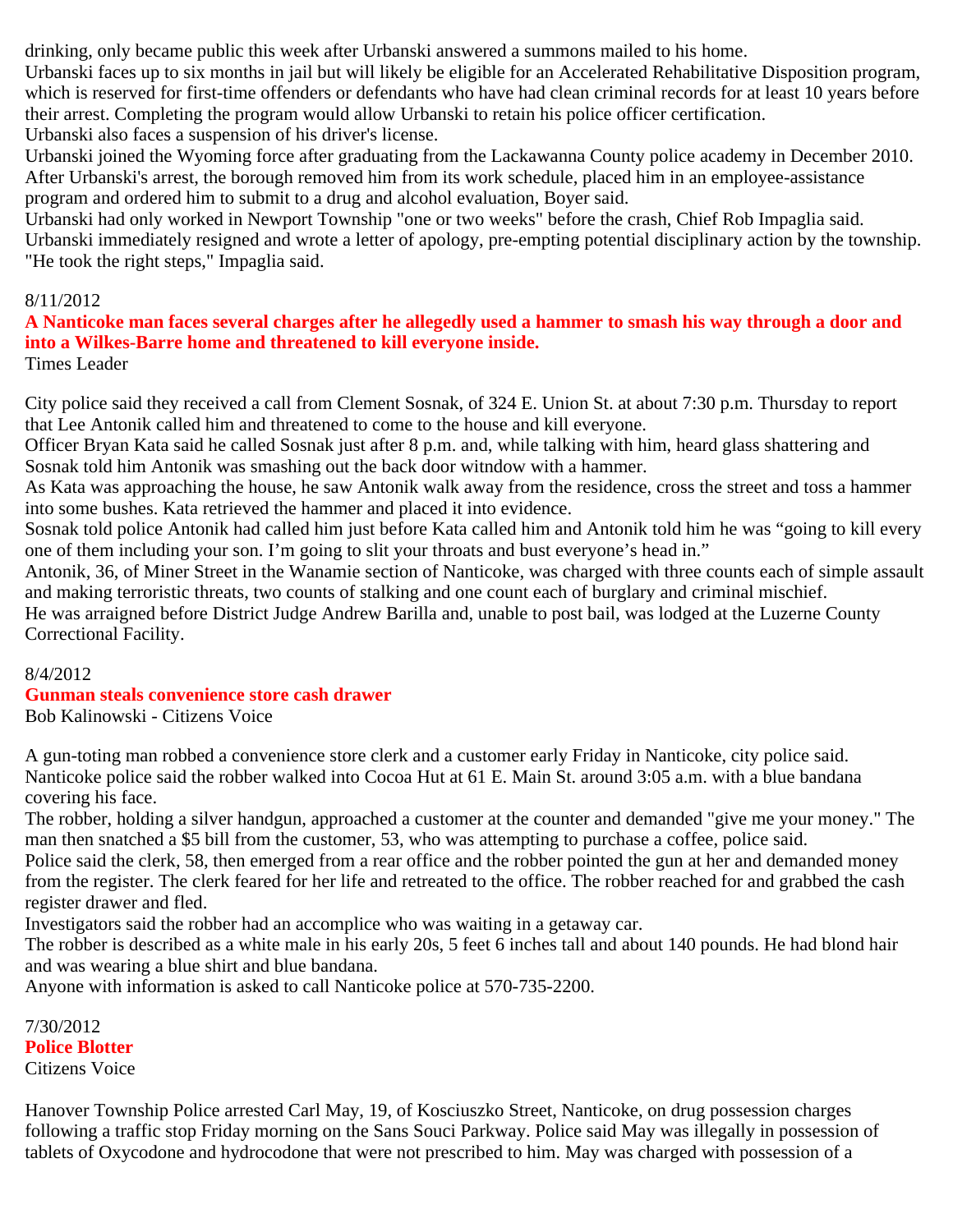controlled substance, driving without a driver's license, and failure to use a turn signal.

# 7/28/2012

**2nd arrest made in Pittston legion break-in, burglary**

**Patrick R. Shanahan of Nanticoke is arraigned. A woman is also in custody.**

elewis@timesleader.com

Police arrested a second person they allege burglarized the American Legion on Vine Street earlier this week. Patrick Ryan Shanahan, 20, of East Noble Street, Nanticoke, was arraigned Friday on charges of burglary, criminal trespass, conspiracy to commit burglary, conspiracy to commit criminal trespass, conspiracy to commit criminal mischief and possessing instruments of crime. He was jailed at the Luzerne County Correctional Facility for lack of \$30,000 bail.

An arrest warrant was issued for Shanahan on Tuesday when, police believe, the Legion was burglarized. Police allege Shanahan and Brandi Balasavage, 26, of Scott Street, Wilkes-Barre, forced their way inside the Legion just

before 2:30 a.m. and pried open machines containing coins and bills.

According to the criminal complaints:

Police heard people running out of the Legion and into woods. Officers chased two people and arrested Balasavage after she fell down an embankment.

Two backpacks and a crowbar were found next to Balasavage on the ground.

Police said in the complaints Shanahan and Balasavage pried open a cash register, a music machine and a money change machine.

Balasavage was charged with similar offenses and remained jailed Friday at the county correctional facility for lack of \$75,000 bail.

She allegedly told police she felt Shanahan was taking too long inside the Legion to pry open the machines.

It is not the first time Balasavage has been accused of forcing her way into a business and prying open machines containing money.

Court records indicate Balasavage was sentenced in November 2010 on charges she burglarized the Anthracite Café on Scott Street, Wilkes-Barre, on Dec. 7, 2009, and Dukus' Café on Pringle Street, Kingston, on April 8, 2010, prying open jukeboxes, video game machines and an ATM.

Preliminary hearings are scheduled on Wednesday before District Judge Andrew Barilla in Pittston.

# 7/24/2012

# **Woman is arrested in Pittston burglary**

elewis@timesleader.com

Police arrested a Wilkes-Barre woman after investigating a burglary at the American Legion on Vine Street early Monday morning.

Brandi Balasavage, 26, of Scott Street, was found lying on her back in woods near the legion just before 2:30 a.m. A back pack and a crowbar were on the ground next to her, police said.

Police allege Balasavage pried open a cash register, a music machine and a money change machine, according to arrest records.

It's not the first time Balasavage has been accused of forcing her way into a business and prying open machines containing money.

Court records indicate Balasavage was sentenced in November 2010 on charges she forced her way into the Anthracite Café on Scott Street, Wilkes-Barre, on Dec. 7, 2009, and Dukus' Café on Pringle Street, Kingston, on April 8, 2010, prying open jukeboxes, video game machines and an ATM.

A county judge issued an arrest warrant for Balasavage on July 12 charging her with failing to appear in court on a contempt hearing related to the burglaries in 2009 and 2010, court records say.

According to the latest criminal complaint:

Police investigated a burglar alarm at the American Legion and heard people running from the building into woods. Officers chased and arrested Balasavage, who claimed she fell down an embankment.

Police filed charges of burglary, criminal trespass, conspiracy and possessing instruments of crime against Ryan Patrick Shanahan, 20, of Nanticoke, in connection with the incident. He has not been arraigned.

The burglary at the legion was recorded by video, police said.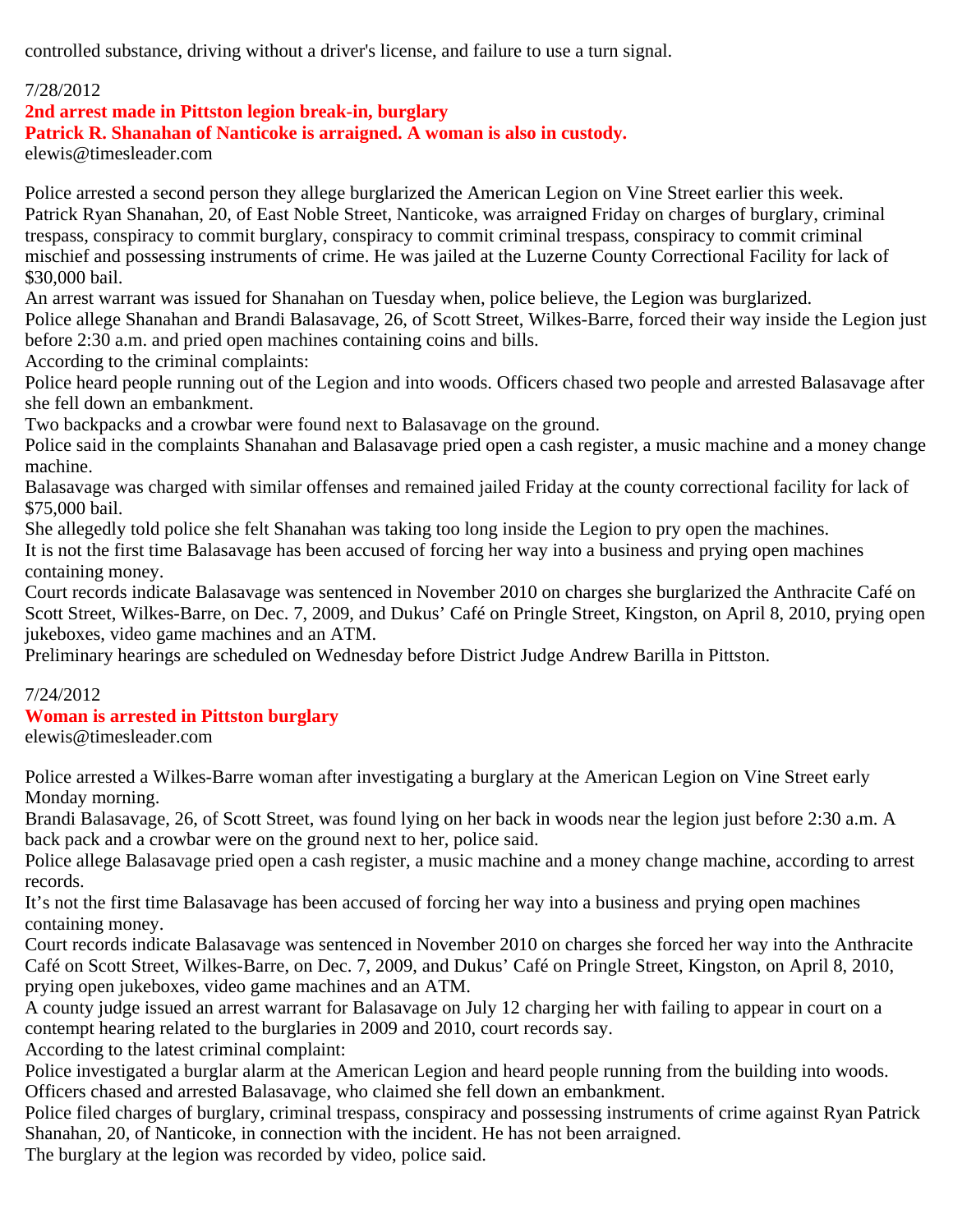Balasavage is scheduled for a preliminary hearing on Aug. 1 before District Judge Andrew Barilla in Pittston.

# 7/20/2012

#### **Police: Man posed as doctor to acquire drugs**

Matt Bufano - Citizens Voice

Charges have been filed against a Nanticoke man for allegedly calling a Hanover Township pharmacy posing as a doctor, then using his stolen identity to try filling a prescription, according to police.

Police say Joshua Frame, 30, called Gerrity's pharmacy department Tuesday, saying he was a doctor prescribing Vicodin to patient Joshua Frame.

After suspecting something was amiss, the pharmacist called police, who arrested Frame when he arrived.

After checking with Luzerne County 911, police were notified Frame already had a warrant for arrest stemming from a Nanticoke burglary in September.

Frame is charged with felony criminal attempt and identity theft. Frame remained in jail as of Thursday afternoon, with no bail set.

#### 7/19/2012 **Nanticoke cop attacked by two pit bulls, shoots both**

Matt Bufano - Citizens Voice

Police shot two pit bulls, one fatally, outside 696 Front St. in Nanticoke on Wednesday, according to police. An officer responding to a complaint of two pit bulls on the loose was attacked by both dogs and bitten on the upper right leg by one shortly after getting out of his car, police said.

The officer then shot each dog once in self-defense, police said.

One dog survived and was returned to the owner, while the other pit bull suffered a fatal wound.

Charges are pending against the owner of the pit bulls, whose name has not been released. Police said the officer will possibly undergo shots for his health.

Police would not release the officer's name.

#### 7/19/2012

# **Authorities charge suspect in Nanticoke slashing**

Bob Kalinowski - Citizens Voice

Nanticoke police charged a man Wednesday in connection with a stabbing that occurred June 30 on East Main Street in the city.

Police charged Richard A. Shaw, 28, last known address of 3 W. Union St., Nanticoke, with aggravated assault, simple assault and harassment.

Investigators say Shaw slashed Floyd Bernard during a fight in the parking lot of Janison's Floral about 11:50 p.m. The two were fighting because Bernard, who lives across the street, would no longer let an acquaintance of Shaw's live at the apartment, police said.

Bernard suffered lacerations to his head, face and arm, according to arrest papers.

Shaw was arraigned Wednesday in front of Magisterial District Judge Donald Whittaker, who ordered him jailed on \$75,000 cash bail.

# 7/11/2012

# **Failed convenience store robber pleads guilty to 2 crimes**

sdelazio@timesleader.com

A Nanticoke man charged with attempting to rob a convenience store – and whose attempt was foiled by a clerk who chased him with a knife – pleaded guilty Tuesday.

Daniel Joseph Olshefski, 24, of Burnett Street, entered the plea before Judge Fred Pierantoni to a charge of criminal attempt to commit robbery and unrelated charges of criminal trespassing and theft.

Pierantoni said Olshefski, who was represented by attorney Thomas Cometa, will be sentenced on Aug. 30. According to court papers, on Nov. 21 Nanticoke police were called to the Cocoa Hut located on Middle Road for the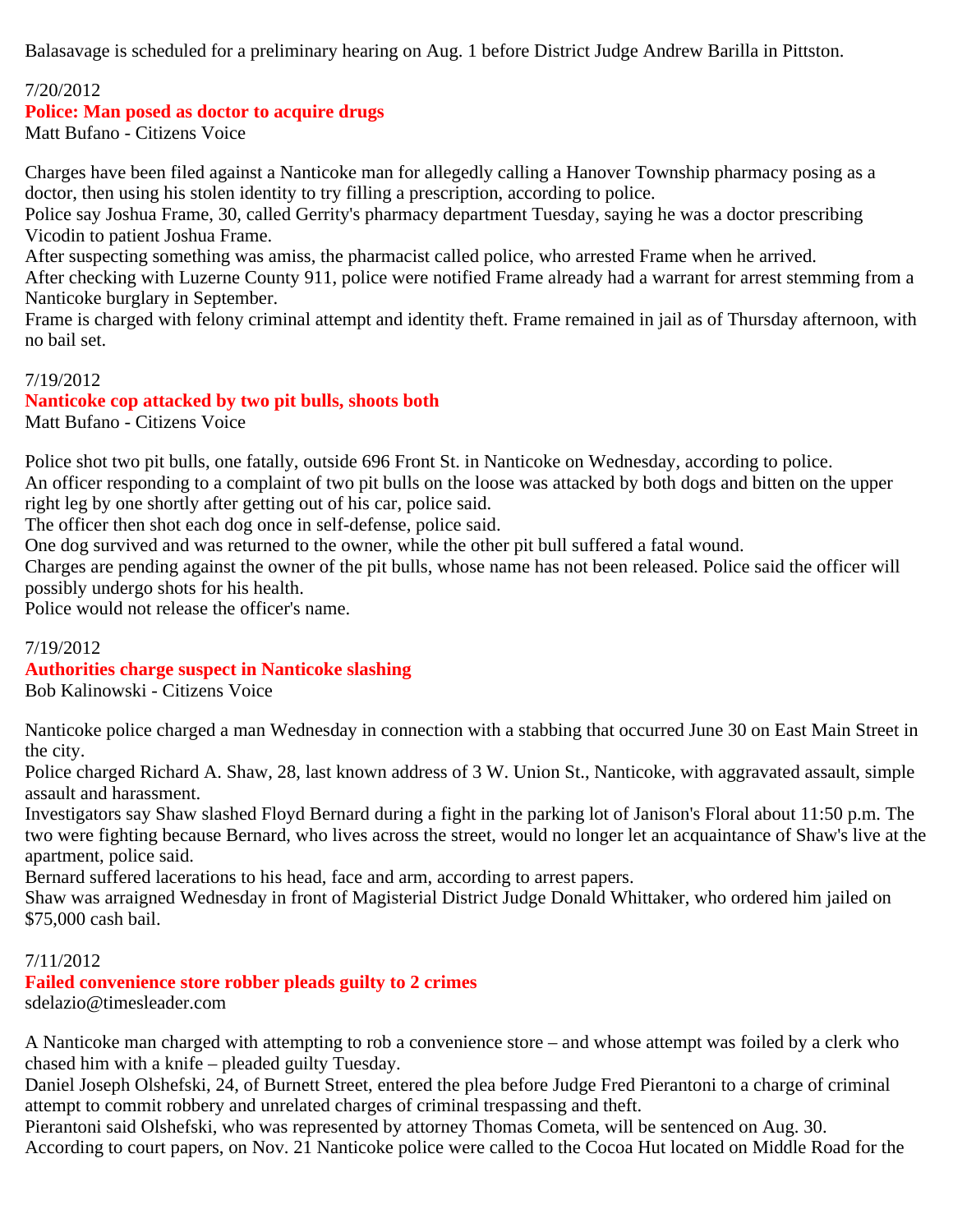report of a robbery.

When police arrived, store employees said a man had entered the store wearing a black or dark green hooded jacket, dark pants, black sneakers and a mask over his face with the eyes and mouth cut out and had on black gloves.

A clerk said that the man, later identified as Olshefski, demanded money at least three times, and that the clerk told him he wasn't getting any money.

The clerk grabbed a knife and began to chase Olshefski out of the store into nearby woods.

When interviewed by police, Olshefski said he tried to rob the store to get money to support his drug addiction. In the burglary incident, police said Cynthia Lynn Eckhart reported to police on Jan. 3 that someone entered her home and stole a gold bracelet.

Eckhart told police she had several people at her home over the holidays, including Olshefski, who she said burglarized her home in the past to support a heroin habit.

Eckhart said she didn't report the theft because Olshefski went to a rehabilitation center to detoxify, according to the criminal complaint.

Police said they located Eckhart's pawned bracelet, and that they spoke to Olshefski about the incident.

Olshefski allegedly told police he did take the bracelet so that he could sell it to buy drugs, according to the criminal complaint.

County Senior Judge Hugh Mundy on Tuesday released Olshefski from the county prison on parole stemming from a simple assault charge.

Olshefski originally was sentenced to one year probation in the case, in which his mother reported to Newport Township police in January 2011 that Olshefski assaulted her. He violated the terms of his probation when he burglarized Eckhart's home and failed to follow conditions, according to court papers.

Olshefski was resentenced in February to six to 12 months in county prison.

# 7/11/2012

# **Rental property tenant arrested in Nanticoke**

Citizens Voice

Nanticoke police Tuesday night arrested Benyall I. Richardson, the tenant of a Nanticoke rental property where two homicide suspects were captured Saturday.

Richardson, 30, who rented the Rear 178 E. Ridge St. home for several months, was wanted for assaulting a woman and for violating protection-from-abuse orders filed by two different women, police said.

The warrants are not related to the homicide case, police said.

Police, his landlord and neighbors say Richardson was not home when police conducted a raid early Saturday to capture the murder suspects. He had not been home seen since.

Authorities said they are not sure whether Richardson allowed the suspects to stay with him or if he sub-leased it to them.

Richardson was arrested Tuesday night at an apartment building in the 300 block of South Hanover Street in Nanticoke and later arraigned by Magisterial District Judge Donald Whittaker, who ordered Richardson jailed in the Luzerne County Correctional Facility on \$150,000 bail.

# 7/9/2012

# **HALF BROTHERS CHARGED IN PLYMOUTH HOMICIDES**

SARA POKORNY and JERRY LYNOTT - Times Leader

NANTICOKE – After Shawn Hamilton and his half brother, Sawud Davis, fled a Plymouth apartment where police said they shot and killed three people and critically wounded a fourth person Saturday night in a drug deal, the pair visited a cousin recovering from a gunshot wound in the same hospital where the sole survivor was undergoing emergency medical treatment.

Hamilton, 18, and Davis, 16, of Philadelphia, were arrested early Sunday morning at a residence in the rear of 178 East Ridge St., Nanticoke, not far from where each one was later arraigned on three counts of criminal homicide in the shooting deaths of Bradley James Swartwood, 21, Nicolas Robert Maldonado, 17, of 401 First St., Plymouth, and 15 year-old Lisa Abaunza of Duryea.

Autopsies will be conducted today.

Maldonado's older brother, 19-year-old Danny, was in critical condition at Geisinger Wyoming Valley Medical Center.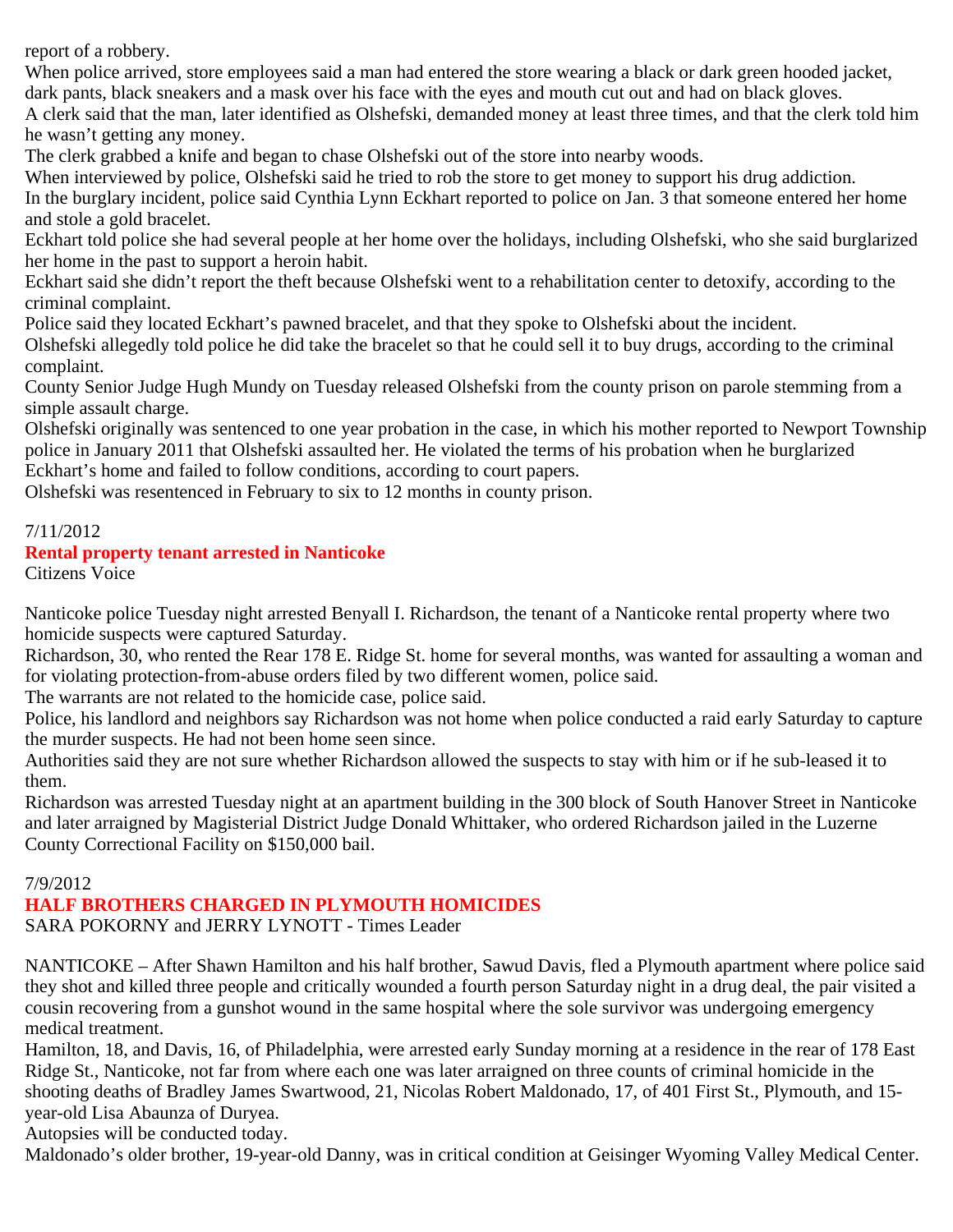Hamilton and Davis were charged with attempted homicide in connection with the surviving victim. Autopsies will be conducted today.

The shooting allegedly occurred when the younger Maldonado attempted to reach for packets of heroin shown to him by Davis.

Davis pulled a .40-caliber pistol from his waistband and shot Maldonado, police said.

Hamilton told police Davis said "he couldn't leave any witnesses" and fired between eight to 10 more shots.

District Justice Donald Whittaker committed Hamilton and Davis to the Luzerne County Correctional Facility without bail.

They said nothing as they were heckled while being led from their preliminary arraignment Sunday afternoon. Their arrests capped a feverish 11 hours for investigators and quelled fears the gunman was still loose and a danger to the public.

Luzerne County District Attorney Stefanie Salavantis, who was at the apartment building on the corner of First and Orchards streets with investigators on Saturday, said all resources would be dedicated to the case.

"Everybody cares about their community, and when they hear of something this tragic occurring it's just a shock to everybody, and it's very emotional," said Salavantis.

"Right now my condolences go out to the families, they are what I'm thinking of right now," she said.

She reiterated the position of investigators that the shooting was not connected to one Friday afternoon on Jay Street, Wilkes-Barre. The victim, 22-year-old Kenyatta Hughston, was shot in the head and listed in critical condition at

Geisinger Wyoming Valley. No arrest has been made in the Wilkes-Barre shooting.

Police said Hamilton told them Hughston was the cousin of him and Davis.

"I can say right now that there is no evidence in our hands that can say the two are connected at this point in time," said Salavantis.

"Obviously there are questions out there with one occurring 24 hours before the other. We're doing everything in our power to make sure we find out what happened in Wilkes-Barre as well."

A mother's questions

Despite the lack of stated evidence by the district attorney, Bradley Swartwood's mother, Jody, said, "We have a lot questions."

She sat with family and friends at her home in Glen Lyon and talked about her son.

"He was a little rough around the edges," she said, acknowledging his run-ins with police.

Swartwood was awaiting trial on drug charges in Luzerne County Court.

Her son loved skateboarding and was taking courses at Luzerne County Community College and planning to study business, she said.

He was without a permanent address and was just staying at the First Street apartment, she said. They spoke three days before the shooting.

"He called to see how me and the kids were doing," she said. Swartwood has two brothers and a sister.

His mother said she last met her son two weeks ago in Nanticoke.

Her son knew the Maldonado brothers and went to school with them, she said. Swartwood and Danny Maldonado II were 2010 graduates of John S. Fine High School in Nanticoke. Previously they attended Wyoming Valley West. "He was a rough around the edges, but he was harmless," she said.

Danny Maldonado became a father on June 1. According to Geisinger Wyoming Valley Medical Center's birth reports, Maldonado and Ashley Bryant had a daughter on June 1.

The mailbox at the First Street apartment had the names Bryant – Maldonado on it.

Barbara Abaunza, the mother of Lisa Abaunza, declined comment when contacted Sunday afternoon. Her daughter graduated from eighth grade at St. Mary's Assumption School in Pittston last year. She attended Scranton Preparatory School.

In the police affidavits

What happened in Plymouth was detailed in affidavits prepared by state trooper Charles Prula and county Det. Lt. Gary Sworen:

Plymouth police responded to a report of shots fired in a residence at 401 First St. around 7:36 p.m. and two black males seen leaving the scene.

Officers arrived and met a witness who said he heard shots fired and through an opening in a front door window saw a male lying on the floor.

Police saw the male, later identified as Nicolas Maldonado, in a pool of blood. They went into the apartment and found a male on the floor in the bedroom, Abaunza in the living room area and a male later identified as Swartwood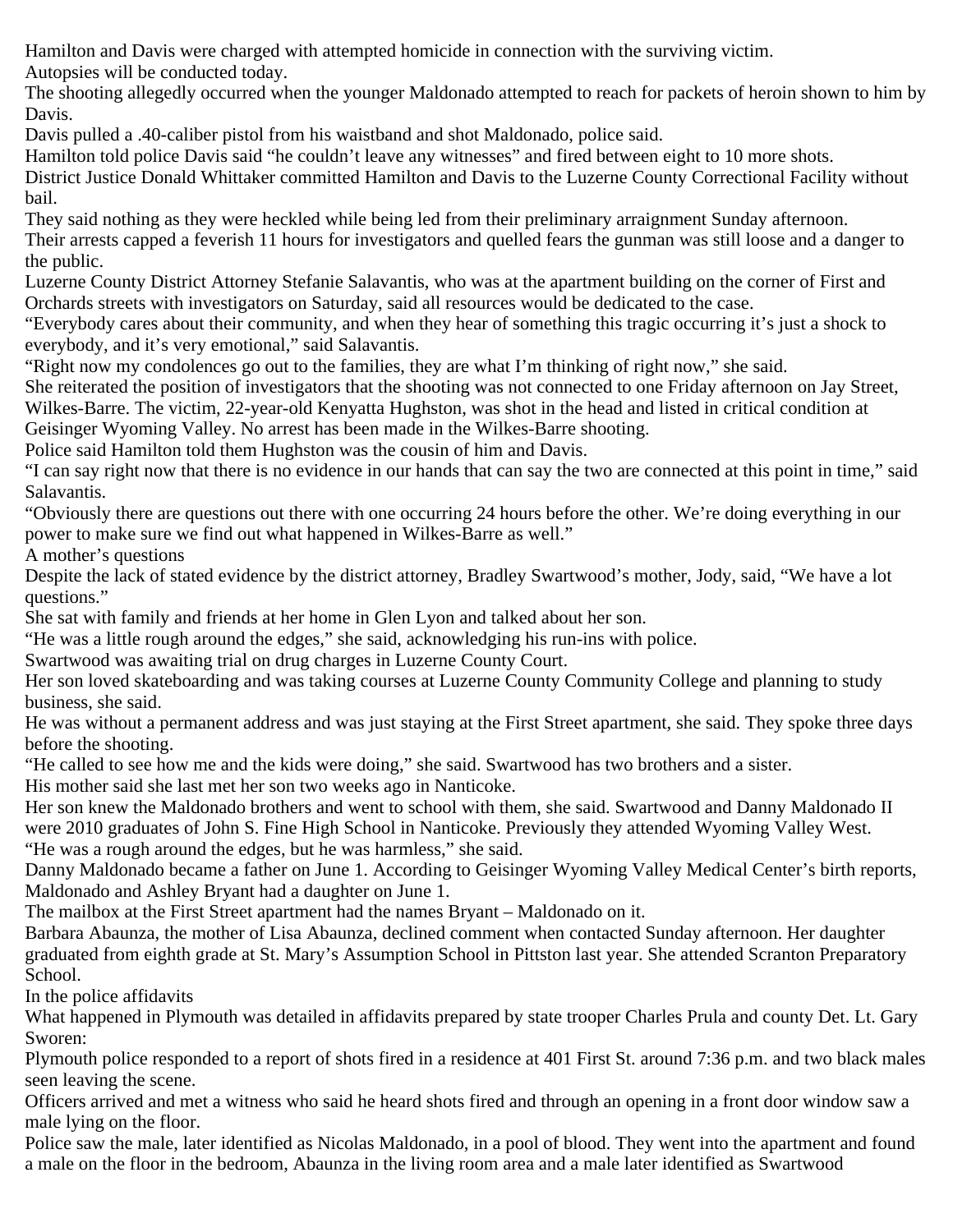underneath an air conditioning unit. All had gunshot wounds. Emergency medical personnel attended to Swartwood, who was still alive.

The apartment smelled of marijuana and police saw some and a scale commonly used in street level drug trafficking in the residence.

Swartwood, Abaunza and Nicolas Maldonado were later pronounced dead by acting county coroner William Lisman. Shortly after midnight police interviewed Brandon Ginther, no age or address available, who admitted to driving Hamilton and Davis to the Plymouth apartment.

Ginther, who was not charged, said Hamilton called him for ride between 5 and 6 p.m. Saturday. He met Hamilton and Davis in Nanticoke and Hamilton said he wanted to buy a gun. They drove around, but the gun shops they visited were closed. They later drove back to Nanticoke and picked up Swartwood and one of the Maldonado brothers. Ginther did not want to stick around and dropped off Hamilton, Davis and the other two passengers at the First Street apartment. Ginther got a call from Hamilton short time later telling him to "hurry up" and he picked up Hamilton and Davis who were walking on West Shawnee Avenue.

They drove to the Wyoming Valley Mall, where Hamilton and Davis went shopping in Macy's men's store. Hamilton came out wearing new clothes and they next went to the Finish Line store. A clerk there noticed what appeared to be blood on one of Hamilton's shoes and asked about it. Hamilton said he spilled juice on it and bought a new pair. He put the old pair in the box of the pair he just bought and they left the store.

They drove back to Nanticoke, where Hamilton and Davis went to their apartment. Ginther later drove them to Geisinger Wyoming Valley Medical Center to visit a patient.

During Hamilton's interview at the state police barracks in Wyoming he said he knew Swartwood as "Wuz" and Nicolas Maldonado as "Cannon." Hamilton previously bought marijuana from Swartwood.

Before the shooting Hamilton paid Swartwood \$250 for a 1/2 ounce of marijuana and went with him into the Plymouth apartment to get it.

During the exchange Davis pulled out bundles of heroin to show Swartwood, and Nicolas Maldonado reached out. At that point Davis shot Maldonado. Hamilton said he did not want to be involved and told the same to Davis, who then shot the others.

Hamilton and Davis left the apartment and met up with Ginther and went to the mall to shop for clothes and sneakers. After buying the clothes, Hamilton threw his old jeans and shirt into a garbage can in the center of the mall.

Police searched the East Ridge Street residence of Hamilton and Davis and recovered a .40-caliber Smith and Wesson pistol, and a pair of size 111/2 white Nike sneakers with suspected blood on them in a bag in the kitchen. A preliminary hearing was scheduled for 10 a.m. July 18 for Hamilton and Davis.

# 7/9/2012

# **Brothers suspected of Plymouth triple homicide**

By Elizabeth Skrapits (Staff Writer) - Citizens Voice

Police say two teenage brothers brutally shot three people dead and critically wounded a fourth, allegedly because they didn't want to leave witnesses to a drug deal.

Shawn James Hamilton, 18, and Sawud Davis, 16, face three counts of criminal homicide in the deaths of 15-year-old Lisa Abaunza of Duryea and Bradley James Swartwood, 21, and Nicolas Robert Maldonado, 17, both of 401 First St., Plymouth, where the shooting occurred. Hamilton and Davis are charged with attempted homicide in the critical wounding of Nicolas Maldonado's brother Danny Maldonado II, 19, who also lived at 401 First St.

"Obviously they're all victims in this situation. Yes, they may have gone into a drug deal, but they still were individuals who should never have been murdered," Luzerne County District Attorney Stefanie Salavantis said of the victims during a press conference after Hamilton and Davis' arraignment on Sunday.

The brothers, originally from North Dover Street in Philadelphia, were staying in an apartment rented by Benyell Richardson at Rear 178 E. Ridge St. in Nanticoke. Davis, who is being charged as an adult, is in a juvenile detention center, state police said. His older brother is in Luzerne County Correctional Facility without bail.

"Right now my condolences go out to the families. They are who I'm thinking about right now," Salavantis said. "This is very emotional. â?¦ You think of these individuals, these kids whose lives are over now, and you really can't say anything more."

Abaunza, Swartwood and the Maldonados were shot just after 7:30 p.m. Saturday. Police said later that evening, after the murders, Hamilton and Davis called a friend to drive them to Geisinger Wyoming Valley Medical Center in Plains Township, where their cousin, 22-year-old Kenyatta Hughston, remained in what Salavantis said is "seriously critical"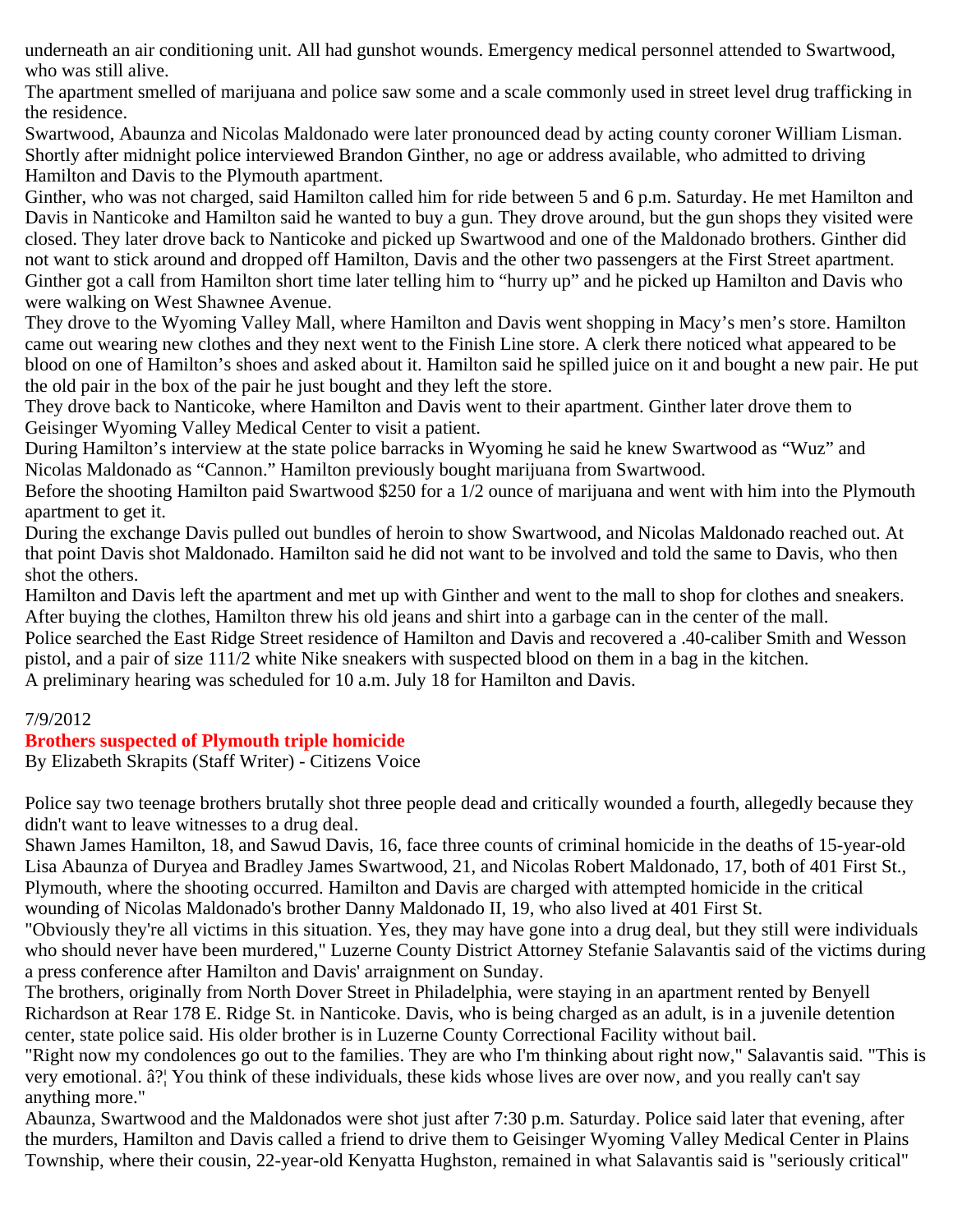condition on Sunday.

Hughston was shot twice in the head while walking on Jay Street, Wilkes-Barre, around 12:35 p.m. Friday. The incident is still under investigation, but police believe Hughston knew the person who turned the gun on him. Police haven't found a tie to the Plymouth shootings.

"There isn't evidence in our hands that we can say the two are connected at this point in time," Salavantis said. "But obviously there are questions out there: one occurred maybe 24 hours before the other. We are doing everything in our power to make sure we find out what happened in Wilkes-Barre as well."

According to arrest papers, police arrived at the three-story building at First and Orchard streets in Plymouth at 7:43 p.m. Saturday. A witness said he heard shots and saw two men run from one of the apartments.

Inside, a scene of carnage greeted officers Jeffrey Fox and Anthony Gorey.

One man lay in a puddle of blood in the kitchen. In the living room, a girl was facedown on a mattress on the floor, a pillow and the wall stained with blood. In the bedroom was another man with a gunshot wound to the head. Yet another victim lay beneath a window air conditioning unit - but this one was still alive. Medics tended to him at the scene and rushed him to Geisinger Wyoming Valley Medical Center for further treatment.

Shortly before 10:30 p.m. Saturday, acting Luzerne County Coroner William Lisman pronounced Nicolas Maldonado, Abaunza and Swartwood dead from gunshot wounds. Danny Maldonado remained hospitalized Sunday in critical condition.

Brandon Ginthner told investigators he dropped off Hamilton, Davis, Swartwood and one of the Maldonado brothers at the Plymouth apartment some time between 7 and 8 p.m. on Saturday.

When he picked up Hamilton and Davis shortly afterwards, he took them to the Wyoming Valley Mall where the two brothers bought new clothing and sneakers to replace theirs.

After stopping at the apartment in Nanticoke where Hamilton stashed his apparently blood-soiled sneakers and hoodie, Ginthner drove him and Davis to Geisinger to visit Hughston, then took them back to the apartment.

Hamilton told state police he had arranged with Swartwood, who he knew as "Wuz," and Nicolas Maldonado, who he knew as "Cannon," to buy marijuana and sell them heroin. Hamilton said he paid Swartwood \$250 for half an ounce of marijuana on the way to Plymouth.

In the apartment, Davis pulled out bundles of heroin to show Swartwood. But when Nicolas Maldonado reached towards the drug, Davis took a .40-caliber Smith and Wesson pistol from his waistband and shot him, Hamilton said. Hamilton said he didn't want to be involved, but Davis replied that he couldn't leave any witnesses. Hamilton told police he walked into the kitchen and heard eight or 10 gunshots in quick succession. Davis grabbed some marijuana from a table, handed it to Hamilton and the brothers left the apartment together.

When police executed a search warrant at the Nanticoke apartment, they found the pistol used in the shootings on a mini-refrigerator next to Hamilton's bed. They also found two pairs of bloodstained sneakers.

Police arrested Hamilton and Davis in Nanticoke on Sunday and they were arraigned by Magisterial District Judge Donald Whittaker.

"Why wasn't it like this when I got shot in Nanticoke?" Hamilton wondered aloud as Whittaker, Salavantis and other law enforcement officials conferred behind closed doors.

Hamilton referred to an Aug. 27, 2010 incident in which he was shot in the lower leg after a scuffle for a gun with Michael Rentko. The two had been arguing over an alleged plot to rob Hamilton, identified by police at the time as a heroin dealer.

The preliminary hearing for Hamilton and Davis is scheduled for 10 a.m. July 18 in front of Whittaker.

State police at Wyoming and the Luzerne County District Attorney's office were assisted by police from Plymouth, Nanticoke, Courtdale and Edwardsville.

"Everybody worked around the clock, put a lot of time and energy into this, to see that we caught the suspects in the shooting," Salavantis said. "Because it's still an ongoing investigation, we may find out more."

7/1/2012 **Police Blotter** Citizens Voice

Hanover Township police, assisted by Nanticoke police, responded to a report of kids drinking and smoking weed behind the Front Street Park. When authorities arrived at the scene, several people fled. Police said they caught one juvenile, who had several bottles of beer, suspected marijuana and drug paraphernalia, and they will file charges.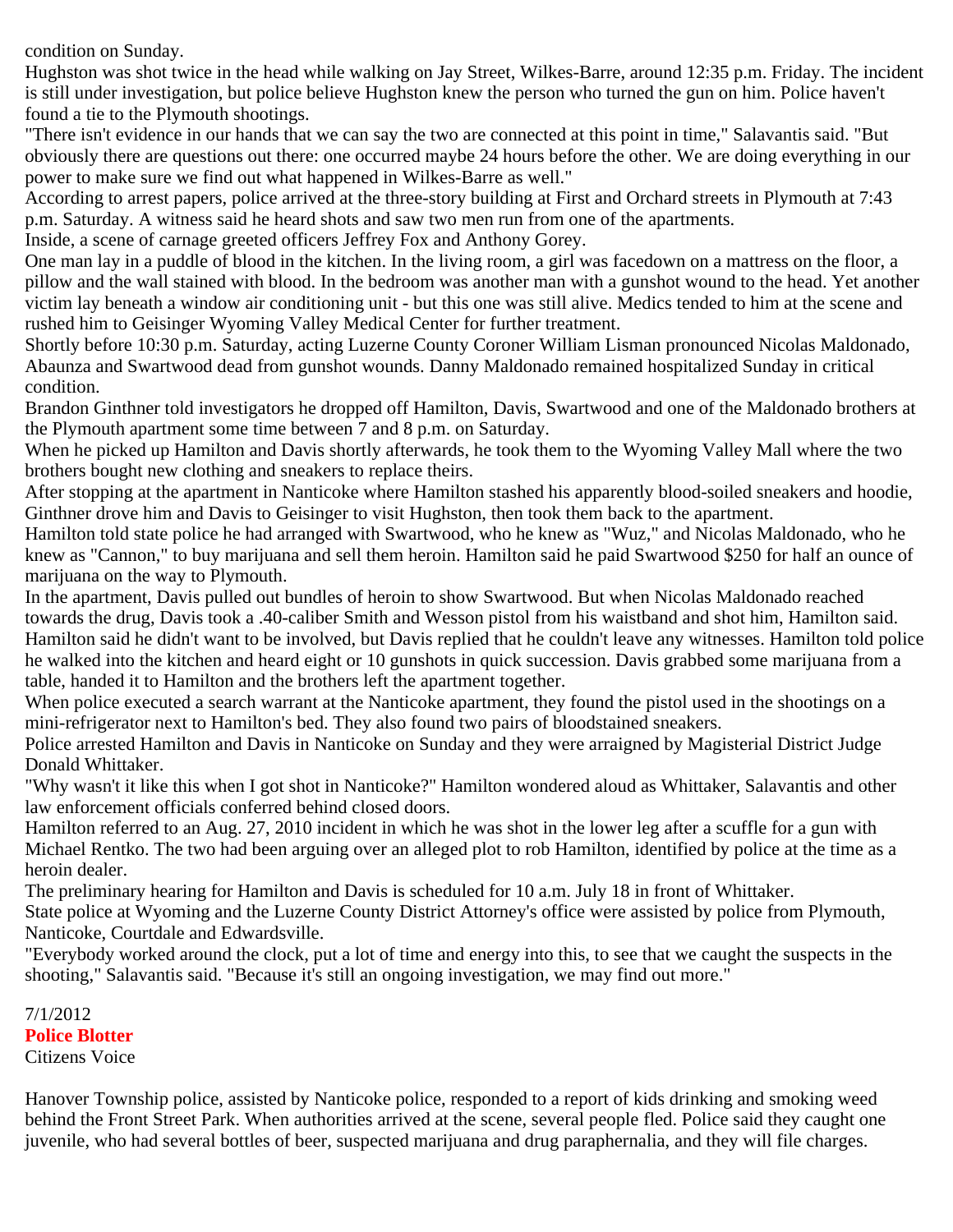Police are investigating damage done to landscape solar lights on three properties sometime between Sunday night and Monday morning. Nicole Falkowski and John Zegarski of the 200 block of Pine Street and Barbara Antolik of the 200 block of Mosier Street reported damaged lights. Police said they are reviewing security camera footage showing a tall, white teenage boy causing the damage. Anyone with information about the damage is asked to contact Nanticoke police at 570 735-2200.

#### 6/28/2012

# **Woman turns dogs loose at radio station, allegedly kicks cop**

Matt Bufano

A Nanticoke woman let her dogs run loose through the radio station 98.5 KRZ on Monday, then later kicked a Pittston Township police officer in the chest, according to charges filed.

Police say Stephani Smith, 24, arrived at the KRZ building on state Route 315 in Pittston Township and asked to use the rest room. After being allowed entry by an employee, Smith held the door open and allowed her two dogs inside the facility, police said.

A manager then called 911 after seeing Smith and the dogs wandering around the building, police said. Smith voluntarily exited when asked to leave, police said.

When police arrived at the building, Smith was in her car in the parking lot. Police told Smith she was under arrest after she refused to tell police her name and why she was at the radio station, police said.

After the officer opened the door to arrest Smith, she began screaming at and pushing the officer, police said. Smith then tried to run away from police, but was promptly caught and arrested. Smith then became combative, according to arrest papers, and flung her legs in the direction of the officer, striking him in the chest.

While in custody, Smith told police "there were people in the radio telling (me) to go to the radio station," according to arrest papers. Police said Smith told the officer she had been drinking wine prior to the incident.

Smith was charged with aggravated assault on a police officer, harassment, resisting arrest and disorderly conduct. Magisterial District Judge Diana Malast ordered Smith jailed, but she was released shortly after on \$5,000 bail.

# 6/26/2012

# **W-B man charged with robbing Nanticoke pharmacy at gunpoint**

bkalinowski@citizensvoice.com

A shotgun-toting man demanding powerful painkillers robbed a century-old Nanticoke pharmacy Monday afternoon, later claiming the brazen daylight holdup was a desperate attempt to help his mother with mounting bills, police said. Investigators say Mark S. Benjamin Sr. entered Spotanski's Pharmacy on Prospect Street around 12:40 p.m., stormed past the front counter and pointed a concealed double-barrel shotgun at the stunned pharmacist.

"He said, 'Give me your painkillers.' I just happened to have something sitting out. I gave it to him," recalled pharmacist Kathy Smith. "He said, 'Is that all?' I said, 'That's all there is.' And away he went. It was that fast."

Benjamin first demanded potent fentanyl patches before settling for a half-filled bottle of oxycodone, Smith said. Smith described the holdup as a quick, "in and out" heist - the lone customer in the store didn't even know it happened. The getaway was short-lived, too.

Nanticoke police said Benjamin, 40, of North Sherman Street, Wilkes-Barre, parked his pickup truck in view of a cityowned surveillance camera attached to the rear of a next-door doctor's office, which captured video of him fleeing the robbery. During his hurried exit, he also came face-to-face with the doctor's wife, who spotted him flee holding a garbage bag concealing the weapon, police say.

Investigators alerted area police departments to be on the lookout for the vehicle - a newer-model charcoal-colored Nissan Frontier pickup truck. A Hanover Township police officer soon stopped the truck on South Main Street in Hanover Township in front of the American Red Cross building.

Police had their man. Investigators spotted the stolen pill bottle in plain view behind the driver's seat of Benjamin's truck, according to arrest papers.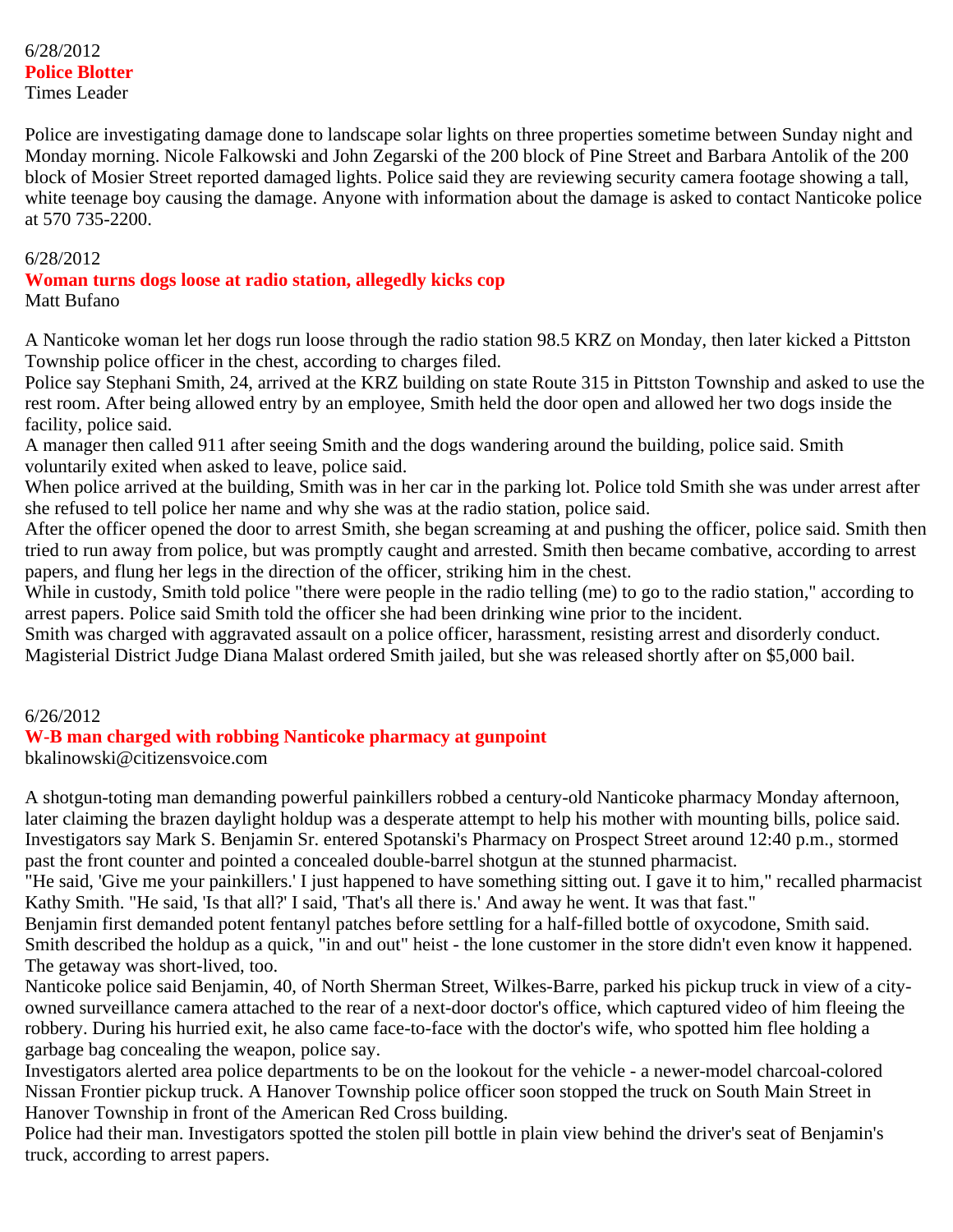They'd have to go to Benjamin's mother's home in Nanticoke to find the gun, which was loaded, in a trash bag, and stashed underneath a bed in a spare bedroom, police say.

Benjamin briefly visited his mother's home following the robbery to change his clothes and hide the gun, which had its stock removed, police said. He told her to deny he was there Monday if anyone came looking for him, arrest papers say. Charged with robbery, theft and possessing a prohibited offensive weapon, Benjamin was arraigned Monday evening by Magisterial District Judge Donald Whittaker in Nanticoke, who ordered Benjamin jailed in the Luzerne County Correctional Facility in lieu of \$100,000 cash bail.

A puzzling part is Benjamin has no criminal history, police said.

Benjamin told investigators he planned to sell the stolen medication for money to help his mother pay bills, that she was falling deep in debt.

Tearful at times while waiting for his arraignment, Benjamin repeatedly asked family members about his mother and tried to rationalize how he got where he was: in handcuffs, in a courtroom, facing serious charges, and going to prison. "I couldn't stand to see her go down like she did," Benjamin remarked. "I couldn't take it anymore. I couldn't."

As for Spotanski's, the store reopened minutes after the robbery - which didn't seem to shake the bright spirits of Smith and the two other employees.

"What are you going to do? This is a business. We have to be open," Smith explained. "It happened so quickly that we didn't have time to be scared."

Concerned customers called throughout the day and were relieved to hear the pharmacy remained open - and the three familiar faces who work there were OK.

Spotanski's, which Smith said opened about 100 years ago, has been owned by pharmacist Joseph Edmundowicz since the early 1960s. She's now the pharmacist in charge.

Competing against the retail chains and keeping old customers is difficult enough for independent, family-owned pharmacies without having to deal with threats of robberies, Smith said.

"It's really hard for the small pharmacies to survive in this day in age," she said.

#### 6/26/2012

#### **Arrest made in Nanticoke pharmacy robbery**

smocarsky@timesleader.com

Police on Monday arrested a Wilkes-Barre man after he allegedly entered a Nanticoke pharmacy with a shotgun and demanded pain killers.

Nanticoke police charged Mark Steven Benjamin Sr. of North Sherman Street with three felony counts of robbery and one misdemeanor count each of theft by unlawful taking and prohibited offensive weapons.

According to court papers, city police responded to Spotanski's Pharmacy at 243 Prospect St. at 12:39 p.m. on Monday for a report of an armed robbery.

Pharmacist clerk Kathy Smith told police a man entered the business and demanded fentanyl or painkillers while pointing what appeared to be a shotgun in a large garbage bag in her direction. Smith said she could see only the end of the shotgun barrel.

In fear for her life, Smith told the man she had no fentanyl but quickly gave him a bottle of generic of Oxycodone and acetaminophen tablets she had in front of her. The man took the bottle and ran from the store.

Store employee Barbara Antolick said the man ran north on South Prospect Street, and both she and Smith provided a detailed description, which investigators had Luzerne County 911 broadcast.

Investigators reviewed surveillance footage owned by the city of Nanticoke and determined the suspect entered a charcoal gray Nissan Frontier pickup. They had 911 broadcast a supplement to the description.

Shortly afterward, investigators were notified by Hanover Township police that they stopped a man who fit the description of the robbery suspect on Middle Road near the entrance to Hanover Industrial Park.

Investigators arrived at the scene and found it was Benjamin who was stopped and that he matched the description of the robbery suspect except for the color of his shirt. They also found pills matching the description Smith provided behind the driver's seat of the pickup, which was owned by Benjamin's mother, Eleanor Benjamin, of Nanticoke. Investigators said Mark Benjamin confessed that he committed the robbery "because of economic reasons," that he was sorry and that he intended to sell the pills. He told police he hid a "broken shotgun" under a bed in a spare bedroom of

his mother's house in Nanticoke, changed his shirt and hid that and a baseball cap in the Nissan.

Eleanor Benjamin consented to a search of the spare bedroom and investigators recovered a loaded shotgun with no stock under the bed. They found a shirt, baseball cap, sunglasses and a broken piece of shotgun in the Nissan.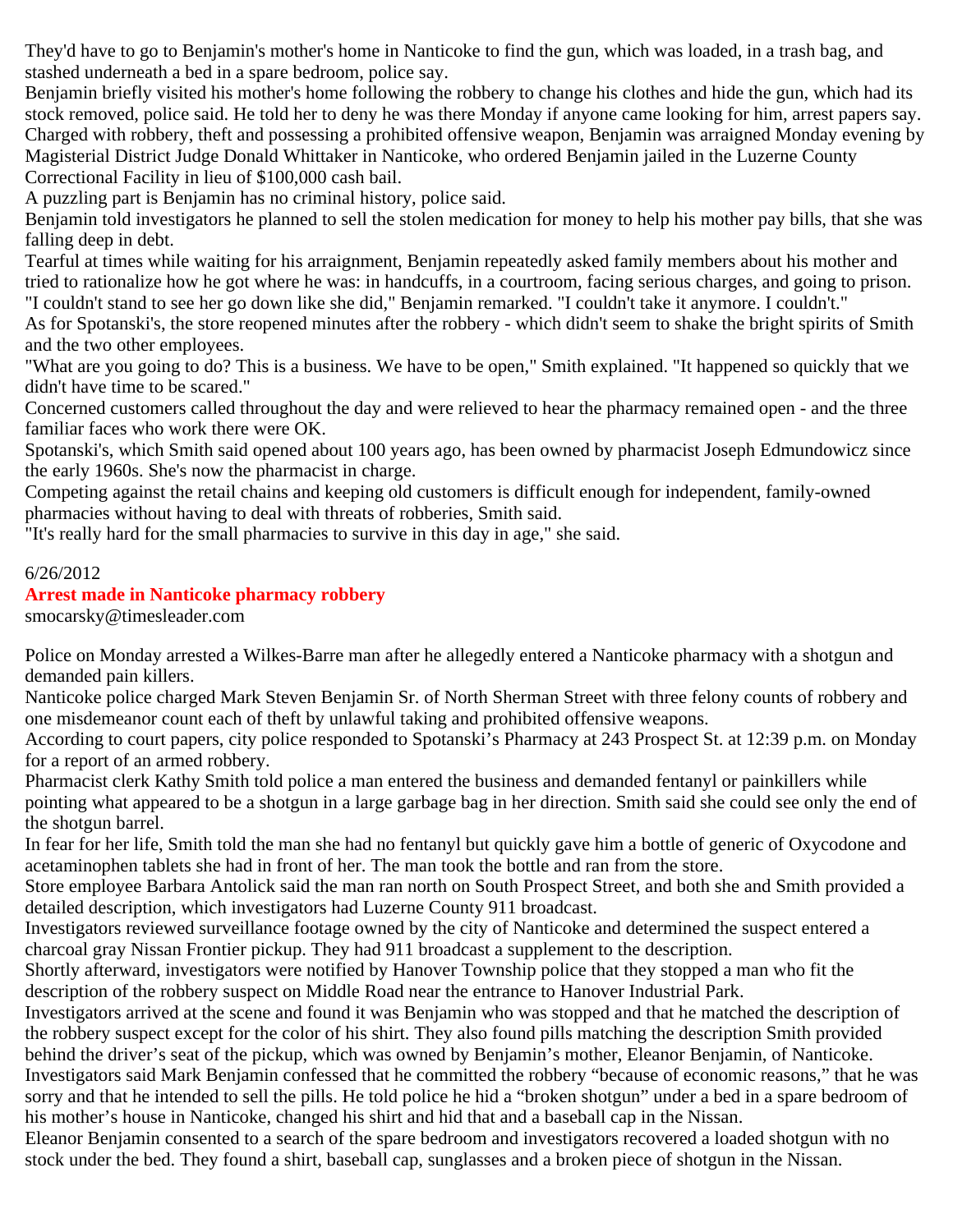Benjamin was arraigned before District Judge Donald Whittaker, who scheduled Benjamin's preliminary hearing for 1 p.m. July 3. Benjamin was lodged at Luzerne County Correctional Facility for lack of \$100,000 cash bail. A woman who sat behind Benjamin at the hearing told Whittaker that Benjamin had been in a car accident and was on prescription medications. She asked the judge about Benjamin having access to the medication at the prison. Whittaker told her she could go to the prison and talk to medical staff there about the situation.

6/21/2012 **Police News** Times Leader

Two men accused with stealing items from vehicles waived their right to preliminary hearings before District Judge Donald Whittaker on Wednesday.

Jamar David Moore, 24, of Robert Street, and Maurice Johnson Jr., 32, of East Union Street, both in Nanticoke, waived charges of theft, receiving stolen property and loitering and prowling at night to Luzerne County Court. Police withdrew a second count of theft and receiving stolen property and possessing instruments of crime against

Moore and Johnson.

Police allege Moore, Johnson and Michael Buckley, 20, of East Washington Street, Nanticoke, were stealing items from vehicles on West Ridge, West Noble and South Hanover streets on May 17, according to the complaint. Buckley is charged with two counts each with theft and receiving stolen property and one count each with loitering and prowling at night and possessing instruments of crime. A preliminary hearing has not been scheduled for Buckley.

6/21/2012

# **Guilty plea entered for many counts**

# **Boyfriend of Cara Asay, of Nanticoke, also pleads guilty to charges.**

sdelazio@timesleader.com

A Nanticoke woman charged in a slew of crimes she allegedly committed, including breaking into the home of a deceased man and stealing items from another home while high on bath salts, pleaded guilty Wednesday to related charges.

Cara Asay, 29, entered the plea to three counts of theft and one count each of retail theft, access device fraud, receiving stolen property and criminal conspiracy.

Asay's boyfriend, Bradley Everett, 27, also of Nanticoke, entered guilty pleas Wednesday to charges relating to some of the crimes.

Luzerne County Senior Judge Joseph Augello said the duo will be sentenced on July 19, when they may also enter guilty pleas to a burglary on Christmas Eve in which police say they took items from a Newport Township home they later returned to area businesses for gift cards or cash.

According to court papers, Asay's spree began on Nov. 20 when she broke into the home of a Glen Lyon man who had died and took change, a spoon, a latex glove and three \$1 bills.

An officer said that while fingerprinting Asay, he noticed an infection in her arm. Asay was taken to Geisinger Wyoming Valley Medical Center, where it was learned, according to court papers, that a broken needle tip was in her arm.

Nine days later, police said Asay entered the Price Chopper in Edwardsville and tried to take \$179 in merchandise. Police said Asay told them she intended to resell the items to get money to buy drugs.

Police said that on Dec. 14, Asay and Everett were staying at a Penn Avenue, Exeter, home and stole \$2,705 in items, including jewelry and several electronics.|

Two days later, police said, Asay and Everett were at the Turkey Hill in Exeter, where they removed a debit card from a woman, and used the card to make purchases of more than \$300.

On Dec. 18, police said, Asay entered the Family Dollar in Exeter and stole the wallet of a cashier who was working there.

On Wednesday, Everett pleaded guilty to charges of criminal conspiracy and theft stemming from the Family Dollar incident and the incident at the Penn Avenue, Exeter, home.

Asay and Everett, who are represented by attorney Allyson Kacmarski, were arraigned on June 13 in the Christmas Eve burglary and may tentatively enter guilty pleas at their July sentencing date, when they would also then be sentenced for that crime.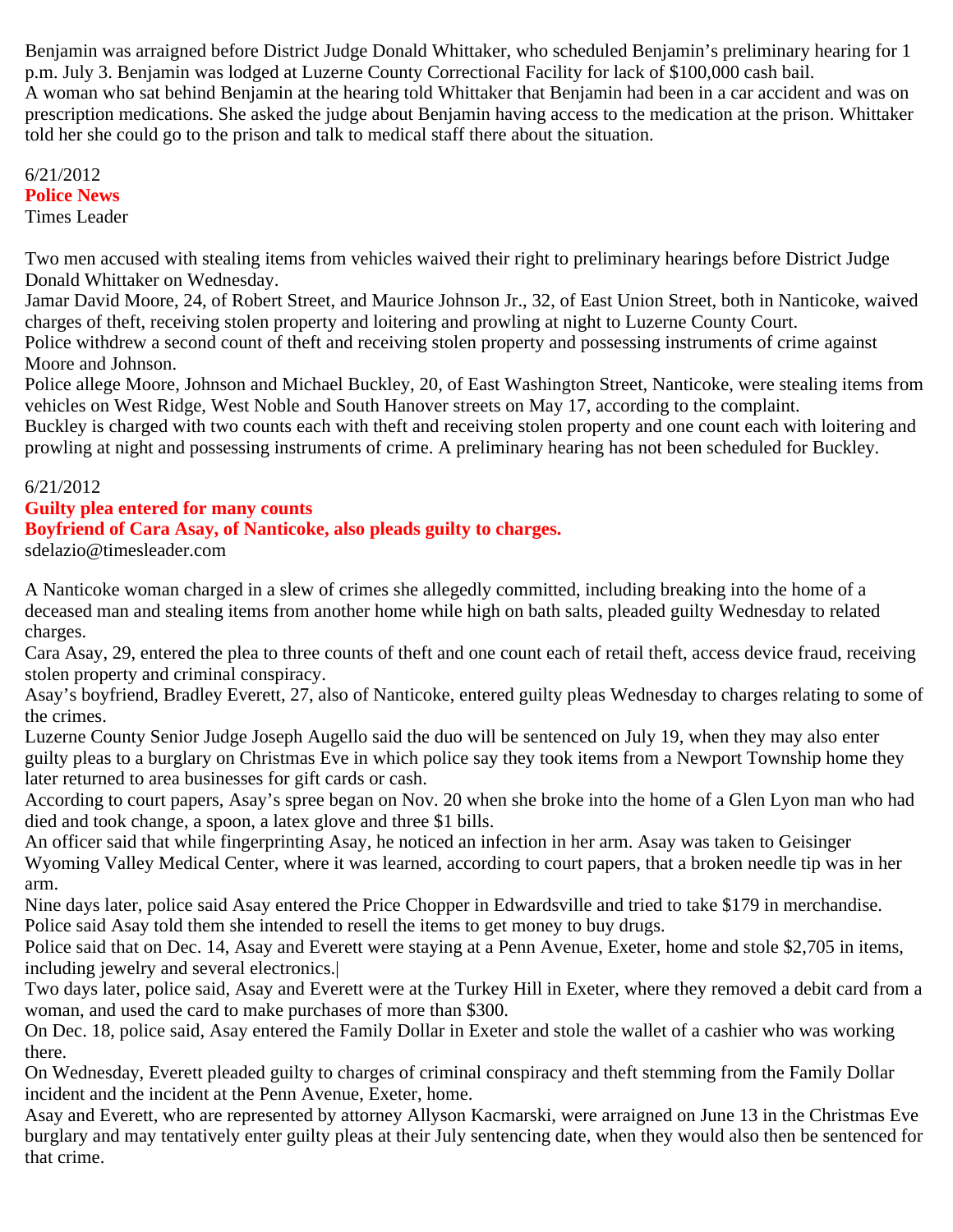Everett may also enter an additional guilty plea in the Dec. 16 debit card incident.

# 6/21/2012

# **Lawsuits in tavern slashing go forward**

sdelazio@timesleader.com

A Luzerne County judge on Wednesday denied a request to have two lawsuits thrown out that stem from a New Year's Day slashing at a Nanticoke bar.

Judge Thomas Burke turned away preliminary objections filed by Paul Halliday, named in the suit as a defendant along with his bar, the Prospect Street Café, and his attorney, Michael Yelen.

Ricky Wells and Jennifer Mieczkowski allege the bar and Halliday were negligent the night they both were injured at the bar. Wells alleges he was beaten with a pool stick, while Mieczkowski says her face was slashed by an underage patron during the New Year's Eve, 2010 incident.

No criminal charges have yet been filed.

Halliday said in his March filing the suits should be thrown out because the suits do not list an allegation that Halliday was "in possession or control" of the bar at the time of the incidents.

"An owner of land is not liable for defective condition(s)," Halliday's filing says. "(The suits) never allege (Halliday) acted in an individual capacity in regard to any cause of action."

Mieczkowski claims in her suit that the bar and Halliday were negligent for allowing inside a person who Mieczkowski claims injured her, despite the fact the person was under the legal drinking age, and that employees did nothing to stop the attack.

Mieczkowski alleged a woman slashed her face after Mieczkowski went to the aid of a friend who fell off a bar stool. Wells alleges in his suit that he and Mieczkowski were at the tavern to pick up beer to take out when they saw some friends and decided to sit down with them and order a drink.

Wells says he was assaulted outside the bar when he tried to intervene in the altercation involving Mieczkowski. Burke also rejected a request by Mieczkowski and Wells, who were seeking to prevent Halliday from requesting the lawsuits be thrown out because he didn't file court papers on time to do so.

# 6/13/2012

**Alleged accomplice waives her hearing**

# **Police: Ashley Evans, 22, aided William Gronosky after he shot at an officer.**

elewis@timesleader.com

A woman city police say helped William Gronosky escape capture after he allegedly "blasted away" at a pursuing police officer waived her right to a preliminary hearing in Wilkes-Barre Central Court on Tuesday.

Ashley Evans, 22, of Nanticoke, waived charges of hindering apprehension and obstruction of justice to Luzerne County Court.

City police allege Evans picked up Gronosky, 29, her live-in boyfriend, after he abandoned a stolen Ford Focus near Thornhurst, Lackawanna County, and gave him a ride to a Park Avenue residence in Wilkes-Barre on March 26. A city police officer was chasing Gronosky after a reported home invasion on Church Street, Hanover Township, where township police say he stole the Ford. During the pursuit, Gronosky "blasted away," emptying two clips at the officer, according to charges filed.

Gronosky is scheduled for a preliminary hearing in July on charges related to the shooting.

The alleged incident was one of several involving Gronosky, Evans and others from March until his arrest on April 15. • State police at Wyoming allege Gronosky and Kevin Williams, 29, of Philadelphia, robbed at gunpoint the Carousel Lounge adult club on Route 11, Plymouth Township, on March 15. Courtney Sadusky, 24, of Bear Creek, was charged with being the getaway driver.

• State police allege Sadusky gave Gronosky a ride to burglarize a state police trooper's house in Laflin on March 22-23. • Hanover Township police charged Gronosky and Evans for their alleged roles in robbing a disabled man during a home invasion and stealing the Ford Focus on March 26. Township police also charged Amanda Shoemaker, 27, and Amber Massey, 24, both of Wilkes-Barre, with providing information about the disabled man to Gronosky.

• During a pursuit with a city police officer on March 27, police say Gronosky fired multiple rounds at the pursuing officer in Bear Creek Township. Gronosky called Sadusky and Evans during the pursuit, telling the two women he wasn't going to jail and was planning to "shoot it out" with police.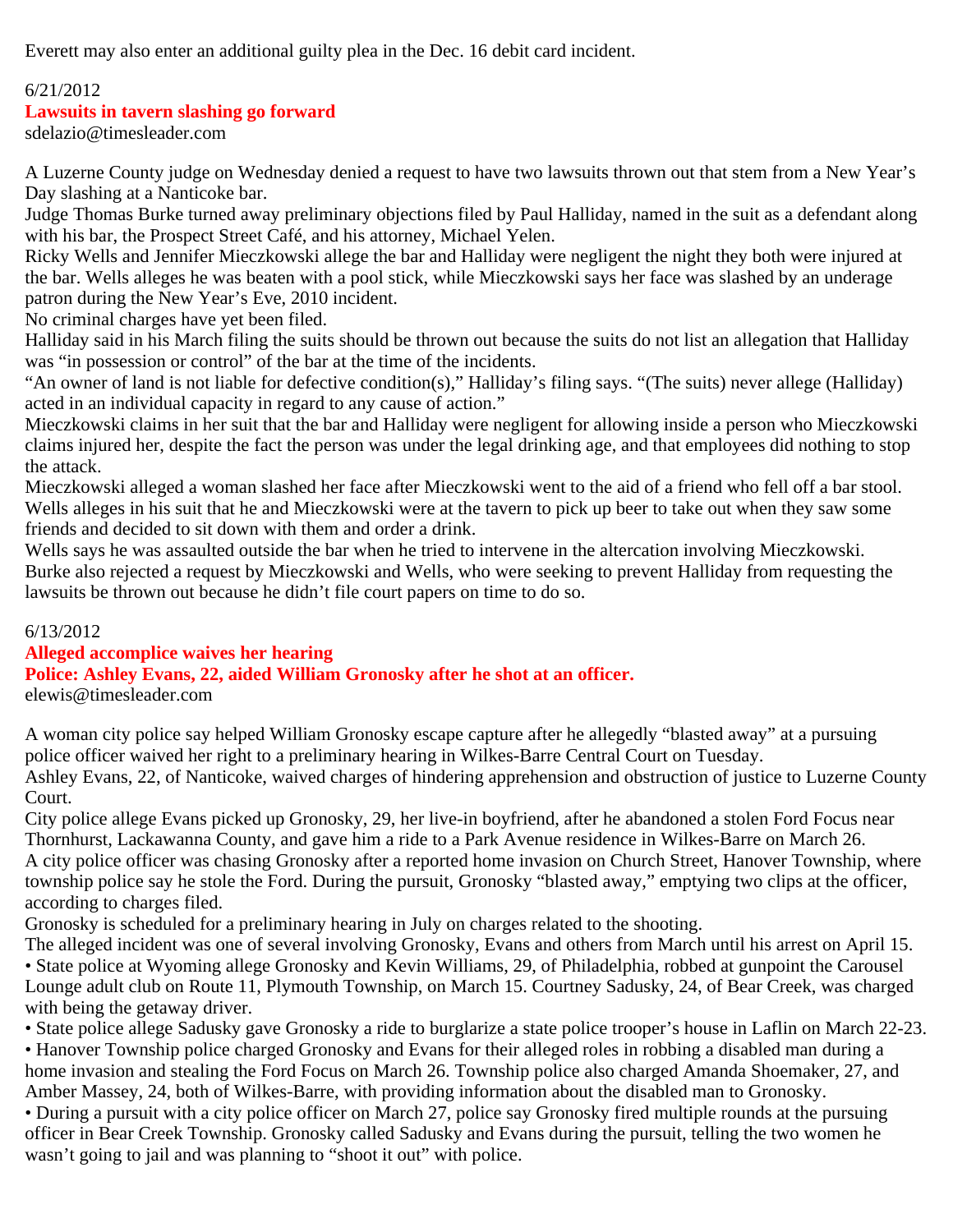• State police charged Evans with coercing a friend to give Gronosky a rented Chevrolet Cruze, which was parked near the Carousel Lounge on April 13. Gronosky fired at least two shotgun blasts at a trooper when he was spotted leaving in the Chevrolet.

• Gronosky and Williams were captured by Montgomery Township police when they were spotted inside a convenient store in Montgomery County on April 15.

# 5/22/2012

# **Two men jailed after Turkey Hill robbery**

elewis@timesleader.com

Two fugitives wanted on failure to appear at court proceedings were apprehended while city police investigated a robbery at the Turkey Hill on Carey Avenue early Tuesday morning.

Police said Damon Millan, 22, of West Grove Street, Nanticoke, loitered near the Turkey Hill before he entered the store and demanded money from the clerk at about 12:45 a.m.

Millan told the clerk he was forced into robbing the store, according to the criminal complaint.

Police said Millan fled the store with cigarettes when the clerk told him the cash register was locked.

Hanover Township police detained Millan and David Hermanofski, 25, at a residence on Dexter Street shortly after the robbery.

Police said cigarettes stolen from the Turkey Hill were allegedly found inside the house, the criminal complaint says. Millan was arraigned in Wilkes-Barre Central Court on charges of robbery and theft. He was jailed at the Luzerne County Correctional Facility for lack of \$50,000 bail.

Millan and Hermanofski were wanted on arrest warrants for their failure to appear for court hearings on unrelated charges, according to court records.

Hermanofski was jailed at the county correctional facility on the arrest warrant.

#### 5/19/2012

# **Boys charged with torching garage**

Bob Kalinowski - Citizens Voice

Nanticoke police say two juveniles, 11 and 14, lit the raging fire that destroyed an Arch Street garage Thursday afternoon and almost spread to a nearby home.

Police say the 11-year-old has a history of lighting fires, having been charged in previous Nanticoke arsons, including a home on Coal Street last year.

The boy was arrested Thursday night and held in a Northampton County juvenile detention center to await a detention hearing Friday in Luzerne County court. At the juvenile court hearing, a judge ordered the boy detained pending further court action, police said.

Following his prior arrest, the boy was enrolled in a program to rehabilitate arsonists, police said.

Juvenile arson charges were also filed against the 14-year-old, who was released to his family, police said. The teenager did not have a prior record, police said.

Nanticoke fire officials said the garage was engulfed in flames upon arrival around 2:45 p.m. The garage is next to a home that was vacant since being damaged by flooding in September. Fire officials say crews focused much of their attention on protecting the home before attempting to extinguish the garage fire.

The garage contained a motorboat that the owners were planning to sell, officials said.

The family that owns the garage also operates a beer distributor across the street. Surveillance footage from the beer distributor showed the boys hanging out in front of the property, riding scooters, prior to the fire. At one point, the boys even approached workers of the business to ask for the time, officials said.

The Luzerne County District Attorney's Office declined comment about the 11-year-old's case, citing a law barring prosecutors from speaking about juvenile proceedings for defendants under the age of 14. A prosecutor said the office was not yet involved in the 14-year-old's case.

5/14/2012

**Nanticoke man allegedly attacks police who tried to arrest him** Citizens Voice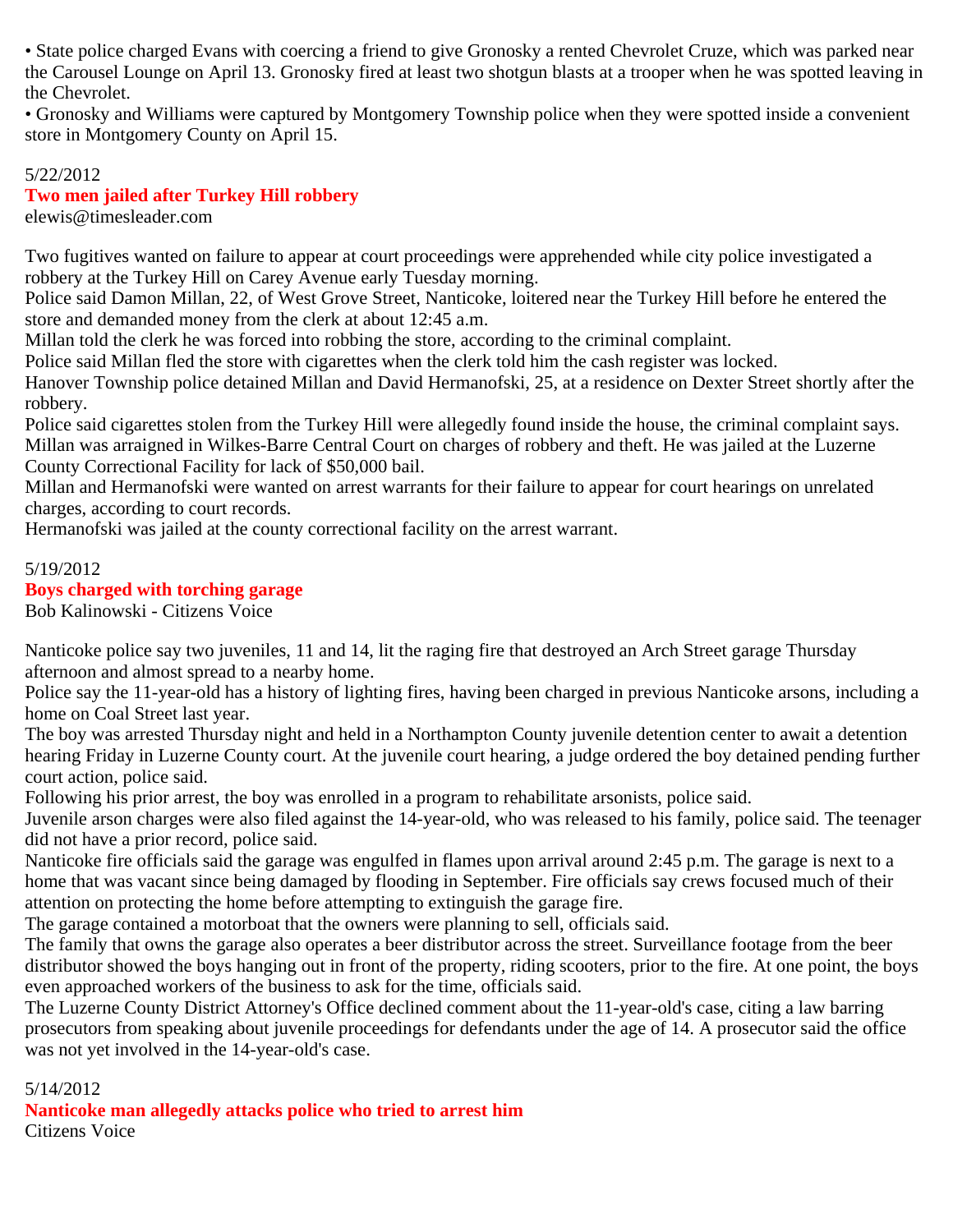A Nanticoke man faces charges after allegedly attacking police when they tried to arrest him for domestic violence assault.

Joseph Charles Holminski, 49, is charged with aggravated assault, simple assault, resisting arrest and disorderly conduct.

According to the criminal complaint, Holminski's ex-girlfriend Kim McDonnell told Nanticoke police on May 8 that Holminski choked her over "stupid (expletive)" after they had been drinking. McDonnell's daughter saw Holminski choking her mother and yelled at him to leave her alone.

As police were arresting Holminski, he asked them what the (expletive) they were doing, then with his shoulder pushed Sgt. Brian Williams into Officer Amos Vanderhoff and charged at Williams.

A scuffle ensued, after which the officers told Holminski he was under arrest and had to come with them. Holminski asked them "who the (expletive) do you guys think you are?" When the officers attempted to escort Holminski to the police vehicle, Vanderhoff told him to "stop trying to be a tough guy." Holminski charged at Williams, trying to get at Vanderhoff.

The officers managed to get Holminski down on a couch in the living room, during which time Williams injured his right hand and wrist. Holminski continued to struggle with and kick at the officers until Vanderhoff stunned him in the leg in an attempt to get him under control. Holminski fought with officers again and they had to stun him again to get him into the police car and take him to headquarters.

Holminski was arraigned by Magisterial District Judge Andrew Barilla Jr., who imposed \$5,000 cash bail. A preliminary hearing is scheduled for 1 p.m. May 16.

# 5/14/2012

#### **Pool thieves dive into trouble at two Walmart stores** Citizens Voice

A Bear Creek woman and Nanticoke man went off the deep end when they allegedly tried to steal a large pool from one Walmart and return it at another, according to police.

Tabetha Gillispie, 36, and Eric Hunter, 41, each face a charge of retail theft in the incident, which occurred Wednesday. An employee at the Walmart in Pittston Township told police that a man and a woman exited the store with a shopping cart containing a large pool valued at \$199.97, loaded it into a vehicle with the Pennsylvania license plate DVC-4520 and left, with the man driving.

The Pittston Township employee notified the Wilkes-Barre Township Walmart's asset protection office about the theft. Shortly afterwards, the Wilkes-Barre Township store called back to say two people were trying to return the pool at the customer service deck.

Wilkes-Barre Township police arrived and held Gillispie and Hunter for Pittston Township police and the Walmart employee to identify. Gillispie and Hunter admitted to the theft of the pool and its attempted return. Police said Gillispie has two prior convictions for retail theft, and, although Hunter does not, his driver's license was suspended.

Hunter and Gillispie were arraigned by Magisterial District Judge Andrew Barilla Jr., who imposed \$5,000 cash bail apiece. Their preliminary hearing is scheduled for 8:45 a.m. Tuesday.

# 5/9/2012

# **Man charged in home invasion that lead to police chase, shots fired**

Ed Lewis - Times Leader

William Gronosky got the idea of robbing a disabled man after overhearing two women talk about their former roommate, according to charges filed on Wednesday.

Township police allege Gronosky, 29, of West Church Street, Nanticoke, robbed and tied up Anthony Passetti inside Passetti's house on Church Street on March 25.

Gronosky stole more than \$8,400 in electronics from the house and Passetti's 2004 Ford Focus, which was pursued by a Wilkes-Barre police officer into Lackawanna and Monroe counties.

Police said at the time that the driver of the vehicle fired multiple shots at the pursuing officer, who was not injured. Gronosky was arraigned by District Judge Joseph Halesey in Hanover Township on two counts each with robbery and criminal conspiracy, and one count each of robbery of a vehicle, burglary and unlawful restraint. He was remanded to the Luzerne County Correctional Facility for lack of \$50,000 on the latest charges.

Gronosky has been charged with burglarizing a state police trooper's house in Laflin and robbing along with Kevin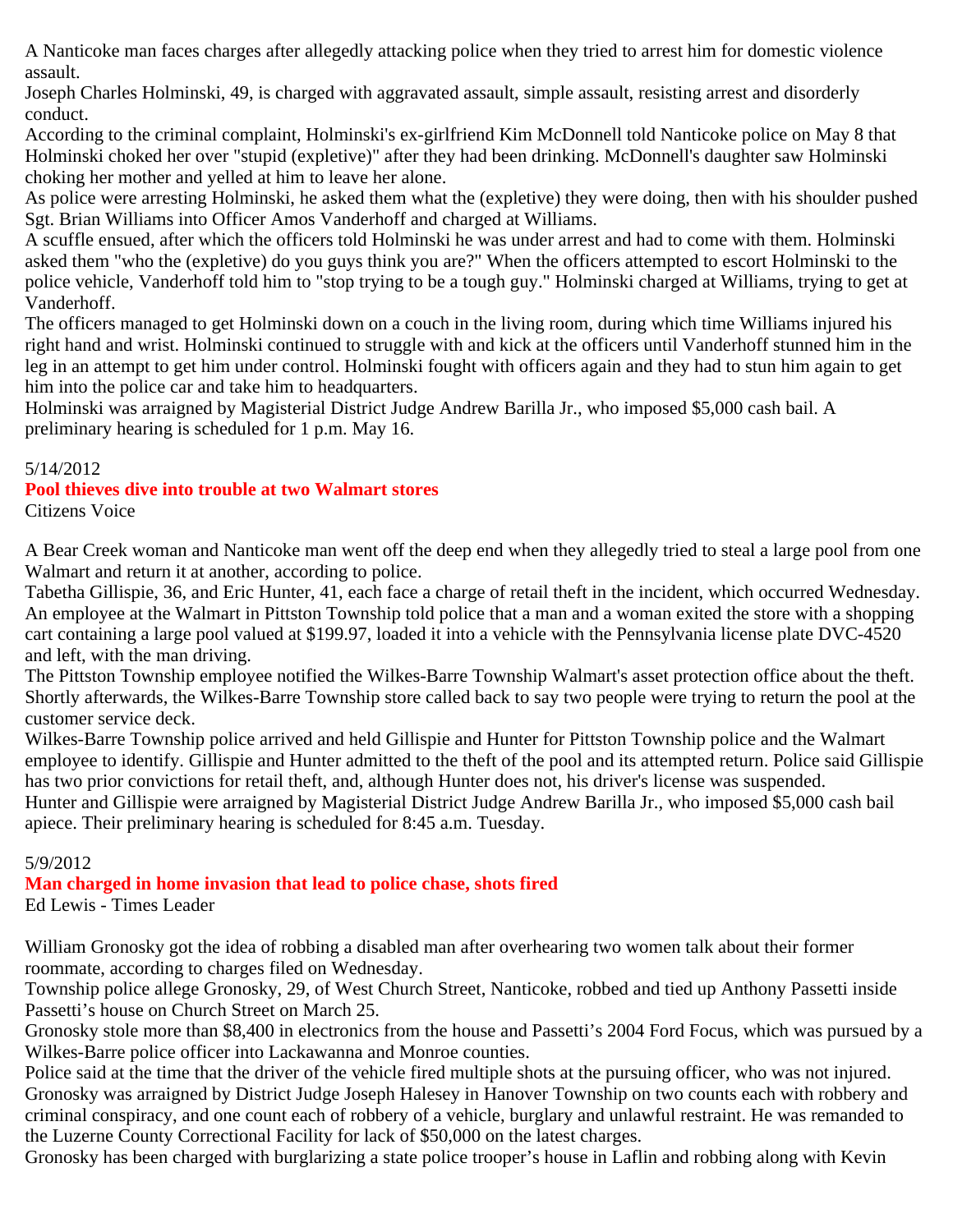Williams Jr., 29, the Carousel Lounge adult club in Plymouth Township.

Police also charged Gronosky's live-in girlfriend, Ashley E. Evans, 23, with criminal conspiracy for her alleged role in the home invasion in Hanover Township. She was arrested Wednesday afternoon at Gronosky's preliminary hearing before Nanticoke District Judge Donald Whittaker on the Carousel Lounge robbery charges.

Evans struggled with state police when she was arrested in front of Gronosky, who erupted in a profanity laced tirade. According to the criminal complaint:

Passetti told police he arrived home from grocery shopping at about 9:15 p.m. on March 25 and was confronted by a gunman outside. He told the gunman he has cerebral palsy, in which, the gunman said, "I know."

Passetti said his hands were tied behind him, a towel placed over his head and a sock stuffed in his mouth.

Gronosky was upset that he was sent to the house "for nothing," and repeatedly asked Passetti if he "knew anybody that would want to set him up," the criminal complaint says.

Police allege Evans gave Gronosky a ride to Passetti's house.

Gronosky was captured in Montgomery County on April 15.

He allegedly told police he decided to rob Passetti after overhearing two women talk about items inside his house. The two women formerly lived in Passetti's house, according to the criminal complaint.

A preliminary hearing is scheduled on May 30.

# 5/9/2012

# **Gronosky unleashes profanity-laced tirade after girlfriend's arrest for robbery**

Bob Kalinowski - Citizens Voice

It's been a wild day in court for William Gronosky.

The 29-year-old charged with multiple area crimes and suspected of shooting at police was charged this morning in connection with a March home invasion robbery that led to a 20-mile police pursuit with shots fired.

Leaving that hearing, he offered a simple "not guilty" to reporters as police led him to an awaiting cruiser.

It was a much different story when Gronosky arrived around 1:30 pm for a hearing in Nanticoke related to a strip club robbery in West Nanticoke.

Gronosky unleashed a profanity-laced tirade directed at reporters as he was led into the Nanticoke Municipal Building, shocking the many people waiting in the lobby.

Gronosky eventually was calmed and placed into Magisterial District Judge Donald Whittaker's courtroom.

Then Gronosky's girlfriend, Ashley Evans, showed up.

She was wanted as Gronosky's codefendant in the Hanover Township home invasion robbery.

Police arrested and handcuffed Evans in front of Gronosky, which resulted in another prolonged outburst.

He shouted multiple profanities at police saying they arrested her for no reason.

Police were forced to take Gronosky from the courtroom, walking him past citizens in the lobby who watched him hurl insults and profanities at cops. Police eventually placed him in a holding cell in the police station.

Hanover police came to arrest Evans on charges related to the home invasion robbery. She was taken to be arraigned in front of magisterial District Judge Joseph Halesey.

Gronosky is still awaiting his hearing on the strip club robbery case.

In addition to these cases, Gronosky is charged with burglarizing a state trooper's home in Laflin and is suspected of shooting at a state trooper outside the strip club.

# 5/1/2012

# **Nanticoke man charged with machete terrorizing**

elewis@timesleader.com

A man terrorized his former girlfriend and her three children by holding them captive in their apartment with a box cutter and a machete, according to charges filed.

Yajaria DeJesus claimed Benjamin Artache, 22, entered her Apollo Circle apartment Friday morning and assaulted her in front of her three children.

She alleged Artache ripped her clothing from her body and punched her in the head several times and told her not to pursue prior assault charges against him.

Police said Artache was arrested just after 11 a.m. Saturday when he attempted to escape the apartment.

Artache was arraigned Sunday by District Judge Donald Whittaker on five counts each of reckless endangerment and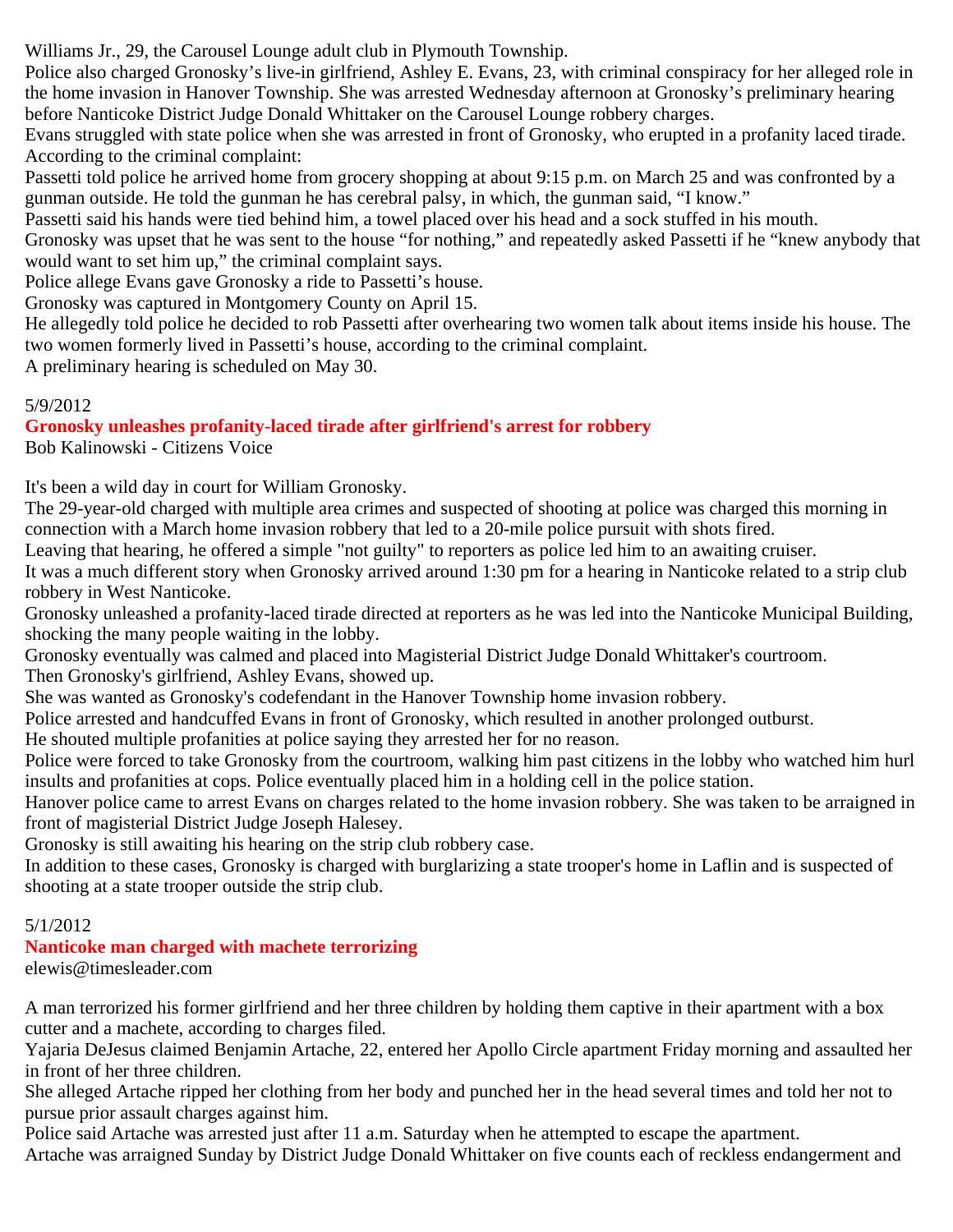unlawful restraint, four counts of kidnapping, two counts each of simple assault and terroristic threats, and one count each of burglary, criminal trespass, intimidation of a witness or victim, resisting arrest, stalking and criminal mischief. He remained jailed Monday at the Luzerne County Correctional Facility for lack of \$150,000 bail.

Police charged Artache with simple assault and trespassing charges when he allegedly assaulted DeJesus at her apartment on April 23. He was ordered to stay out of the apartment complex.

According to the latest criminal complaint:

DeJesus claimed Artache locked her and her children in a bedroom on Friday, yelling at her not to testify or pursue the assault charges against him. She alleged Artache pointed the machete at her saying, "Someone was going to die tonight."

DeJesus said Artache spat in her face, punched her several times and smashed a soda can against her head, the criminal complaint says.

Police were notified of a domestic dispute at the apartment by a neighbor just after 11 a.m. Saturday. Police said a person in the apartment gave "non-verbal cues" signaling they were in distress.

Artache attempted to escape by jumping out a second-floor window. He was arrested when he walked down the interior stairs, police said.

Police allege in the criminal complaint Artache struggled with officers and damaged a door on the cruiser. A preliminary hearing is scheduled on May 9 before Whittaker.

#### 4/29/2012

# **Woman charged with heroin possesion**

Citizens Voice

A nosy neighbor was arrested for possessing heroin and is awaiting a May 1 hearing after she accidentally led officers into the Nanticoke apartment she was staying at.

According to records, Nichole Briggs opened the door to Apt. 1B at 203 Hanover St. to ask police officers what they were doing at 12:30 a.m. Friday. Police told her they were looking for Apt. 1B - and Briggs told them she was standing in it.

Briggs began to backpedal and reached into her pocket. Police officers feared she was reaching for a weapon and began to struggle with Briggs, who was clutching a bag of heroin.

Briggs was charged with resisting arrest, possession of a controlled substance and possession of drug paraphernalia and was unable to post \$75,000 bail. She's being held at Luzerne County Correctional Facility until her 9:30 a.m. hearing before Magisterial District Judge Joseph Halesy.

# 4/27/2012

# **Money missing from cafeteria at GNA school**

Jerry Lynott - Times Leader

Police are investigating a report of money missing from the cafeteria of the Greater Nanticoke Area Educational Center. School officials contacted law enforcement Thursday, said Vito Deluca, solicitor for the school district. Nanticoke police Detective Capt. William Shultz confirmed the investigation focused on the middle school. Shultz said Luzerne County District Attorney Stefanie Salavantis was notified about the missing funds. The district attorney added that she assigned a detective from her office to work with Nanticoke police on the investigation.

They will get together early next week.

Deluca, Salavantis and Shultz all said they could not go into detail about the investigation at this time because it is in the preliminary stages.

"We may have to have an audit done," said Shultz.

Deluca added, "We're also conducting our own investigation concurrently."

#### 4/26/2012

# **Plymouth man guilty of sex crimes**

Times Leader

A Plymouth man charged with sexually assaulting two girls was convicted Wednesday of all counts relating to the case.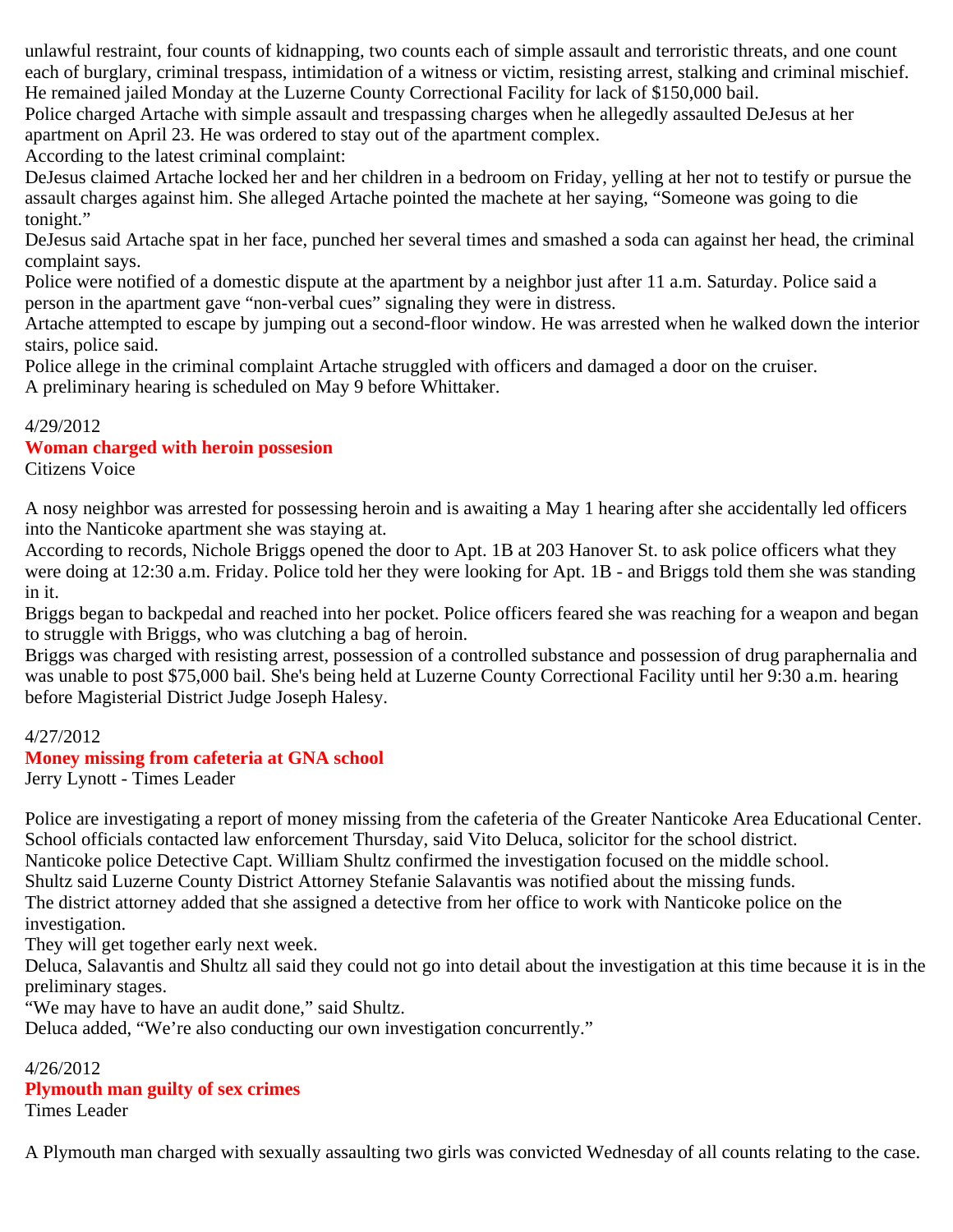Robert Caravella, 53, of Gould Street, was convicted of four counts of involuntary deviate sexual intercourse, three counts of aggravated indecent assault of a child, three counts of contact with a minor, sexual offenses, and two counts each of corruption of minors and endangering the welfare of children.

County Judge Tina Polachek Gartley said Caravella will be sentenced on July 19. He faces a maximum of 20 years in prison on nine of the charges that are felonies of the first degree.

A jury of four women and eight men was chosen Monday, and deliberated Wednesday for about two and a half hours before delivering their verdict.

Polachek Gartley said Caravella will be evaluated by the Sexual Offenders Assessment Board and was remanded to the county prison. During opening statements to jurors, Deputy District Attorney Alexis Falvello said the younger girl was 3 years old and the other girl was 7 when the alleged assaults began. They are now 11 and 17.

Falvello said Caravella was trusted by the family and often babysat the girls.

Caravella's attorney, Andrew Katsock III, told jurors there are "two sides to every story."

Caravella has maintained his innocence since he was arrested by police in March 2011. He claimed the girls never told their mother.

Police allege Caravella separately assaulted the two girls in Nanticoke and Plymouth, and would make them watch pornography videos or look at adult magazines.

Katsock told jurors the girls were enrolled in day care and school and were never alone with Caravella from 2002 to 2005.

#### 4/25/2012

# **A man was arraigned Tuesday in Wilkes-Barre Central Court on charges he assaulted his girlfriend.**

David Louis Wolfe, 43, address listed as homeless, was charged with simple assault and two counts of harassment. He was jailed at the county prison for lack of \$5,000 bail.

Cerisa Roberts alleged Wolfe threw her to the ground several times injuring her head and knee on East Grand Street at about 9:20 p.m. Monday, according to the criminal complaint.

A preliminary hearing is scheduled on May 2 before District Judge Donald Whittaker in Nanticoke.

# 4/24/2012

#### **Testimony to begin in child sexual assault case**

Times Leader

Testimony is scheduled to begin today in the trial of a Plymouth man charged with sexually assaulting two girls at his home and at home in Nanticoke over a several year period.

Robert Caravella, 53, is facing multiple counts of involuntary deviate sexual intercourse, aggravated indecent assault, endangering the welfare of children and corruption of minors in connection with alleged assaults on the girls that occurred between 2002 and 2005.

Caravella is also charged in connection with separate case involving the sexual abuse of a a 13-year-old boy that is scheduled for trial in August. In that case, police say Caravella and Carol Ann Hahn kept boy isolated in their home, where he was repeatedly sexually abused over the years. Hahn is also facing charges in connection with that case and is awaiting trial.

In the case being heard this week, the two girls, then ages 10 and 15, went to police in August 2010 to report Caravella had sexually assaulted them on numerous occasions. One of the girls alleged Caravella also forced her to watch pornography.

Deputy District Attorney Alexis Falvello is prosecuting the case. Caravella is represented by attorney Andrew Katsock.

4/23/2012

# **Nanticoke woman wrecks vehicle after police chase**

Citizens Voice

A Nanticoke woman crashed her sport utility vehicle in Schuylkill County after allegedly involving state police in a vehicle chase around 9 p.m. Friday.

State police at Hazleton started pursuing Kari McCoy, 23, on Interstate 81 in Luzerne County. Police followed McCoy's 1996 Jeep Grand Cherokee Laredo into Schuylkill County, where McCoy left I-81, turned onto state Route 61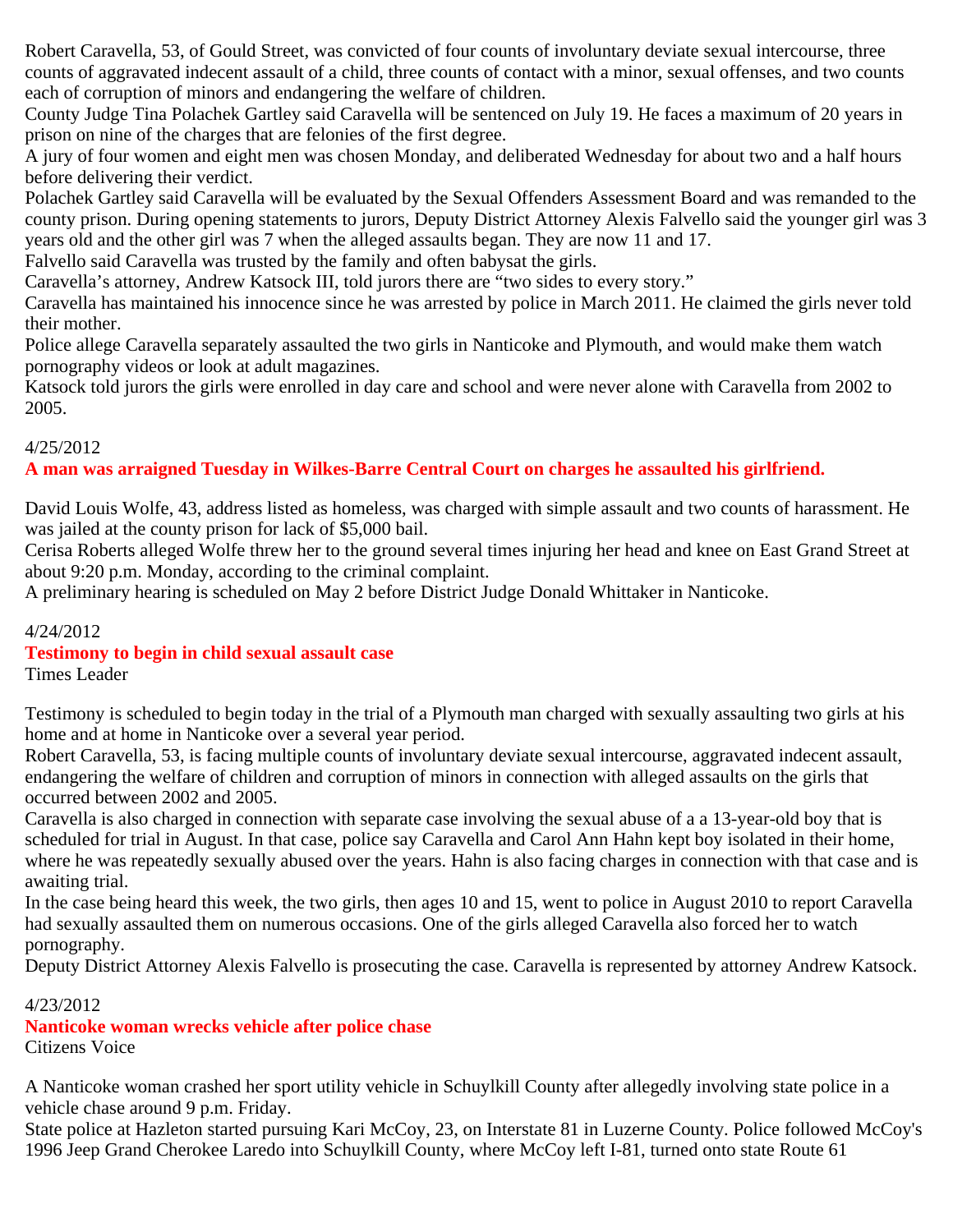northbound in Frackville Borough and continued north on Route 924.

At that point police terminated the pursuit, but McCoy kept going north on Route 924, tried to get onto the exit ramp in Gilberton Borough, but was unable to negotiate a left-hand curve in the road.

McCoy's SUV left the road, struck a cable guardrail and rolled over, coming to rest on its roof on the ramp, according to state police in Frackville. Police did not say whether McCoy was injured, but they did state she was not wearing a seat belt. The Jeep sustained moderate damage.

State police are continuing to investigate the crash.

# 4/19/2012

# **Pregnant woman robbed**

Edward Lewis - elewis@timesleader.com

A pregnant woman said she was knocked down and robbed of nearly \$1,000 by her friends, according to charges filed. Police arrested two men and are searching for a third in connection with the robbery on Friday, and charged a woman Tuesday with providing false information to investigators.

According to the criminal complaints:

Heidi Martin, 27, who is six months pregnant, told police she was visiting Maurice Porter, 25, and Denise Vezo, 46, to drop off baby clothes at their new residence in Nanticoke. Martin did not know the location of their new residence and was meeting Vezo's son, Joshua Vezo, 23, in the area of Washington and Hanover streets to take her there.

While walking in an alley, Martin said, a masked man approached her, pointed a handgun at her head and said, "Run your pockets (expletive)."

Martin said she turned around and noticed the weapon was a pellet gun that she swatted away. She tried to run away but she said Joshua Vezo blocked her. Martin said in the complaint she was pushed to the ground and \$921 was taken from her pants before the masked man and Joshua Vezo ran away together.

Police arrested Joshua Vezo on Friday. Denise Vezo was charged with hindering apprehension after she allegedly told police Porter was not in her residence at 15 Enterprise St., where Porter was arrested on Tuesday.

Joshua Calderon, 20, surrendered Wednesday when he walked in to the Hanover Township Police Department. He was arraigned on robbery related charges and jailed at the county correctional facility for lack of \$100,000 bail. Joshua Vezo and Porter are facing charges of robbery, theft and criminal conspiracy. They were jailed at for lack of \$100,000 bail each.

Denise Vezo was jailed for lack of \$50,000 bail.

# 4/18/2012

# **2 men charged before**

elewis@timesleader.com

Two men called "armed and dangerous" by state police were once alleged to have looted a house during the Wyoming Valley-wide evacuation during last year's record flood.

City police accused William Gronosky Jr., 29, of West Church Street, Nanticoke, and Kevin Williams Jr., 29, of Philadelphia, with breaking into a house on Brookside Street on Sept. 11. They were spotted by a city officer leaving the house and running through yards before they were apprehended, according to the criminal complaints.

Gronosky and Williams stated that they were checking the house for a friend.

At the time of the alleged break-in, the Brookside area was evacuated because of flooding.

Gronosky and Williams were charged with burglary, criminal trespass and loitering and prowling at night. Those charges were dismissed at a preliminary hearing in Wilkes-Barre Central Court on Nov. 15 when the homeowner failed to appear to testify.

Police Chief Gerard Dessoye, through city spokesman Drew McLaughlin, stated in an email that the arresting officer, Stan Wychock, requested the preliminary hearing be continued when the victim was unable to attend due to employment.

A district judge denied the request, dismissing the charges "with prejudice," meaning police were prohibited from refiling the charges against Gronosky and Williams.

Gronosky and Williams were labeled by state police as being "armed and dangerous" after they allegedly robbed the Carousel Lounge adult night club at gunpoint on March 15. Gronosky was further charged with burglarizing a trooper's house in Laflin, stealing guns, ammunition and other items on March 22 into March 23, the criminal complaints say.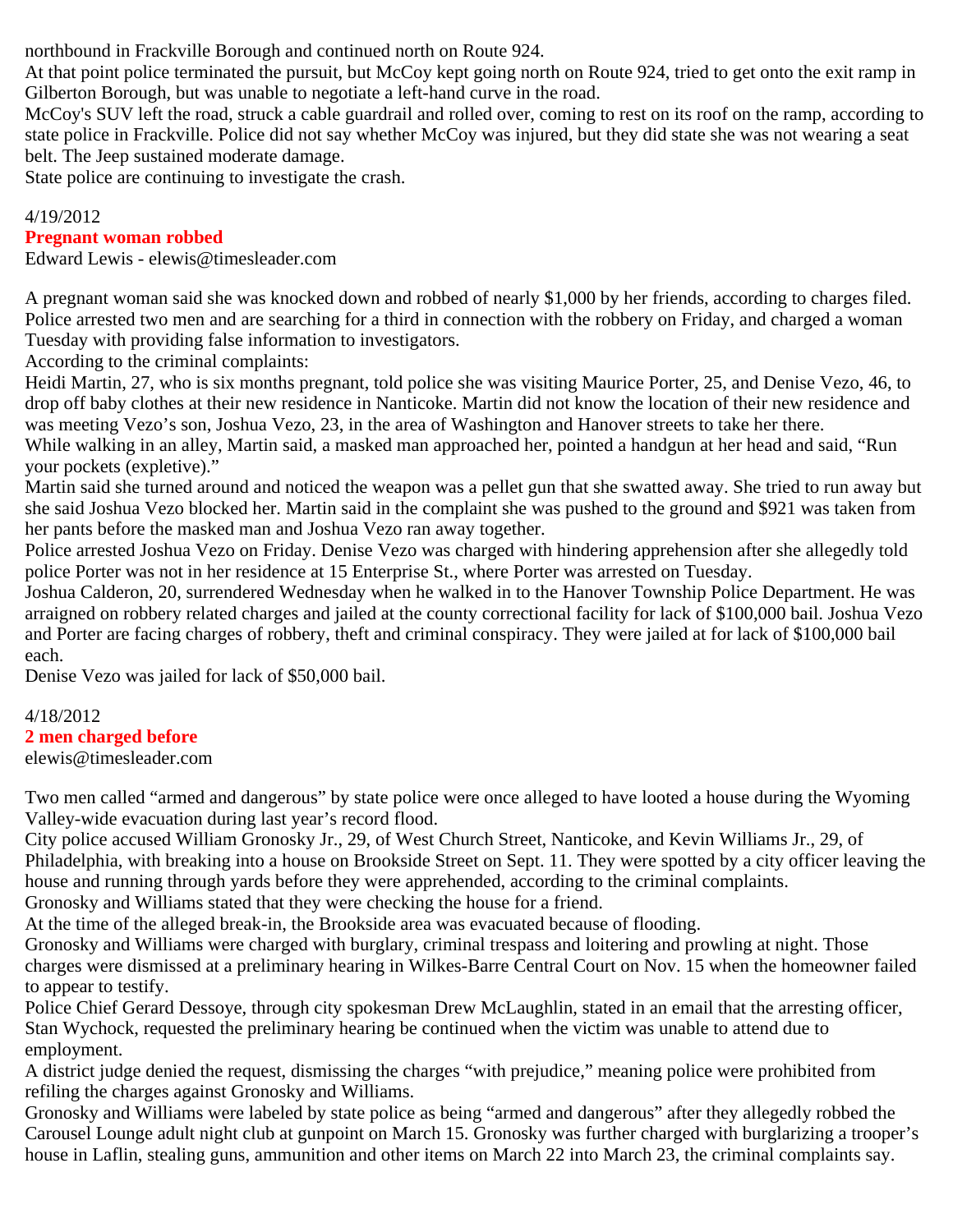State police intensified their search for the two men when Gronosky allegedly fired two shots at a trooper when Gronosky was leaving the Carousel Lounge on Friday.

Gronosky and Williams were captured in Montgomery County early Sunday morning.

# 4/17/2012

# **Woman allegedly aided flight**

**Cops: Ashley Evans paid woman for use of rented car used by William Gronosky Jr.**

Edward Lewis - elewis@timesleader.com

State police allege Ashley Evans paid another woman \$500 to use a rented vehicle to drive her wanted boyfriend, William Gronosky Jr., away from the area on Friday, according to charges filed.

Evans, 23, gave explicit instructions that the 2011 Chevrolet Cruze should be parked near the Carousel Lounge on Route 11 in Plymouth Township, where Gronosky, 29, allegedly fired two shots at a trooper before fleeing in the vehicle.

Details about how Gronosky took possession of the car are listed in a criminal complaint charging Evans with two counts of hindering apprehension.

She remained jailed Monday at the Luzerne County Correctional Facility for lack of \$50,000 bail.

Gronosky and Kevin Williams Jr., 29, of Philadelphia, were captured in Montgomery County early Sunday morning when a Montgomery Township police officer spotted the car on state Route 309. The officer learned Gronosky and Williams were considered "armed and dangerous" and watched them go into a convenient store.

Police surrounded the store and arrested Williams outside and Gronosky in the restroom. A gun was found in the vehicle, Trooper Martin Connors said.

The two men were wanted for their alleged roles in a March 15 armed robbery at the Carousel Lounge in which more than \$3,500 was stolen. Gronosky was also wanted on charges he burglarized a trooper's house in Laflin on March 22 into March 23.

Connors said Gronosky will be charged with criminal attempt to commit homicide for allegedly shooting at a trooper outside the Carousel Lounge at about 1 a.m. Friday.|

According to the criminal complaint filed against Evans:

State police said the vehicle was rented from Avis Rental Co. in Avoca by a woman known to Evans.

Evans asked to use the rented car to drive Gronosky out of the area because he was wanted by authorities. Evans paid her friend \$500 to use the rented car and gave instructions to her friend to park the car behind the Carousel Lounge on Thursday night.

State police said the license plate was replaced on the rented car with one that was stolen in Columbia County.

In an unrelated case, Evans is facing a trial on May 7 in Luzerne County Court on charges she assaulted an exotic dancer in the Cabaret Lounge adult night club in Kingston on May 9, 2011.

Gronosky and Williams are charged with robbery and theft-related offenses and were jailed at the county prison for lack of \$1 million bail each.

# 4/16/2012 **Fugitives are captured Shooting, theft suspects nabbed in Philly suburb**

elewis@timesleader.com

A man wanted for his alleged role in a robbery at an adult night club and for firing two shots at a state police trooper was captured in Montgomery County early Sunday morning.

State police said William Gronosky Jr., 29, was arrested in a restroom of a convenient store in Montgomery Township in the suburbs of Philadelphia at about 3 a.m.

Gronosky and Kevin Williams Jr., 29, were apprehended after a Montgomery Township police officer spotted a Chevrolet Cruze with a stolen license plate on state Route 309. The officer learned Gronosky and Williams were considered "armed and dangerous" after Gronosky allegedly fired two shots at a trooper near the Carousel Lounge on state Route 11 in Plymouth Township on Friday. The trooper was not injured.

Trooper Martin Connors said the officer called for backup and surrounded the store, arresting Williams when he exited and Gronosky when he was seen "peeking out of the (restroom)."

Gronosky and Williams were returned to the area late Sunday afternoon and arraigned by District Judge Donald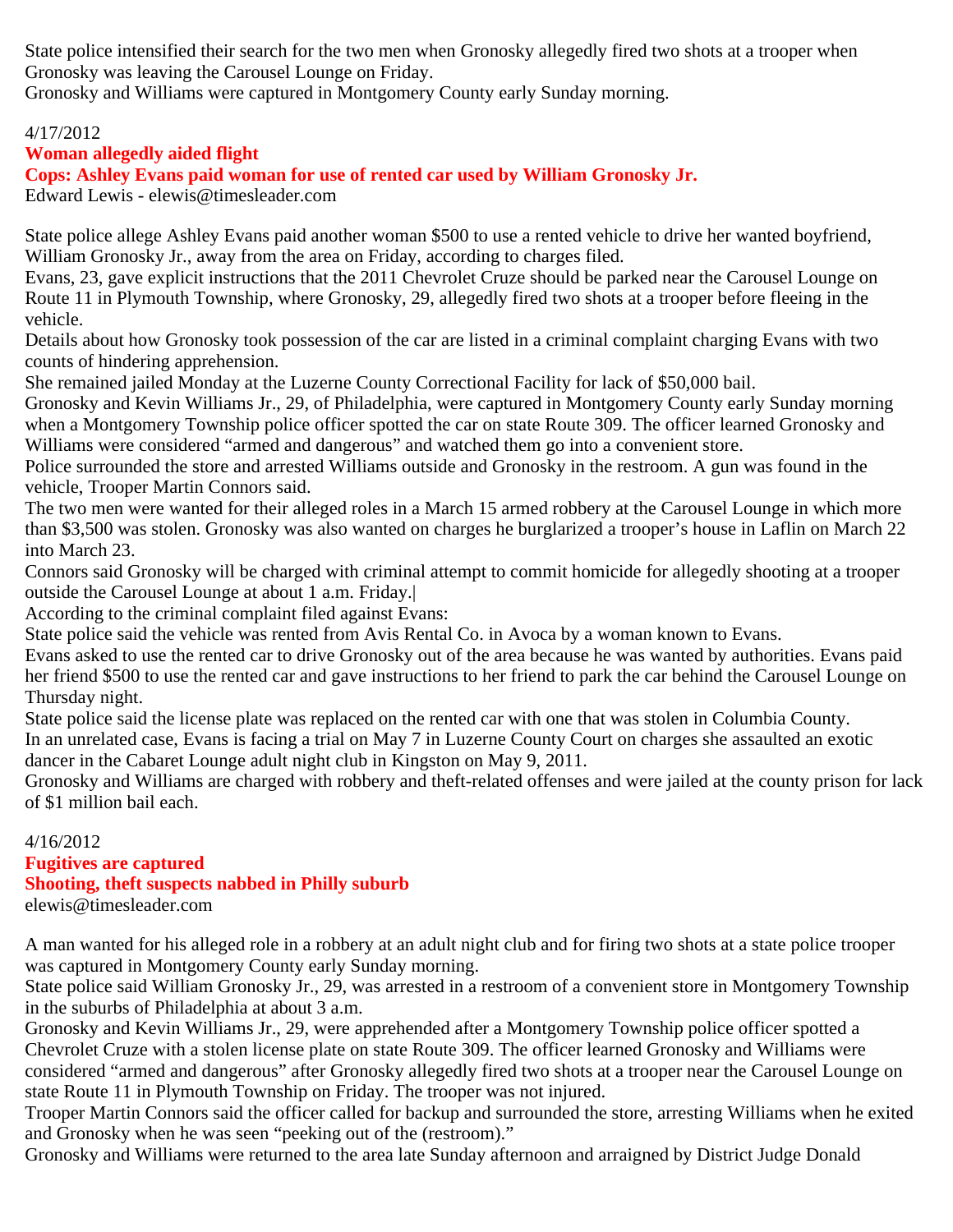Whittaker in Nanticoke on multiple robbery and theft related charges. They were jailed at the Luzerne County Correctional Facility for lack of \$1 million bail each.

Gronosky said he "didn't do it" and Williams flirted with two reporters when he was escorted into the state police barracks in Wyoming and to his arraignment in Nanticoke.

Gronosky and Williams were targets of a search since the robbery at the Carousel Lounge on March 15. State police say the pair entered the adult night club wielding firearms, knocking the owner to the floor and stealing more than \$3,500 from two safes, according to the criminal complaints. State police intensified their search when Gronosky allegedly fired the shots at the trooper when he was seen leaving the same adult club at about 1 a.m. Friday.

State police on Friday arrested Gronosky's live-in girlfriend, Ashley Evans, 23, on charges of hindering apprehension and obstruction of justice for her alleged role in attempting to hide Gronosky.

Last week, state police charged Courtney Marie Sadusky, 23, of Wilkes-Barre, alleging she drove Gronosky and Williams to the Carousel Lounge on March 15, and alleging she drove Gronosky to a trooper's house in Laflin to burglarize, according to court and arrest records.

Gronosky and Williams are also persons of interest in a home invasion on Church Street, Hanover Township, on March 26, where the homeowner's Ford Focus was stolen. During a pursuit on state Route 115 in Bear Creek Township and Suscon Road in Pittston Township, shots were fired at a Wilkes-Barre City police officer chasing the Ford. Connors said additional charges will be filed as the investigation continues.

#### 4/15/2012

# **Woman arrested in connection with Gronosky case**

mhughes@timesleader.com

State police said Saturday they have made an arrest in connection with the search for William Gronosky Jr., the man who allegedly fired at a police during a car chase early Friday morning, but the suspect remains at large. State police said Saturday they arrested Ashley E. Evans, 23, of West Church Street, Nanticoke, on charges of hindering apprehension or prosecution and obstruction of law or other governmental function in connection with the Gronosky case.

State police said the charges stemmed from information obtained at 1:10 a.m. Friday morning, around the same time Gronosky allegedly fired two shots at a police cruiser that was pursuing the Chevrolet Cruz Gronosky was driving. Police combed the Parsons section of Wilkes-Barre Friday morning looking forGronosky and a woman known to him. State police said the woman is believed to be an exotic dancer at the Cabaret Lounge on Market Street, Kingston. Court records stemming from a May 2011 fight in which Evans was charged with simple assault and summary offenses indicate Evans was then employed as a dancer at the Cabaret Lounge.

State police said Evans was remanded to Luzerne County Correctional Facility in lieu of bail.

State police also said Saturday they are continuing the search for the rented gold Chevy Cruz Grononsky was driving during the incident Friday morning, which may now be displaying a different license plate. State police said they believe vehicle is displaying a Pennsylvania license plate, number DRS-3071, which was stolen from a vehicle in Centre Township, Columbia County.

Gronosky and Kevin Williams Jr., 29, were charged last week for their alleged roles in the armed robbery at the Carousel Lounge in West Nanticoke. State police said the two men got away with more than \$3,500. Both are still at large.

State police on Thursday charged Courtney Marie Sadusky, 23, of Wilkes-Barre, with driving the pair away from the Carousel Lounge robbery, and driving Gronosky to burglarize the trooper's house in Laflin, according to the criminal complaints.

Sadusky told investigators she was coerced into helping Gronosky because her boyfriend owes him money for drugs, the criminal complaints say.

Gronosky and Williams are persons-of-interest in a home invasion on Church Street, Hanover Township, on March 26. Township police said the Church Street homeowner was bound inside the house and had his Ford Focus stolen. A Wilkes-Barre police officer spotted the Ford and escaped injury when the driver fired shots at the cruiser during a 25 mile pursuit that ended in Monroe County.

Anyone with information about Gronosky and Williams is asked to call state police at Wyoming at 697-2000.

# 4/14/2012

**Nanticoke man charged in robbery of pregnant woman**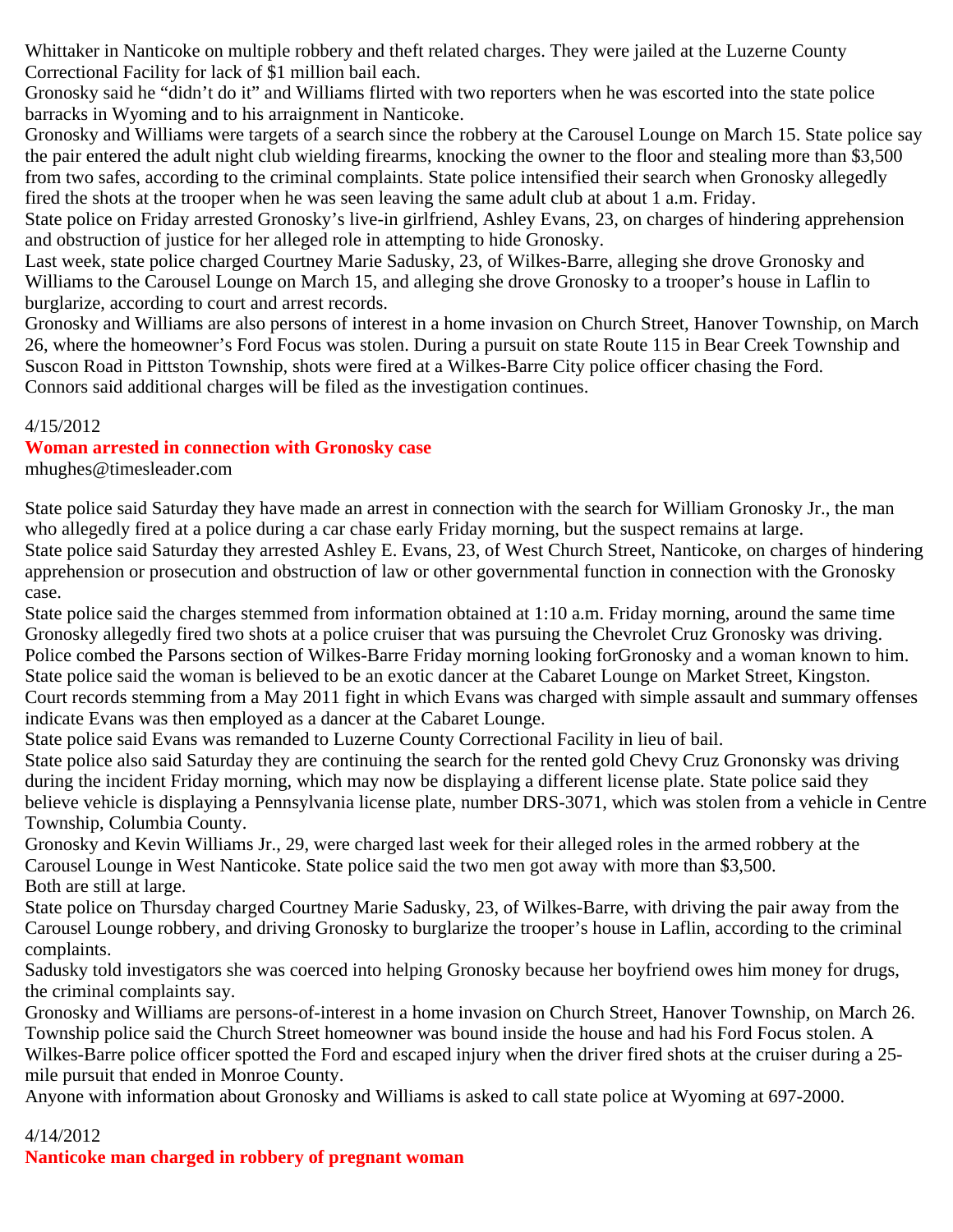# Citizens' Voice

Police arrested Joshua Lee Vezo, 23, of Nanticoke on charges of robbery, theft, and criminal conspiracy after he allegedly played a part in the robbery of a pregnant woman.

Heidi Martin, 27, who is six months pregnant, told police she was going to visit friends Maurice Porter and Denise Vezo in Nanticoke around 12:50 p.m. She told police her friends had baby clothes for her. Porter told Martin he would send Denise Vezo's son Joshua Vezo to escort Martin from a hospital in Nanticoke to the friends' new house. Martin and Joshua Vezo met and were walking in an alley near the Nanticoke hospital. When they turned a corner, they were confronted by a masked man with a gun.

The man demanded money from Martin, but she refused to hand over any cash. The gunman pointed the gun to the back of Martin's head, and she turned and smacked the gun with her hand. The gun appeared to be a plastic pellet gun. "Are you serious?" Martin asked the gunman. Then, Martin turned to escape, but found Joshua Vezo blocking her path. She turned around, but the gunman pushed her to the ground and ripped her pants, which contained \$921.

Joshua Vezo and the gunman fled, and Martin called police. Police charged Joshua Vezo with two counts of robbery, one count of theft by unlawful taking or disposition, and three counts of criminal conspiracy. The gunman has not been charged.

# 4/11/2012

# **Feds: Nanticoke woman filed false tax return**

Citizens' Voice

Federal authorities have charged a Nanticoke woman with filing a false federal income tax return.

Deborah Rentko is accused of filing a false tax return in March 2008 for the year before, according to the U.S. attorney's office.

The charges allege she materially and falsely underrepresented her income, U.S. Attorney Peter J. Smith said in a statement.

If convicted, Rentko faces up to three years in prison, a fine of \$250,000 and three years of supervised release.

# 4/9/2012 **Shots fired during invasion**

Times Leader

No one was injured when shots were fired early Sunday during a home invasion at 309 E. Noble St., police said. According to police:

Three males wearing dark-colored clothing and hooded sweatshirts tried to enter the apartment through the main door and then smashed a large, glass sliding door to get inside around 4:35 a.m. Two people inside the apartment yelled and one of the intruders fired a handgun multiple times before fleeing with the other men.

Nanticoke police and state police recovered shell casings at the apartment located in a complex owned by the East Side Housing Authority.

The investigation is ongoing and anyone with information is asked to contact Nanticoke police at 570-735-2200.

# 3/26/2012

# **Judge denies Nanticoke man's request for shorter sentence**

Citizens' Voice

A Nanticoke sporting goods dealer can't have his sentence shortened, a federal judge has ruled.

D&R Sports Center owner Mark Komoroski is in the Federal Correctional Institution at Fort Dix, N.J., until December for conspiring to illegally ship paramilitary equipment to Russia.

He had petitioned U.S. District Court Senior Judge Edwin M. Kosik to allow him a hearing to "vacate, set aside or correct" his sentence, alleging he unjustly received a longer prison term than his co-conspirator, Russian national Sergey Korznikov, due to use of the wrong federal sentencing guidelines and ineffective counsel.

Kosik denied Komoroski's motion, stating in a decision released last week that Komoroski had not sustained the required burden of proof.

Prosecutors said Komoroski and Korznikov conspired to smuggle defense items such as rifle scopes and riot shields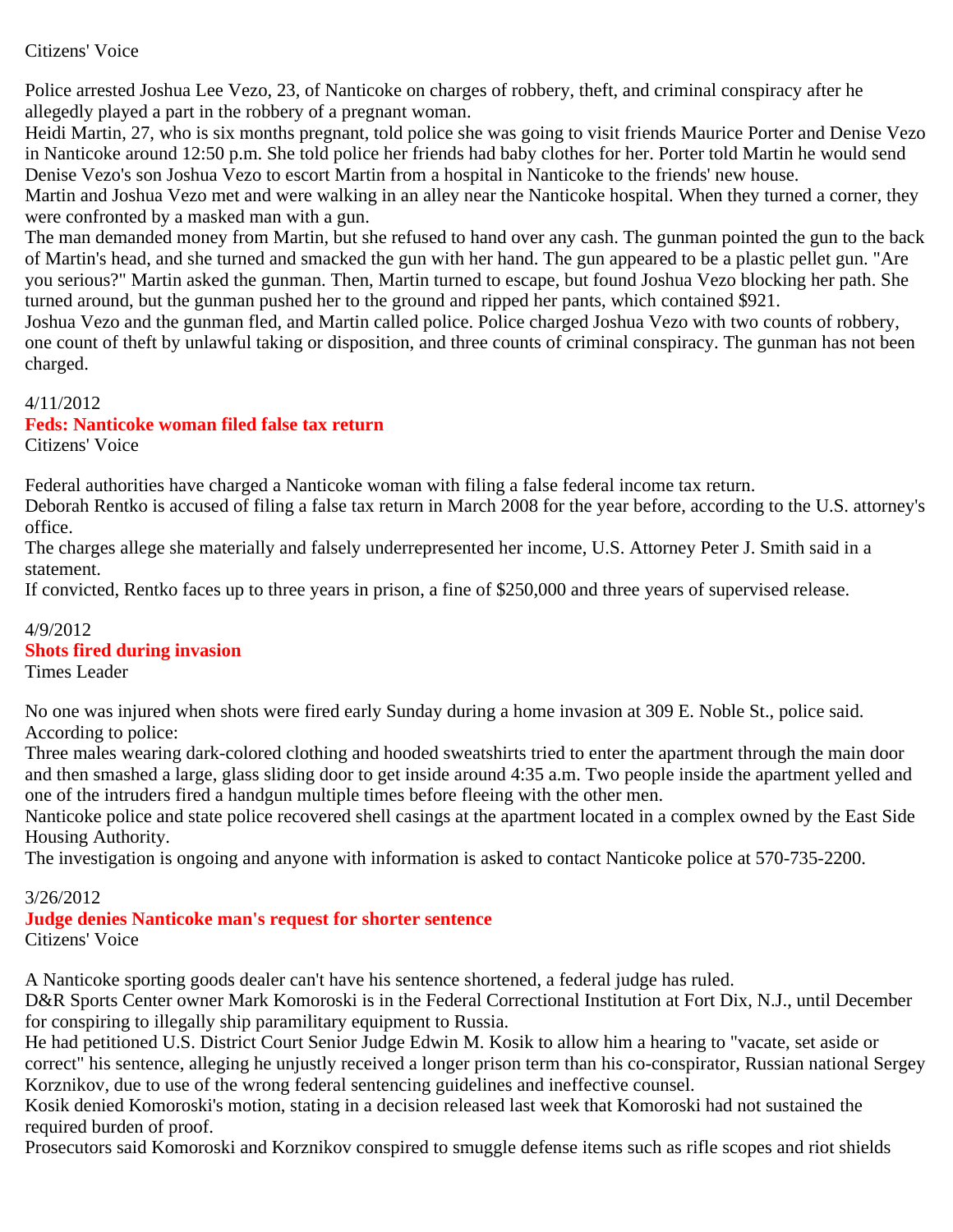from the United States to Russia without approval from the U.S. State Department.

Both men pleaded guilty, but Komoroski was sentenced on July 29, 2010, to 32 months, or 2.6 years, imprisonment, two years of supervised release and a \$10,000 fine. Korznikov was sentenced in July 2011 to six months in prison and two years of supervised release.

The argument Komoroski made during a hearing in December was that his sentence was incorrectly determined under guidelines for offenses involving national defense and weapons of mass destruction, but Korznikov's was determined using federal guidelines for economic offenses, which have lighter penalties. Komoroski alleged his attorneys didn't discuss the sentencing guidelines but instead had him plead guilty.

Komoroski acknowledged under cross-examination that his counsel told him if he was convicted of mail fraud, he could face a sentence of up to 40 years, according to the ruling. Kosik noted that the government could additionally have charged him with money laundering and smuggling, which also call for a longer sentence.

3/23/12

# **Man pleads guilty to 16 theft charges**

**Joshua Hallas entered the plea in eight different cases before Judge David Lupas.**

sdelazio@timesleader.com - 570-970-7235

A Nanticoke man charged in a string of thefts over an 11-month period pleaded guilty Thursday to 16 related charges. Joshua George Hallas, 29, of West Ridge Street, entered the pleas in eight different cases before County Judge David Lupas. The charges included theft by unlawful taking, criminal mischief and possession of drug paraphernalia. Lupas said Hallas will be sentenced on May 3.

According to court papers, Hallas' spree began on Dec. 27, 2010, when workers at the Walmart store in Wilkes-Barre Township observed Hallas take several DVDs and conceal them in his pants.

Over the next nine months, Hallas was charged by police in a number of incidents, mostly for stealing scrap metal from area businesses.

• March 22, 2011: Police said Hallas tried to take scrap metal from the Pennsylvania American Water Co. in Hanover Township, and an employee blocked Hallas' vehicle in until police arrived.

• May 11, 2011: Police said Hallas took metal from Tabit's Scrap Yard in Larksville where police were called to the scene. Police said they were able to stop a vehicle driven by Hallas, who was had a suspended license.

• July 26, 2011: Police said Hallas stole metal from Casey-Kasa Coal Co. in Newport Township, and he was driving with a suspended license.

Police said they could not track down Hallas immediately after they were called to the coal company.

• Aug. 17, 2011: Police said Hallas and two other men made off with approximately \$4,000 worth of metal piping from Brundage Bone Blanchett in Dorrance Township.

Police said that same day they found Hallas in possession seven hypodermic needles.

• Aug. 18, 2011: Police said Hallas took several thousands dollars worth of metal from Eclipse Fleet, on West Union Street in Nanticoke.

Police said Hallas and two other men stole the metal and sold it at a scrap yard.

• Nov. 20, 2011: Wilkes-Barre City and Township police said Hallas was driving at a high rate of speed with beer kegs in the car.

Police said the three kegs were taken from the La Tolteca restaurant on Mundy Street.

According to court documents, Hallas had been involved in 10 other cases beginning in 2002 through 2010, including theft by unlawful taking, receiving stolen property and driving under the influence.

According to court papers, Hallas' spree began on Dec. 27, 2010, when workers at the Walmart store in Wilkes-Barre Township observed Hallas take several DVDs and conceal them in his pants.

3/23/12

# **Man charged with child sex offenses**

elewis@timesleader.com - 570-970-7196

A Nanticoke man was arraigned Friday on charges he sexually assaulted a teenage boy.

Thomas Wydra, 25, of East Green Street, was charged with two counts each with involuntary deviate sexual intercourse, indecent assault and corruption of minors. He was arraigned by District Judge Martin Kane in Wilkes-Barre and jailed at the Luzerne County Correctional Facility for lack of \$20,000 bail.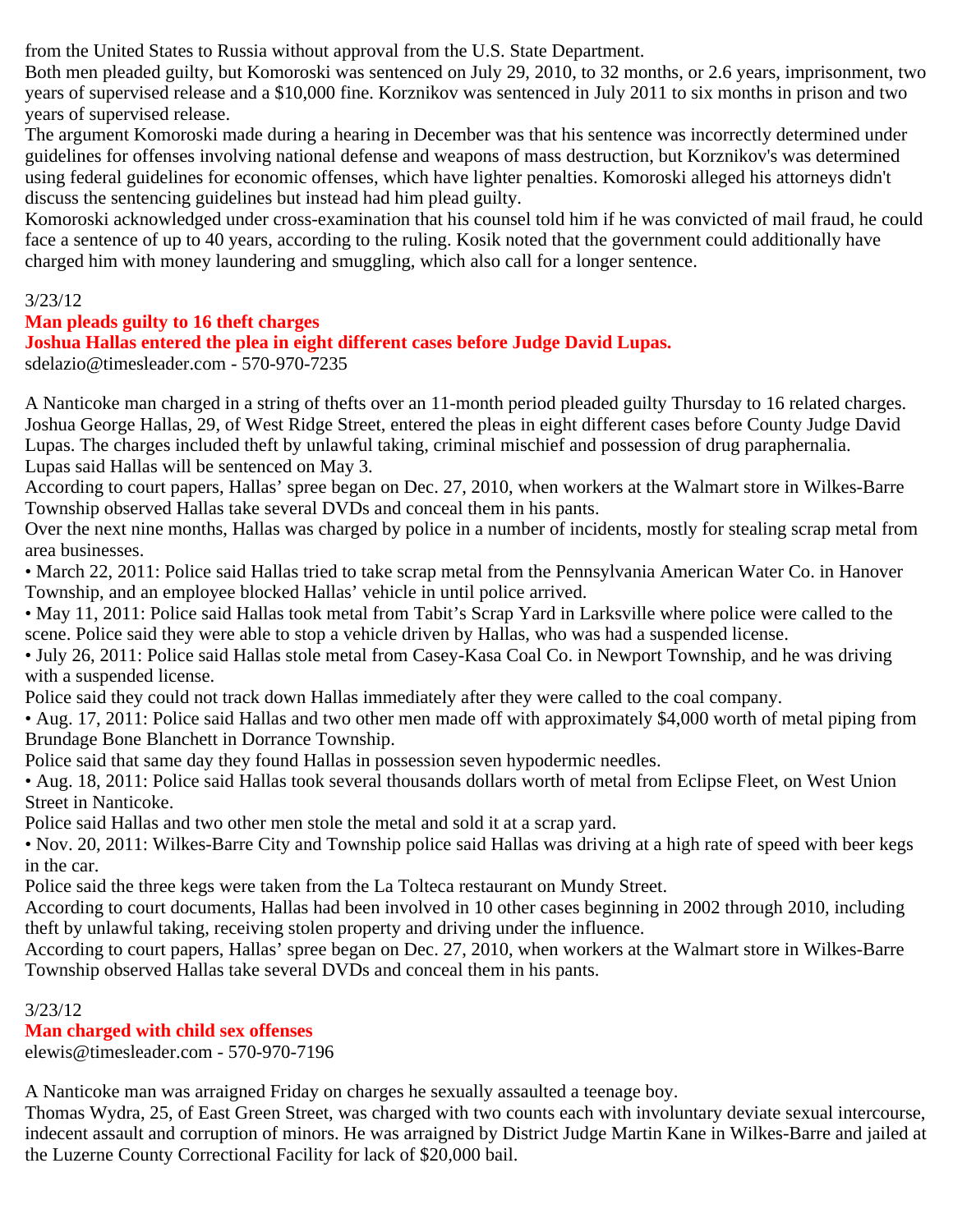City police allege Wydra sexually assaulted the boy at least twice from May 2007 to May 2009 when the boy lived on North Welles Street, according to the criminal complaint.

Wydra dated the boy's mother, police said.

A preliminary hearing is scheduled on March 28 in Wilkes-Barre Central Court.

# 3/20/2012

**A man was arraigned Sunday on charges he stalked his ex-girlfriend and damaged a toilet in a cell at police headquarters.**

Times Leader

Stephen Michael Pivinski, 37, of Lee Park Avenue, Hanover Township, was charged with two counts each of criminal mischief and criminal trespass, and one count each of defiant trespass, resisting arrest, institutional vandalism, indecent exposure, stalking, harassment, disorderly conduct and public drunkenness. He was jailed at the Luzerne County Correctional Facility for lack of \$5,000 bail.

According to the criminal complaint:

A 14-year-old girl told police Pivinski tried to enter the home on Garfield Street where his ex-girlfriend lives just before 6 p.m. Saturday. Police said they found Pivinski trying to hide on a porch.

The girl told police Pivinski was not allowed at the home.

Pivinski was placed in a cell at police headquarters, where he took off all his clothes and kicked a toilet, the complaint says.

Police restrained Pivinski with handcuffs. Pivinski banged his head on cell bars, causing an injury, according to the complaint.

A preliminary hearing is scheduled on March 28 before District Judge Donald Whittaker in Nanticoke.

#### 3/12/2012 **Police news** Times Leader

A man accused by Plymouth police of shaking a 2-year-old girl on Feb. 24 waived his right to a preliminary hearing before District Judge Donald Whittaker on Wednesday.

Kenneth Olshefski, 32, of West Main Street, waived a reckless endangerment charge to Luzerne County Court. Police withdrew charges of endangering the welfare of a child and harassment against Olshefski.

Charges of simple assault and harassment against Richard Opalski, 50, of South Walnut Street, Nanticoke, were dismissed during a preliminary hearing on Wednesday.

Nanticoke police charged Opalski after his wife, Loretta Opalski, claimed he broke her cell phone and threw it at her, striking her head, on Feb. 28, according to the criminal complaint.

Eight counts of possession of drug paraphernalia were dismissed against Brian Engle, 26, of Bilby Hill Road, Shickshinny, during a preliminary hearing on Wednesday.

Nanticoke police alleged Engle was found with a syringe and seven empty heroin packets when he was stopped after an alleged shoplifting incident on West Main Street on Feb. 28, according to the criminal complaint.

# 3/9/2012

# **Man arrested in apartment robbery**

elewis@timesleader.com

Police arrested a man they allege robbed another man at gunpoint inside a neighbor's apartment

Benjamin Artache, 22, of Apollo Circle, was arraigned Thursday in Wilkes-Barre Central Court on charges of robbery, burglary, criminal attempt to commit robbery, criminal trespass, receiving stolen property, illegal possession of a firearm and simple assault. He was jailed at the Luzerne County Correctional Facility for lack of \$25,000 bail. According to the criminal complaint:

Shaka Diamayne told police he was in his girlfriend's apartment at 264 Apollo Circle on Wednesday when Artache entered uninvited with a handgun and a police-style baton. Diamayne alleged Artache aimed the gun at him and demanded anything of value.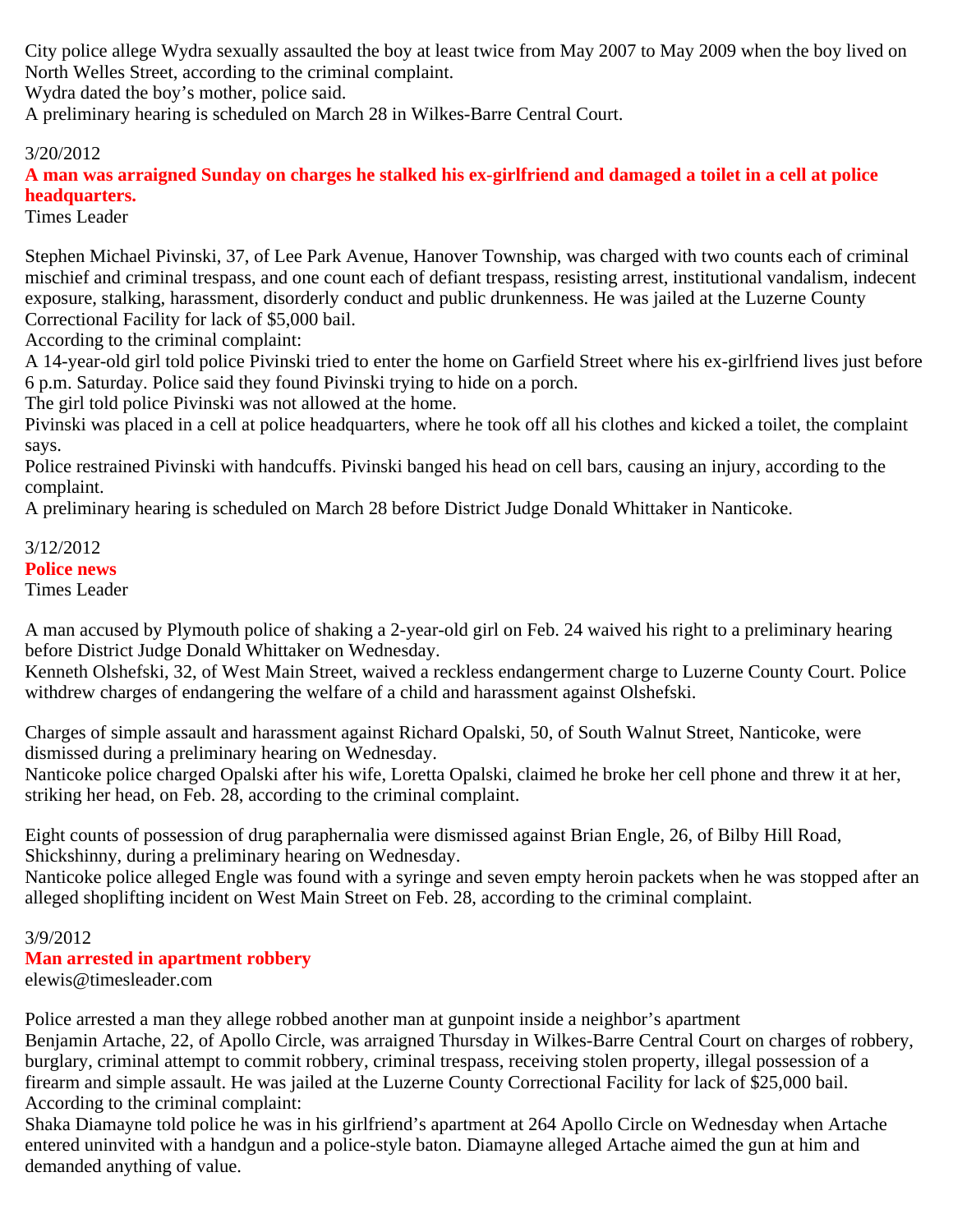Diamayne told Artache he had nothing to give him. Artache ordered Diamayne upstairs and followed him closely behind while aiming the gun at him.

Artache then left the apartment and drove away.

Police said they arrested Artache when he returned to his apartment at about 4 p.m.

A police search of Artache's apartment found a loaded .32-caliber handgun hidden under children's clothes in a dresser, the complaint says.

The gun was reported stolen to Nanticoke police in October.

Police said Artache is prohibited from carrying or owning a gun due to a conviction in Massachusetts.

# 3/6/2012

# **Three people arrested in drug sweeps**

elewis@timesleader.com

Three people were arrested in separate drug sweeps by the state Office of Attorney General's Luzerne County Drug Task Force.

Marion Gause, 44, of Myers Court, Wilkes-Barre, also known as Unique, and Nichole Lane, 42, of East Ridge Street, Nanticoke, were arrested Fri dray after they allegedly sold heroin in the parking lot at the Hanover Mall, Sans Souci Parkway. A search of Lane's residence uncovered heroin packets stamped "No Way Out" and "Mafia," township police said.

Gause and Lane were charged with several drug trafficking charges and jailed at the Luzerne County Correctional Facility for lack of \$50,000 bail each.

Gause is a member of the Bloods street gang, police said.

Drug agents arrested Edward Clark Pacheco, 31, also known as Q, on Monday after he allegedly sold heroin in the same parking lot. A search at Pacheco's residence on East Main Street, Nanticoke, allegedly uncovered heroin packets stamped "CVS" and "Hangover," crack cocaine, cell phones, a digital scale and a .40-caliber handgun, police said. Pacheco was charged with multiple drug offenses and jailed at the Luzerne County Correctional Facility for lack of \$50,000 bail.

# 3/5/2012

# **Man charged with theft from garden center arraigned**

elewis@timesleader.com

A Nanticoke man accused by Hanover Township police with stealing more than \$2,800 worth of items from Dundee Gardens last year was arraigned Monday.

Michael Anthony Laury, 33, last known address as East Main Street, was arraigned on two counts of theft, and unrelated counts of receiving stolen property, possession of marijuana, possession of drug paraphernalia and harassment. He was jailed at the Luzerne County Correctional Facility for lack of \$5,000 total bail.

Hanover Township police allege Laury stole \$2,800 worth of lawn ornaments from Dundee Gardens in early May, according to the criminal complaint.

Township police received information that the stolen items were inside Laury's residence. A search warrant was served at Laury's residence on May 20 when police recovered most of the stolen items.

Laury's girlfriend, Kyla Higgins, 23, who formerly resided at the East Main Street residence, was sentenced on Oct. 6 to six months in the county's accelerated rehabilitation program on a criminal conspiracy charge for her alleged role, according to court records.

Police alleged Higgins was acting as a look out when Laury stole the lawn ornaments from Dundee Gardens, the criminal complaint says.

# 3/1/2012

# **Slashing victim wants arrest in case**

**Jen Mieczkowski says she has twice identified attacker from Jan. 1 incident.**

elewis@timesleader.com

On two separate occasions, Jennifer Mieczkowski said she identified the woman who slashed her face and neck with a box cutter inside the Prospect Street Cafe in Nanticoke.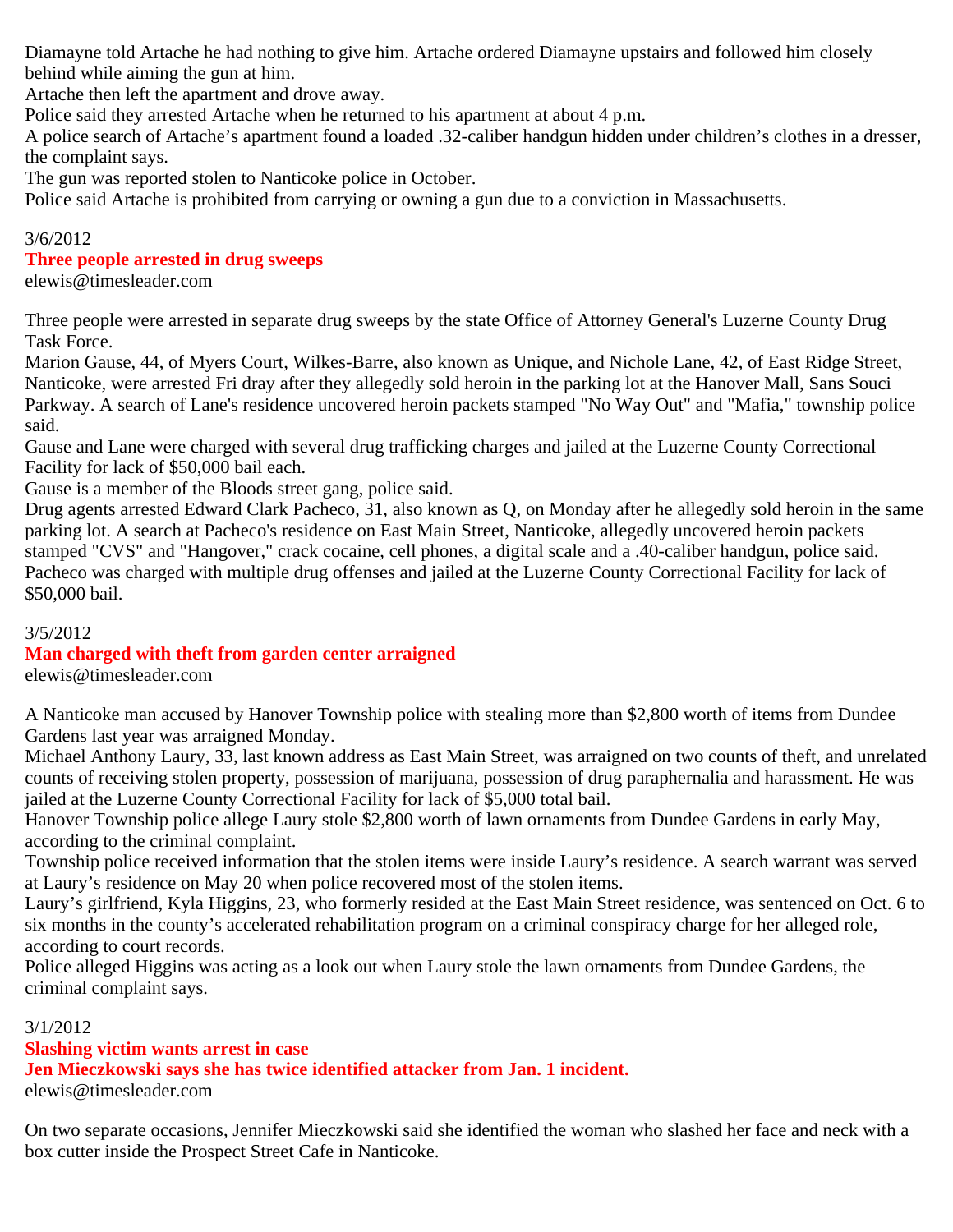With what she believes to be a positive identification of her attacker, Mieczkowski, 30, is questioning why there hasn't been an arrest.

Two months after the vicious attack in the early-morning hours on Jan. 1, Mieczkowski said her patience is wearing thin with the Luzerne County District Attorney's Office.

"I identified the girl two days after this happened," Mieczkowski said during an interview at her home on Wednesday. "And I identified her from surveillance (video) a month after it happened. As far as I'm concerned, it's done. Why haven't they arrested her?"

"I can't comment on what the victim says, but her version of the facts is not accurate," First Assistant District Attorney Sam Sanguedolce said. "We have an ethical duty to arrest the right person."

Sanguedolce said Nanticoke police recently turned over their investigation to be reviewed by an assistant district attorney. A meeting is scheduled next week with police to go over the investigation, Mieczkowski's statements to investigators and any statements made by witnesses.

Mieczkowski has returned to work as owner of a beauty salon in Nanticoke while she recovers from multiple slashes to her face and neck. Her face and neck scarred, she continues to feel discomfort from her injuries.

Her friendly personality has not missed a beat.

Mieczkowski said her distress now lies with the lack of an arrest.

"I picked the girl out of 12 photos in a lineup two days after I was attacked, and a month ago I picked the same girl out of the video," Mieczkowski said.

She said surveillance video that was shown to her is black-and-white and captured the fight that took place inside the tavern. She said the video clearly shows the attacker getting knocked to the floor, getting up to fix her hair and charging at Mieczkowski.

"She came right at me," Mieczkowski said.

She did concede she had to watch the video twice before she identified the woman.

"When I saw her, I said that is definitely her. I had them rewind it two times because it's in black and white. Once I saw her, I knew," Mieczkowski said.

Sanguedolce said the video "was not clear" regarding what actually happened inside the tavern,

and raised questions among investigators.

"We're not going to file criminal charges based on the video," Sanguedolce said. "If we bring the charges and lose, we can't hope for more evidence. We only have one shot at this for trial."

Early-morning attack

Mieczkowski said she entered the tavern a little before 2 a.m. with her friend Ricky Wells to buy beer to take home. She ran into friends and decided to stay for a drink when a fight broke out, she said.

Mieczkowski said she did not realize she had been slashed until she stood up. She stayed inside

the tavern for a few minutes, was given a towel by a bar employee and walked outside to find two police officers talking to a bouncer.

Surveillance video shows the alleged attacker walking outside the tavern at 2:10 a.m., Mieczkowski said.

Mieczkowski said she told the two officers her attacker was inside the tavern but was told to get into an ambulance.

Wells, who was also assaulted, was driven to a hospital by a relative.

Police interviewed many

Police said they interviewed a majority of the patrons who were in the tavern at the time of the fight. Mieczkowski estimated there were about 50 people, with some of them friends and relatives of her attacker.

She said there are other witnesses, including an employee at the tavern, who identified the same woman who attacked her.|

"If one step had gone differently that night, (police) would have had her," Mieczkowski said. "I'm back to work and don't want to put my face out there; at the same time nothing is being done."

3/1/2012 **Police Blotter** Times Leader

Police said Richard Opalski, 50, of South Walnut Street, struck his wife, Loretta, broke her cellphone and threw it at her at their residence Tuesday night.

In arrest papers filed Wednesday, police said:

Loretta Opalski said her husband was intoxicated and yelled at her in an argument about him wanting her to leave the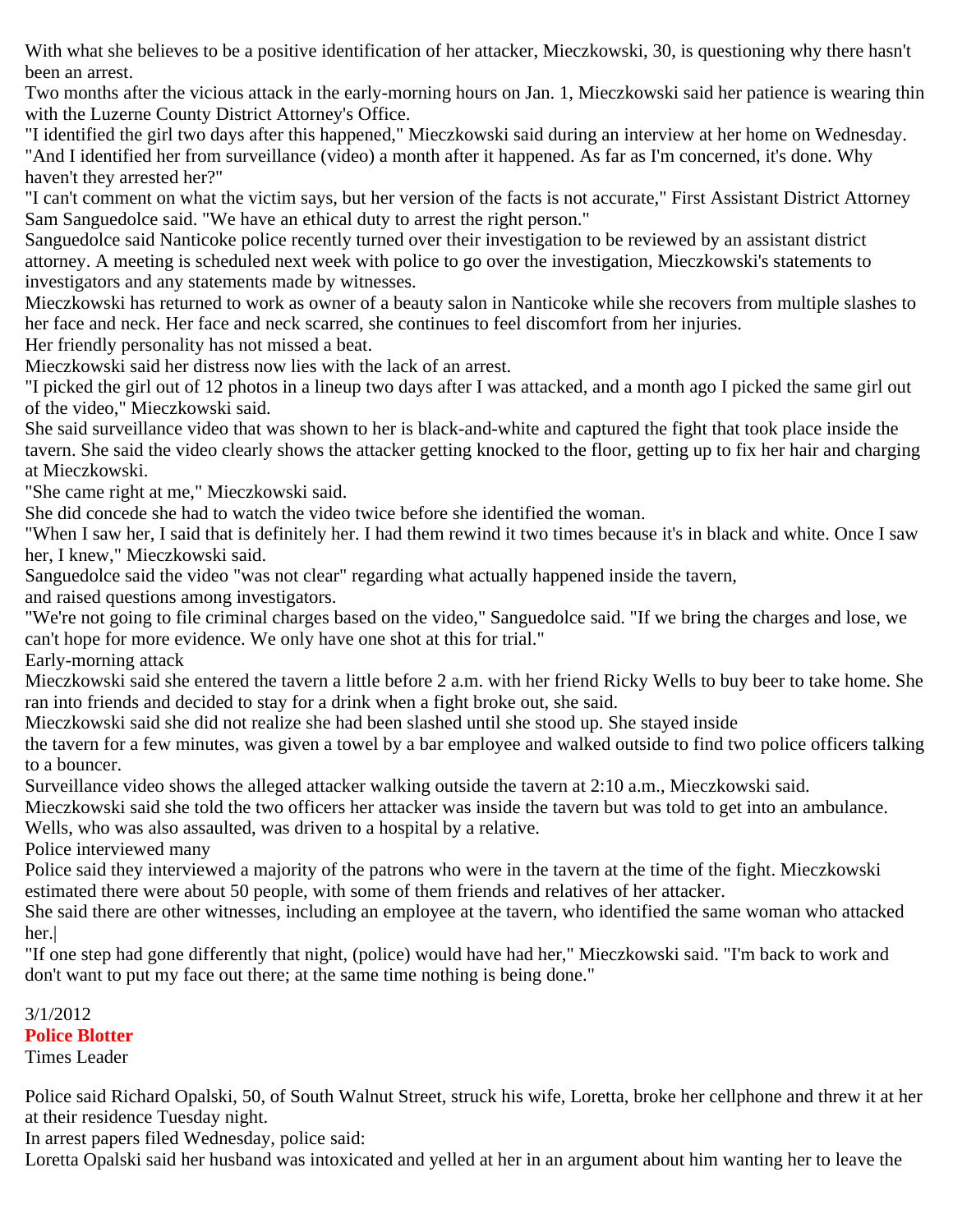residence. When she refused, he broke her cellphone, threw it at her and hit her on the top of her head, possibly with his fist, causing a minor brush burn and swelling.

The broken phone was on the floor of the apartment and items were strewn about as if an altercation occurred. Richard Opalski was intoxicated and said he and his wife were talking and that nothing happened. He had scratches on his hands, consistent with a physical altercation.

Richard Opalski was charged with simple assault and harassment, arraigned by District Judge Donald Whittaker and released on \$5,000 bail.

#### 3/1/2012

# **Meth suspect accused of shoplifting at Turkey Hill**

elewis@timesleader.com

A man accused of manufacturing methamphetamine inside a Mocanaqua house was arraigned Wednesday on charges he stole items from a store while under the influence of heroin.Police allege they spotted Brian Eugene Engle Jr., 26, and Nathan Wright, 20, staggering on West Main Street and entering the Turkey Hill just before 11 p.m. Tuesday. Police kept watch on the two men inside the store, where they separated, with Engle pacing aisles and Wright distracting a clerk.After Engle and Wright left the store, police stopped them.

Police allege Engle removed items from his pockets that he had stolen from the store. Wright was found in possession of syringes wrapped in a bandanna, a spoon with heroin residue and two heroin packets, police allege.

Police said Engle later turned over a bag containing seven empty heroin packets and a syringe that was hidden in his underwear.

Engle is facing charges by the state Office of Attorney General that he manufactured methamphetamine inside a Mocanaqua house in January. The meth lab caught fire the night before Engle was arrested by state agents on Jan. 10, according to arrest records.

Engle was released from the Luzerne County Correctional Facility on Feb. 22, when his bail of \$50,000 was modified to unsecured bail after he waived his right to a preliminary hearing on the methamphetamine related charges, court records say.

Engle, of Bilby Hill Road, Shickshinny, was arraigned in Wilkes-Barre Central Court on eight counts of possession of drug paraphernalia, and one count each of retail theft and public drunkenness. He was jailed at the county prison for lack of \$5,000 bail.

Wright, address listed as homeless, was charged with four counts of possession of drug paraphernalia and a single count of public drunkenness. He was released on \$5,000 unsecured bail.

# 2/16/2012

**A Nanticoke man pleaded guilty Tuesday in Luzerne County Court to entering a neighbor's home.** Times Leader

Jamie Rodd Lohman, 38, of South Prospect Street, admitted to two counts of criminal trespassing. Lohman will be sentenced on April 16. Lohman will be required to pay over \$9,700 in restitution costs. Police said Lohman entered a neighbor's home through a broken window on Feb. 24, 2011. When police arrived, Lohman was exiting the home, and arrested. Police said Lohman used a hammer to break the window and his cell phone was found on the front porch.

# 2/10/2012

# **Prosecutors drop 'inspector' charge**

**Donald Perkoski pleads guilty to the lesser charge of disorderly conduct.**

sdelazio@timesleader.com

A man accused of impersonating a housing inspector pleaded guilty Friday to a lesser charge.

Donald Perkoski, 70, of Edwardsville, entered the plea to a charge of disorderly conduct before County Judge Lesa Gelb.

Perkoski was charged in December 2010 after police said he identified himself as a housing inspector for the Nanticoke Housing Authority and entered a woman's apartment on a number of occasions conducting "inspections."

An agreement with prosecutors and the housing authority led to a guilty plea of disorderly conduct for approaching the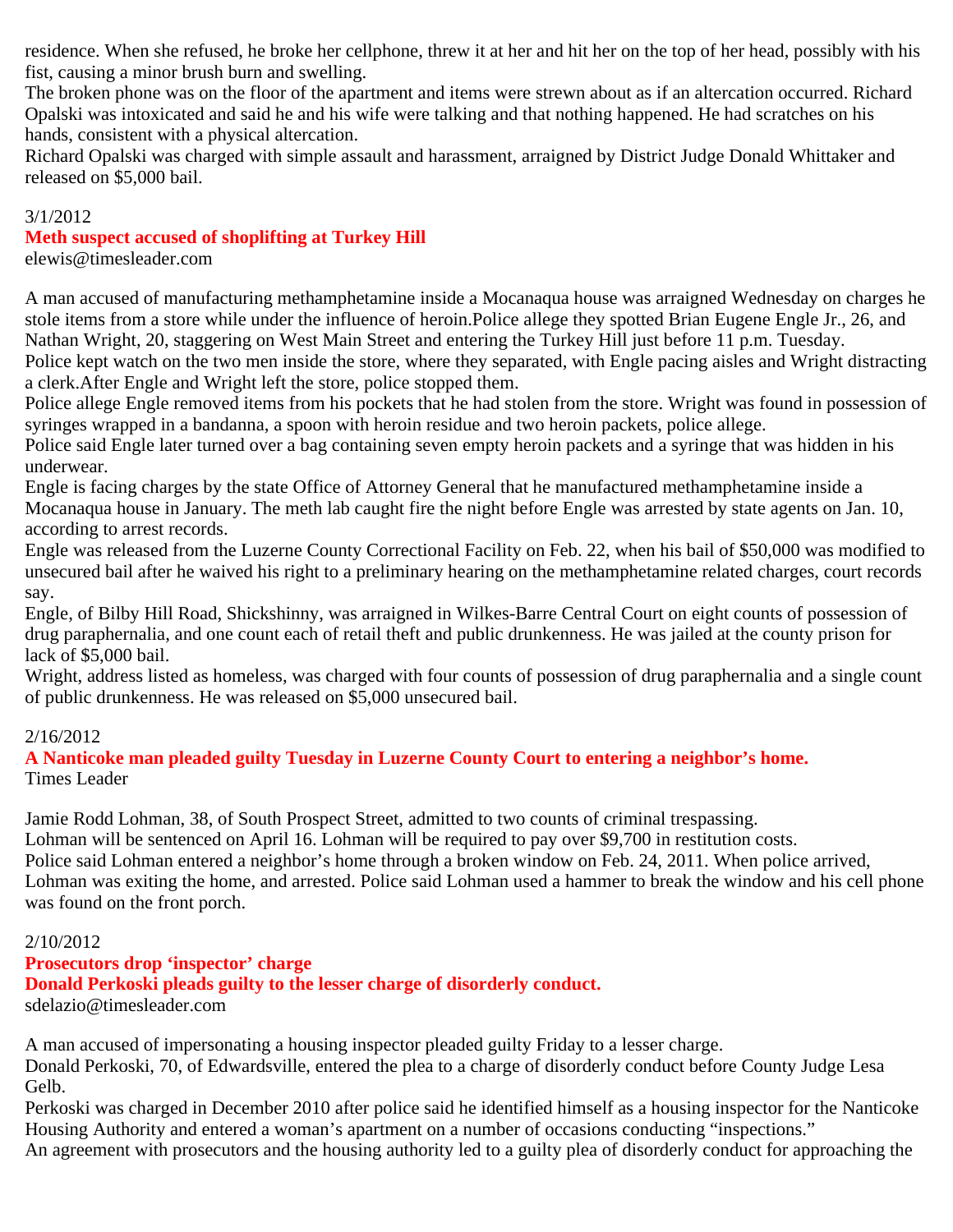woman a number of times.

As part of the agreement, Perkoski previously moved out of his Nanticoke Housing Authority apartment, his attorney, Chris O'Donnell said Friday.

Gelb said Perkoski will be sentenced on April 3. O'Donnell said he will be asking for a probationary sentence for his client, due to health conditions. He faces a maximum of one year in jail on the charge.

Police allege Perkoski identified himself as a housing inspector to a woman when he entered her West Green Street, Nanticoke, apartment to verify a man was not residing with her in September 2009, according to the criminal complaint. The woman told investigators that Perkoski showed up at a summer cookout uninvited, saying he was there because he works for the housing authority.

Police said they met with Perkoski regarding the allegations, who said he was placed on the housing authority's fireworks committee and that he never told anyone he was conducting housing inspections, nor did he inspect anyone's home.

The woman told investigators she believed Perkoski was impersonating an inspector because he had feelings for her and was jealous of her boyfriend.

A charge of impersonating a public servant was withdrawn by prosecutors Friday.

2/9/2012 **Cops seek Nanticoke man** Times Leader

Nanticoke police said they are searching for Joseph A. Klesmer, 25, who is wanted in a home burglary on Perry Street on Jan. 10.

Klesmer, of Mosier Street, Nanticoke, is also accused of possessing stolen credit cards at the Walmart store in Hazle Township and a Kmart store on Jan. 11, police said.

Anyone with information about Klesmer is asked to call Nanticoke police at 735-4000 or 911.

#### 2/8/2012 **City police reported the following on Tuesday** Times Leader

• Stan Sokolowski of East Ridge Street, Aaron Wright of East Union Street and John Beggs of South Hanover Street separately reported someone egged their vehicles.

• Jason Weston, of South Hanover Street, reported a global positioning system was stolen from his vehicle.

• James Kline Jr., of East Broad Street, reported four tires were slashed on his vehicle.

# 2/2/2012 **Nanticoke Police Reports**

Times Leader

Charges of simple assault, disorderly conduct and harassment were dismissed against John Wolfe, 42, of Willow Street, Plymouth, during a preliminary hearing on Wednesday.

Plymouth police had accused Wolfe after his wife, Dawn Wolfe, claimed he punched her and pushed her into a wall inside their residence at 159 Willow St. on Nov. 28, according to the criminal complaint.

Charges of simple assault and harassment were dismissed against Ashley Mooney, 24, of Wilkes-Barre, and Bradley Buchanan, 26, during a preliminary hearing on Wednesday.

Newport Township police accused Mooney and Buchanan of assaulting each other during an argument in his residence on Rock Street on Jan. 22, according to the criminal complaint.

#### 1/28/2012

**Nanticoke man faces charges of burglary**

**John Chernowski Jr. was captured after a foot chase, police say. Bail is set at \$25,000.** elewis@timesleader.com

Newport Township police charged a man they allege was targeting unoccupied houses to burglarize.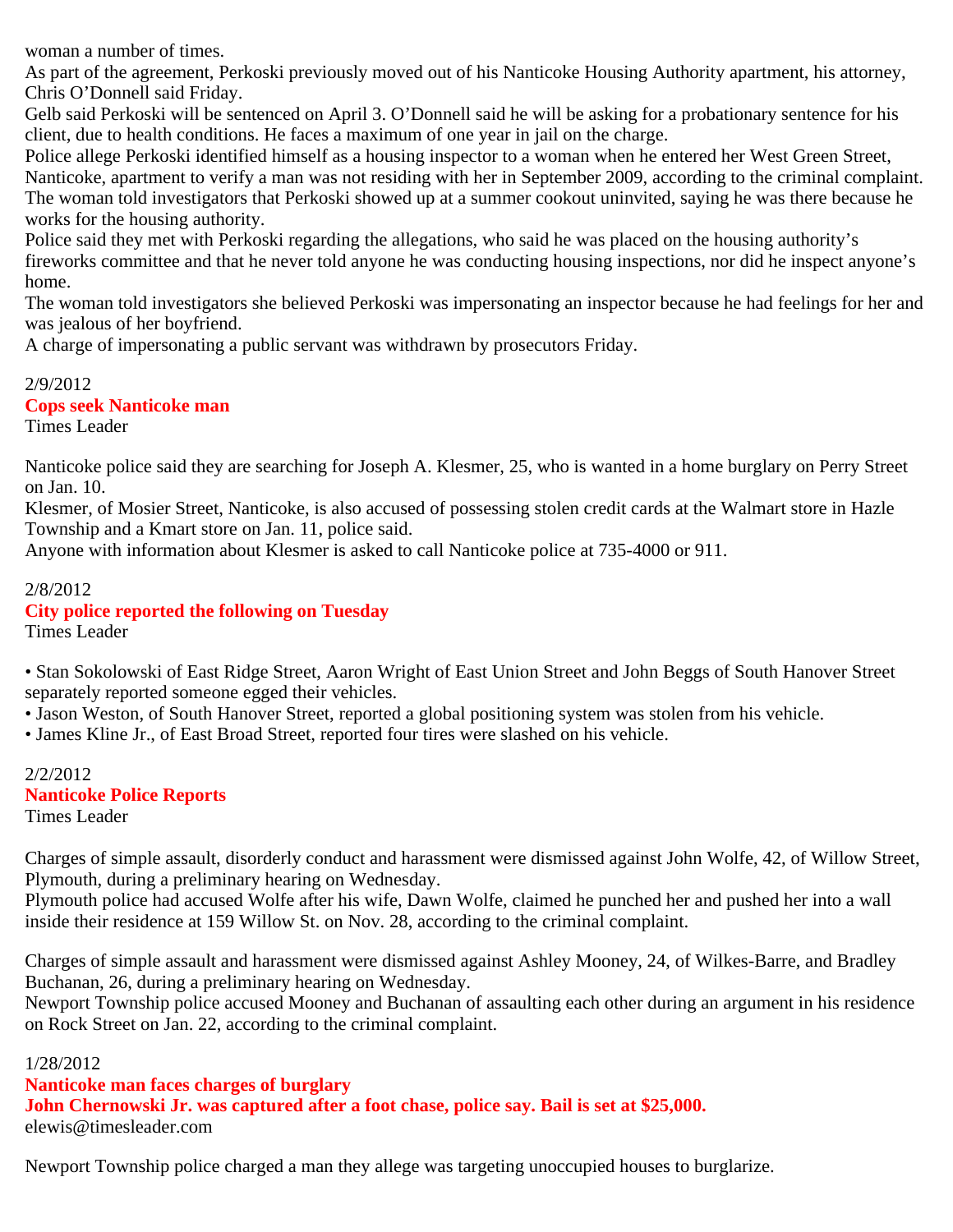John Chernowski Jr., 27, of East Union Street, Nanticoke, was arraigned Friday in Wilkes-Barre Central Court on charges of burglary, criminal trespass, criminal attempt to commit burglary, criminal attempt to trespass and criminal conspiracy. He was jailed at the Luzerne County Correctional Facility for lack of \$25,000 bail.

Chernowski was apprehended by Nanticoke police after a foot chase on Thursday.

Township police allege Chernowski rang door bells to determine if anyone was home. If no one answered, Chernowski walked to a rear door and attempted to open it, according to charges filed.

When homeowners confronted Chernowski at the front door, he asked if they had lost a cat, police allege. According to the criminal complaint:

Police responded to a burglary at a house on Vista Drive at about 2 p.m. Thursday when a woman claimed someone forced their way inside and stole items.

While investigating the burglary, police learned a man, identified by police as Chernowski, attempted to force open a rear door to another house on Vista Drive.

The woman claimed she opened the front door after hearing the door bell. After finding no one on the front porch, the woman checked the rear door finding Chernowski attempting to pry it open, the criminal complaint says.

Police learned from other homeowners on Vista Drive that Chernowski allegedly rang door bells asking if they lost a cat on Thursday.

Nanticoke police spotted Chernowski in the 300 block of East Union Street.

Police said in the criminal complaint Chernowski fled on foot, throwing a knife, jewelry and other items during the pursuit. He was apprehended after a brief foot chase, the criminal complaint says.

A preliminary hearing is scheduled on Feb. 1 before District Judge Donald Whittaker in Nanticoke.

#### 1/26/2012

# **A man was arraigned Wednesday in Wilkes-Barre Central Court on charged he attempted to rob the Cocoa Hut convenience store on Middle Road on Nov. 21.**

Daniel Joseph Olshefski, 24, of Burnett Street, Nanticoke, was charged with criminal attempt to commit robbery and criminal attempt to commit theft. He was jailed at the Luzerne County Correctional Facility for lack of \$40,000 bail. Police allege Olshefski concealed his face with a mask and demanded money from a clerk at the convenience store. The clerk refused to surrender money and chased Olshefski out of the store, according to the criminal complaint. Olshefski was arrested Jan. 4 by Newport Township police on unrelated burglary charges.

Police said in the criminal complaint Olshefski on Jan. 5 admitted to attempting to rob the convenience store for money to support a drug addiction, the criminal complaint says.

# 1/25/2012

# **Father charged with leaving children unsupervised**

elewis@timesleader.com

Police found three children under 8-years-old unsupervised in a residence after arresting the father on harassment and public drunkenness charges early Wednesday morning.

Julian Jay Johnson, 32, of Loomis Street, was arraigned in Wilkes-Barre Central Court on three counts of endangering the welfare of children, two counts of harassment and one count each of disorderly conduct and public drunkenness. He was jailed at the Luzerne County Correctional Facility for lack of \$5,000 bail.

Police said the children were taken into protective custody by Luzerne County Children and Youth Services. According to the criminal complaint:

Johnson was found intoxicated outside Tommyboys Bar and Grille on North Market Street just after 1 a.m. after he allegedly caused a disturbance inside the tavern.

Johnson was transported to police headquarters where he asked to go home because his children were there.

Police asked Johnson who was watching the children. Johnson replied, "Their with God, God is watching over them." Police entered Johnson's house and found a toddler and a girl sleeping on a mattress, and an 8-year-old boy laying in a pile of clothes, the criminal complaint says.

A preliminary hearing is scheduled on Feb. 1 before District Judge Donald Whittaker in Nanticoke.

#### 1/24/2012

**Couple charged with stealing presents on Christmas Eve to buy drugs**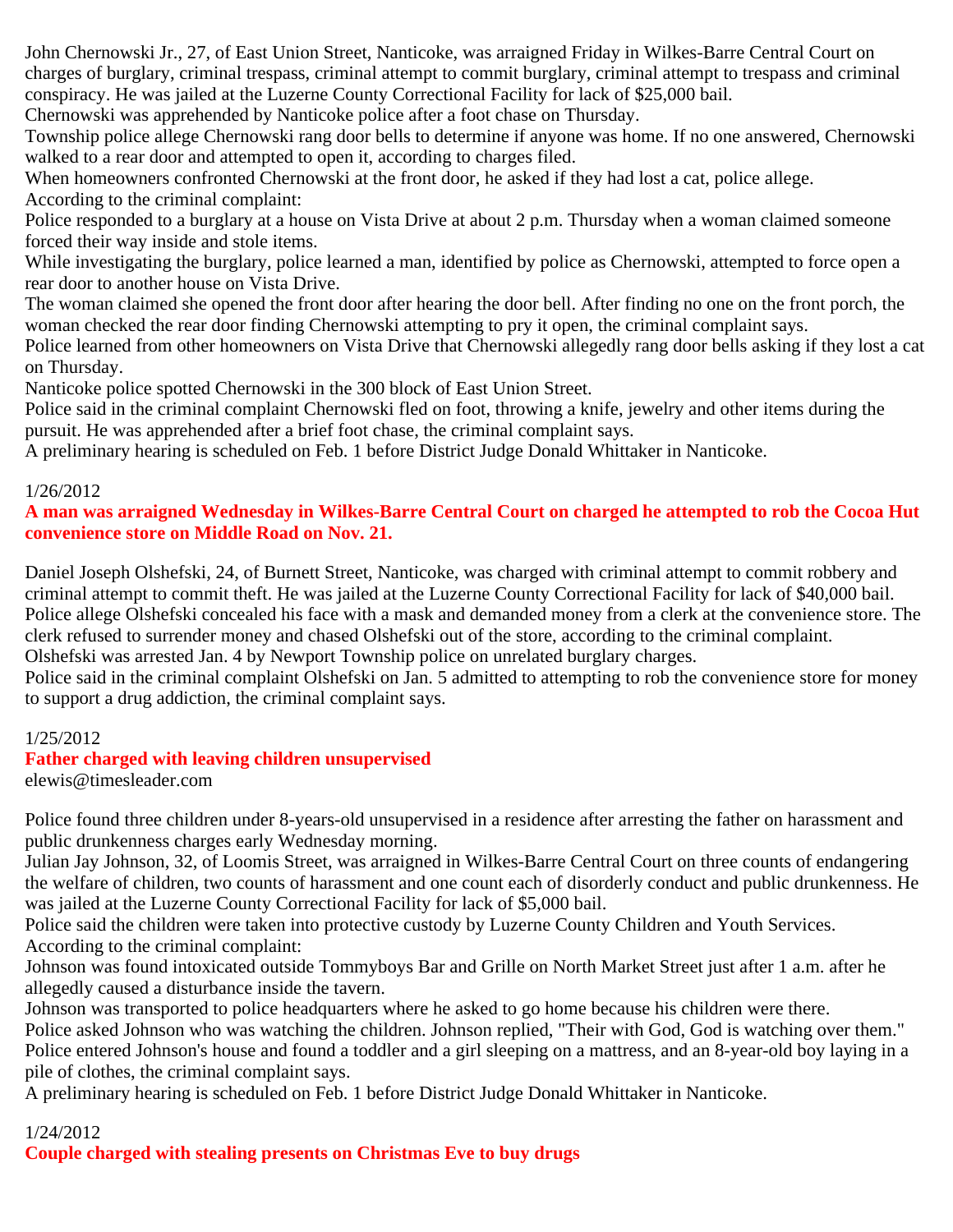Bob Kalinowski - Citizens Voice

Cara Asay, the woman charged last week with burglarizing a dead man's house looking for heroin money, has been charged with another cruel crime.

Asay and her boyfriend conspired to burglarize a woman's Hanover Township home on Christmas Eve, steal items and return them to stores for drug money, according to Hanover Township police.

Asay, 29, and her boyfriend, Bradley A. Everett, 27, both of Nanticoke, were charged this morning in connection with the burglary at a Lee Park Avenue home, police said.

Asay was charged with burglary, criminal trespass, theft and receiving stolen property. Everett was charged with conspiracy, theft and receiving stolen property.

Both were jailed in the Luzerne County Correctional Facility in lieu of \$10,000 cash bail. Asay and Everett had already been jailed on previous criminal charges.

Last week, police charged Asay in connection with a break-in at a dead man's Glen Lyon home in November. She said she was coming to the home to offer him sex for money and didn't know the man died months earlier. Police said Asay broke into the Main Street home when no one answered.

# 1/24/2012

# **Second lawsuit filed against Nanticoke bar**

**Ricky Wells of Mountain Top says he was badly beaten in incident in which woman was slashed.** sdelazio@timesleader.com

A second lawsuit has been filed against a Nanticoke bar and its owner in which a Mountain Top man says he was injured in a New Year's Eve incident that also resulted in the face of his friend being severely slashed. Ricky Wells says Paul Halliday, owner of the Prospect Street Caf?, was negligent the night of the attacks in that a security guard was not properly trained and a list of barred patrons was not kept.

The suit, filed by Wells' attorney, David Selingo, on Monday, seeks unspecified damages on two counts of negligence. The suit mirrors that of Jennifer Mieczkowski, of Nanticoke, who claimed in a suit filed Jan. 13 that the bar and Halliday were negligent for allowing inside a person who Mieczkowski claims injured her, despite the fact the person was under the legal drinking age, and that employees did nothing to stop the attack.

Mieczkowski alleged a woman slashed her face after Mieczkowski went to the aid of a friend who fell off a bar stool. Wells' lawsuit says the tavern had been the site of nine incidents involving disturbances at or adjacent to the bar, and had received 16 citations over an unspecified period of time prior to the incident.

The suit says Halliday entered into an agreement with the state Liquor Control Board that called for him to employ a security guard, provide training and maintain a list of persons who were barred from the tavern.

Wells alleges in the suit that he and Mieczkowski were at the tavern to pick up beer to take out when they saw some friends and decided to sit down with them and order a drink.

Mieczkowski, the suit says, noticed a female friend get knocked off a bar stool, and went to her aid when she was assaulted by an attacker.

Wells says in the suit that he tried to intervene but was grabbed by a security guard and dragged outside, where he was beaten, causing several injuries.

A police report of the incident said Wells was beaten with a pool cue. The suit says Wells suffered a fractured jaw, pain, anxiety, loss of sleep and depression as a result of the attack.

The suit alleges negligence in that Halliday and the bar failed to have a security guard undergo proper training and wear proper clothing. The suit also alleges Halliday and the bar failed to enforce the barred patron list, allowed underage patrons into the bar, served those underage patrons and failed to keep the premises "under control."

Nanticoke Detective Capt. William Shultz said Monday the police are continuing the investigation and there have been no new developments.

Halliday could not be reached for comment.

Michael Yelen, an attorney who has previously represented the bar regarding its liquor license, said Monday he had no comment on any personal injury action and was unaware of the newest lawsuit.

# 1/19/2012

**Nanticoke men get 7 years each for drug trafficking**

Times Leader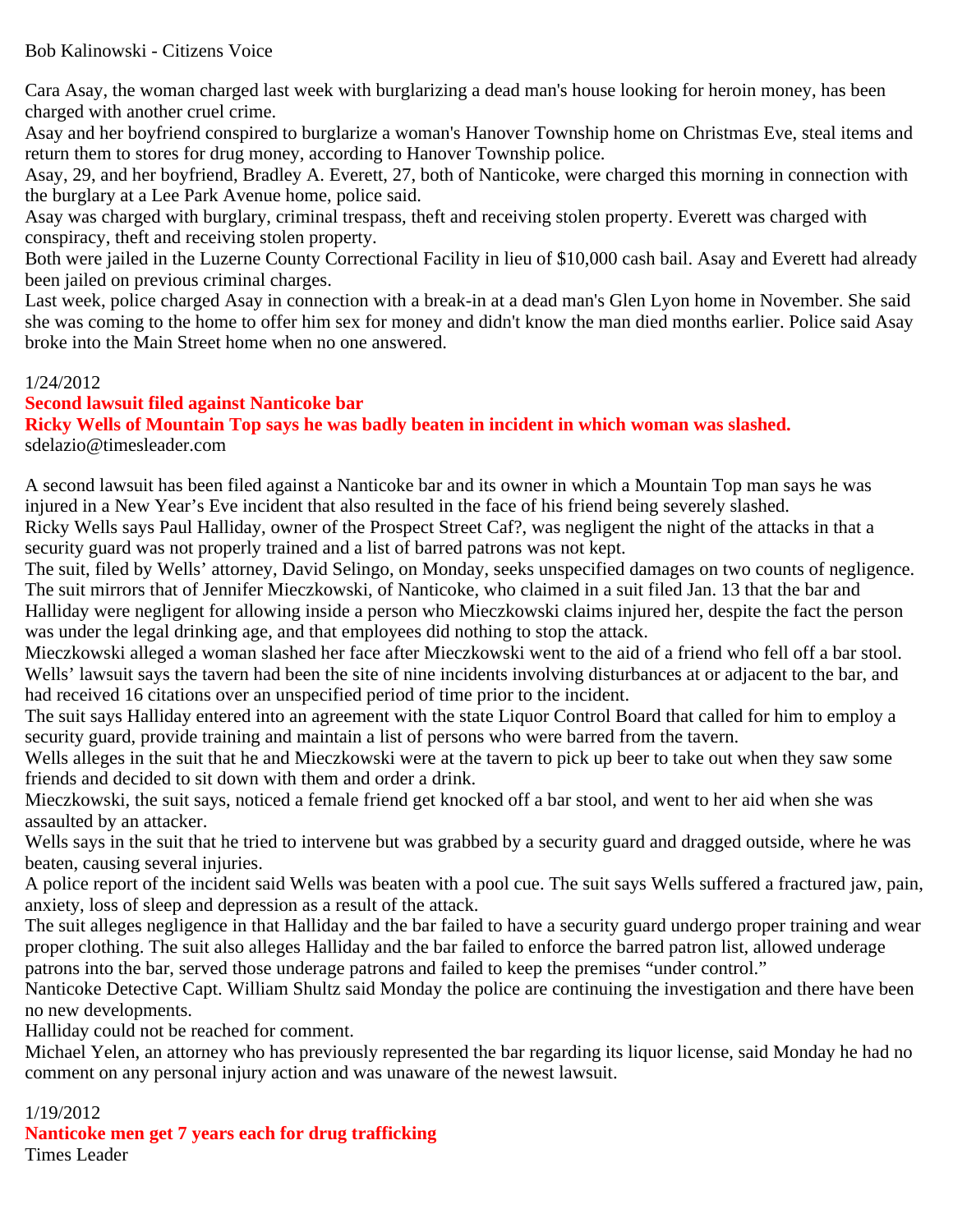A federal judge on Wednesday sentenced two Nanticoke men to seven years in prison each for their guilty pleas to drug trafficking.

Marcus Holder, 24, and Michael F. Bruce, 23, conspired to distribute more than 400 grams of heroin and more than 112 grams of crack cocaine from 2009 through April 29, 2011, according to federal prosecutors.

The two men also allegedly carried guns while dealing drugs, according to federal prosecutors.

U.S. Attorney for the Middle District of Pennsylvania Peter J. Smith said Holder and Bruce agreed to forfeit to the government \$12,469 and five guns seized by investigators during a raid on April 29, 2011.

Senior U.S. Judge Edwin Kosik ordered the two men to serve four years probation after they complete their prison sentences.

The FBI and Plains Township police investigated the case.

# 1/19/2012

# **Nanticoke pressed to do something about bar**

# **Friends and relatives of Jan. 1 bar slashing victim want pace of investigation quickened.**

jlynott@timesleader.com

Angry about the lack of an arrest even though an alleged suspect in the brutal slashing at the Prospect Street Caf? has been identified, friends and family of the victim spoke out at Wednesday night's council meeting.

Supporters of Jennifer Mieczkowski peppered council with questions and vented their frustrations with the pace of the investigation of the Jan. 1 attack.

"What more information does anyone need to know?" asked Ashlee Mieczkowski, 25, during the public comment period at the end of the regular monthly meeting.

"We want something done," said the younger sister of the victim.

City police, the Luzerne County District Attorney's Office and the state police Bureau of Liquor Enforcement are investigating the early-morning slashing inside the crowded bar. Mieczkowski, 30, identified her attacker from a photo lineup within 24 hours and in a civil suit filed against the bar and its owner named 20-year-old Melanie Figueroa as the person who cut her about the face and neck.

Figueroa admitted being inside the bar and said she voluntarily went to speak with police, but denied attacking Mieczkowski.

Several people called for closing down the bar they said has been a trouble spot, and a representative of the Guardian Angels offered to assist police to provide an "extra set of eyes and ears" to them to make the city a safe place.

City Solicitor William Finnegan tried to explain to the people calling for the closure there is a procedure in having a bar declared a nuisance in order to shut it down. He asked for their assistance and directed them to fill out complaint forms available in the back of the meeting room to provide to the D.A.

"If no information is provided, they're going to be hard pressed to do anything," said Finnegan.

With her face still bandaged, Mieczkowski spoke out, saying she willingly went into the bar to get a 12-pack of beer to take out.

The business owner said she knows she is responsible for what goes on inside her hair salon.

"It's about how you run the business," she said.

She said the issue was not about someone seeking vengeance against the bar. "It's about the violence coming in," she added.

Council president Steve Duda agreed with her.

"Jen, you hit the nail on the head. It starts with the business owner. They got to keep order," he said.

1/18/2012 Police blotter Times Leader

Thomas Michael Hischak III, 18, address listed as homeless, was arraigned Tuesday in Wilkes-Barre Central Court on a charge of criminal trespass.

Nanticoke police allege Hischak entered his grandparents' house on West Noble Street without permission on Monday, according to the criminal complaint.

Hischak was jailed at the county prison for lack of \$5,000 bail. A preliminary hearing is scheduled on Jan. 25 before District Judge Donald Whittaker.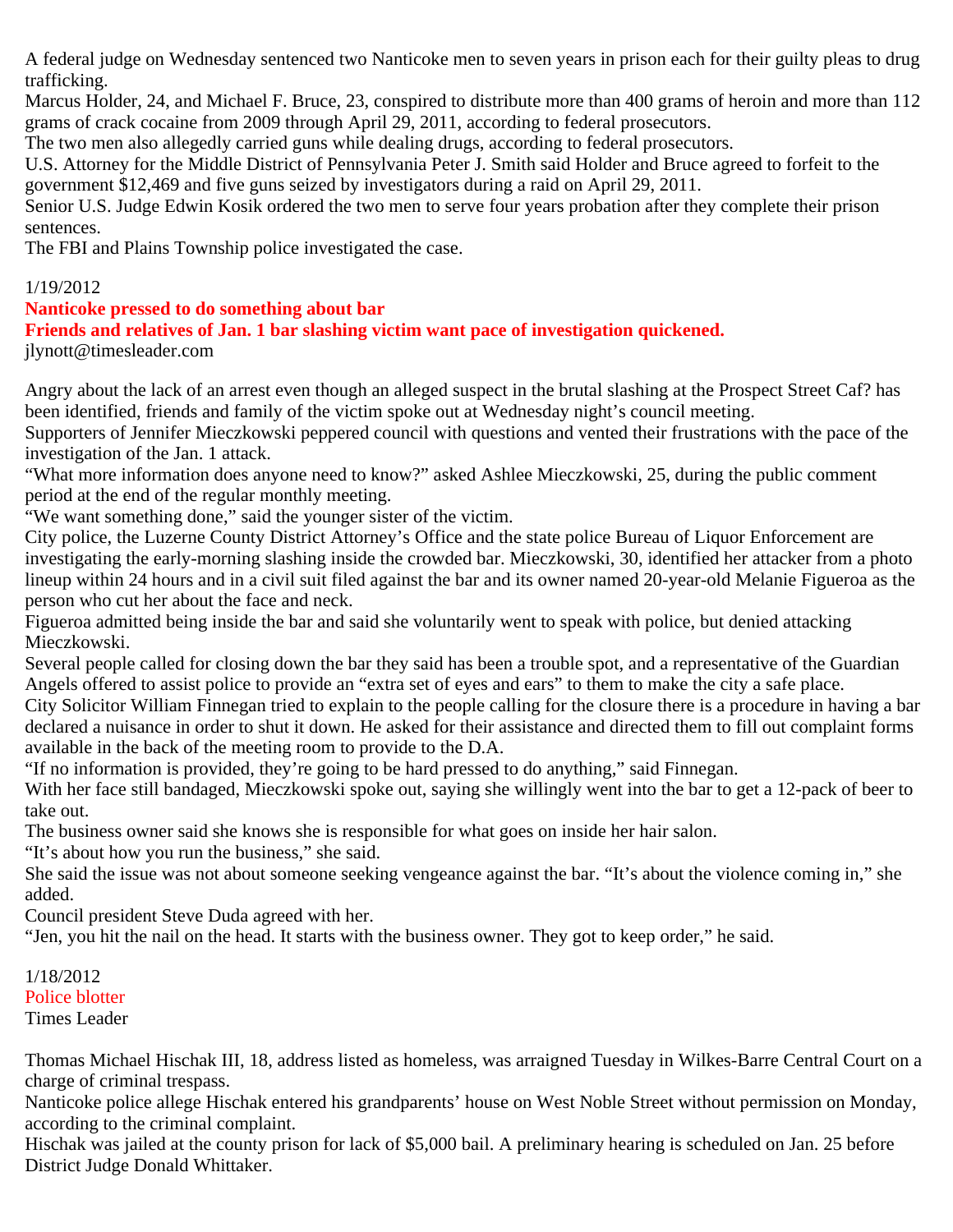A woman was arraigned Tuesday in Wilkes-Barre Central Court on charges she entered a residence without permission. Cara Lee Asay, 28, of State Street, Nanticoke, was charged with burglary, criminal trespass, theft, receiving stolen property and criminal attempt. She was jailed at the county prison for lack of \$10,000 bail.

Township police allege Asay entered an unoccupied residence on West Main Street, stealing items on Nov. 20, according to the criminal complaint.

A preliminary hearing is scheduled on Jan. 25 before District Judge Donald Whittaker in Nanticoke.

# 1/16/2012

Woman denies being bar attacker

Melanie Figueroa, identified in lawsuit as alleged slasher, admits to being in Nanticoke bar on Jan. 1. jlynott@timesleader.com

The woman identified in a lawsuit as the person who allegedly slashed another woman in the face inside a Nanticoke bar early New Year's Day said she is not the attacker.

Melanie Figueroa, 20, of Nanticoke, said she was in the Prospect Street Caf? on Jan.1, but she would not discuss what happened inside it that morning. During a brief interview Sunday she limited her comments to what happened in the days after the attack on Jennifer Mieczkowski.

Mieczkowski named Figueroa as the assailant in the suit filed Friday in Luzerne County Court against the bar and its owner Paul Halliday, alleging employees served alcoholic beverages to the underage Figueroa and did not stop the attack.

"I did talk to police. I went on my own," said Figueroa. "Because I heard people were saying I did it." She denied attacking Mieczkowski, 30, of Nanticoke.

"Why would I go to police the day after it happened if I did it?" she asked during a 15-minute meeting at a donut shop in Hanover Township.

No criminal charges have been filed. Nanticoke police Detective Capt. William Shultz said he was not going to get in the middle of what Figueroa and Mieczkowski were saying.

"We're just going to continue our investigation, and we're going to arrest the person responsible for the crime," he said. Figueroa said she does not know Mieczkowski and has no idea why she was singled out by her in the suit.

"I feel bad for what happened to Jen. I don't feel like anything like this should happen to anybody," said Figueroa. Mieczkowski identified Figueroa from a photo lineup within 24 hours of the attack, said her attorney, David Selingo. Mieczkowski declined the opportunity to comment.

Selingo said he and his client stand behind the allegations in the lawsuit and "look forward to litigating this matter to its successful conclusion."

"Ms. Figueroa will have full opportunity to present her story under oath and under the penalty of perjury in the litigation forum," Selingo added.

Figueroa indicated she plans to file a suit as a result of being named by Mieczkowski. The publicity has been harmful. and the mother of a 3-year-old child said she wanted to clear her name.

She was confident she would be vindicated by the video from the bar's surveillance system. State police are conducting a forensic analysis of the video.

"When the video comes back from Harrisburg it will prove that I'm innocent," said Figueroa.

# 1/14/2012

# **Slashing victim's lawsuit identifies alleged assailant**

psweet@citizensvoice.com, 570-763-9704

The Prospect Street Cafe and its owner should have taken steps to protect a woman who was gruesomely slashed at the Nanticoke bar on New Year's Day, according to a lawsuit filed Friday in Luzerne County Court.

In the lawsuit, Jennifer Mieczkowski, 30, says the bar and its owner Paul Halliday were guilty of negligence that allowed another woman to slash Mieczkowski's face and neck with a box cutter.

Though a criminal investigation is still under way, the lawsuit also alleges 20-year-old Melanie Rosario Figueroa was the primary assailant.

Attempts to reach Figueroa via telephone Friday were unsuccessful.

Halliday said Friday that his employees did everything they could to help Mieczkowski and suggested video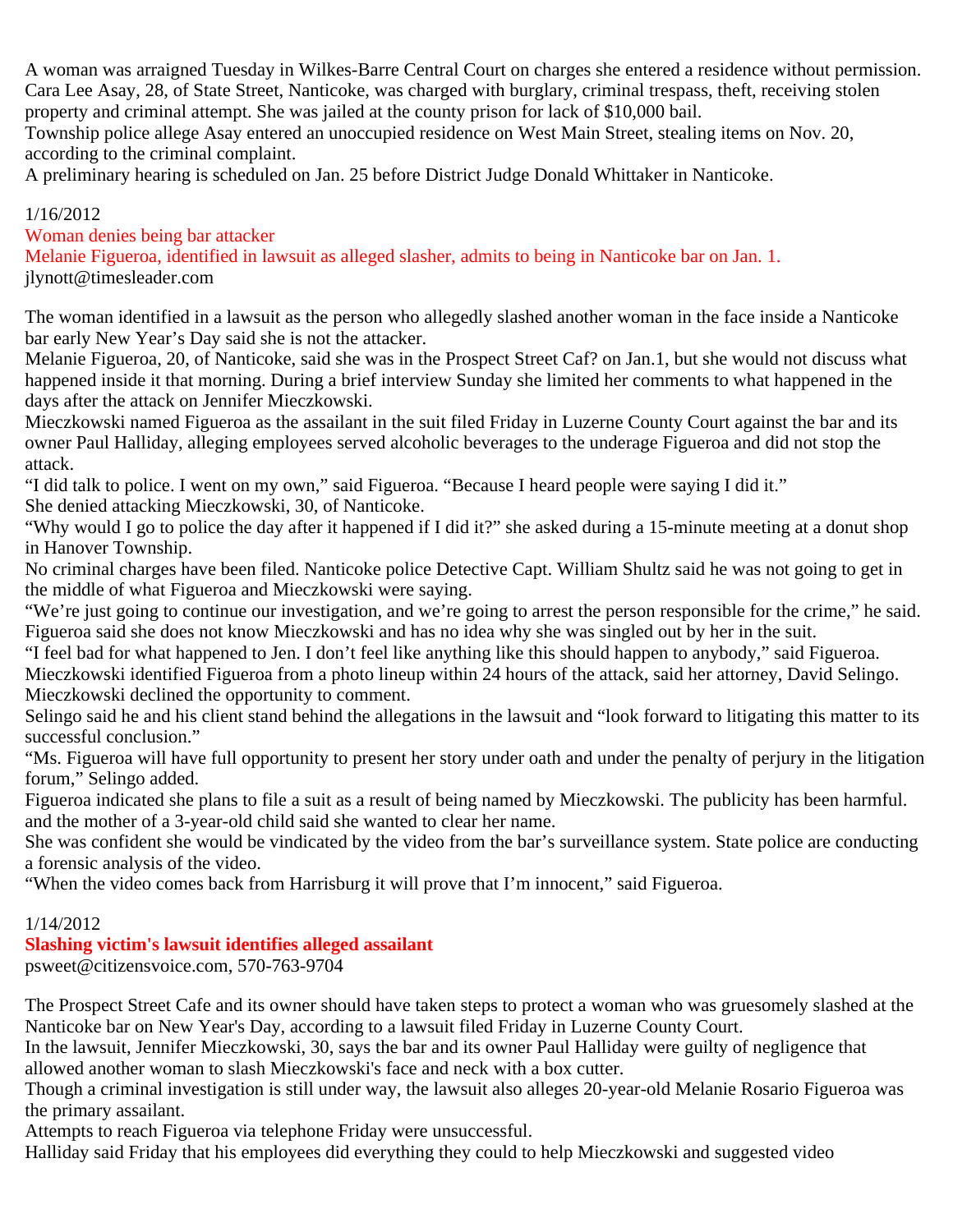surveillance from the bar shows she wasn't as innocent in the fight as has been reported.

"Our bouncer, our bartender did everything they could to help her," Halliday said. "The bartender even went after the (other) girl with a Taser."

Insufficient security?

Mieczkowski's claims against the bar include: a bouncer and other employees were not appropriately trained on security techniques; the bouncer was dressed in plain clothes and not easily identifiable; and Halliday failed to maintain a barred-patrons list.

The lawsuit says the bar employed Jerome "Mugga" Mills as a bouncer/security guard, and he was dressed in street clothes.

"It is believed and, therefore, averred that 'Mugga' Mills did not have any training as a security person," the lawsuit said. Halliday, though, says he has no idea who "Mugga" Mills is and that the bar employed a bouncer named Jamil Tucker who was not only wearing a shirt that said security, but he checked every patron's identification at the door and was easily recognizable.

The lawsuit also points to a conditional licensing agreement between the state Liquor Control Board and the bar that mandates the bar train employees, have a security guard on site on Friday and Saturday between 10 p.m. and 30 minutes after closing and maintain a barred-patrons list.

Halliday said the bar is still complying with that agreement.

"We did have some issues. We corrected them," he said. "That's why we are still in business today." Avoidable incident?

Mieczkowski says in the lawsuit that Figueroa - the alleged assailant - was able to slash her because the bar failed to prevent Figueroa from entering in the first place.

Figueroa was underage and should have been on the barred-patrons list because of previous fights, the suit says. Inside, bartenders served Figueroa alcohol, even when she was visibly intoxicated.

And, when the fight broke out, no one with the bar intervened.

"No one employed by defendant, Prospect Street Cafe, Inc., attempted to intervene, protect or assist plaintiff, Jennifer Mieczkowski," the lawsuit said.

According to online court records, Figueroa was charged with fighting and harassment on Sept. 13, 2010. She was found not guilty of fighting but guilty of harassment with physical contact and fined nearly \$300.

Halliday questioned whether he should have to check every patron's background.

"If she was underage, she must have had a fake ID," he said, "because my bouncer carded everyone at the door." Investigators also seized surveillance footage from the bar for the criminal investigation, and Halliday said it shows that the bartender and bouncer jumped to help.

More importantly, he said, the video shows that Mieczkowski might have instigated the fight.

"The video system that the cops subpoenaed shows it pretty well," he said.

Mieczkowski has said before - and the lawsuit repeats - that she was coming to a friend's aid after the friend was knocked off of her bar stool.

Halliday, though, said the lawsuit shows where Mieczkowski's priorities lie.

"I don't know how she could claim this before the criminal investigation's done," Halliday said. "She's just more interested in money than justice."

The lawsuit asks for a judgment against Halliday and the business "in an amount in excess of the mandatory arbitration limits," costs, interest and attorneys fees and any other relief.

When reached Friday, Mieczkowski said she was told by her attorney, David J. Selingo, not to discuss the lawsuit. Selingo did not return a telephone message left Friday afternoon.

Nanticoke Police Detective William Schultz said Friday that the investigation was ongoing but arrests were imminent. Schultz would not comment about details of the investigation, including whether Figueroa was a suspect.

When asked whether the lawsuit's naming of an individual as the assailant would affect the investigation, Schultz said he wasn't concerned at this point and would see how it will play out.

"I'm surprised by this," he said, "but that can't affect our criminal investigation."

# 1/14/2012

**Slashing victim sues bar, owner**

**Jennifer Mieczkowski of Nanticoke was attacked inside the Prospect Street Cafe**

tmorgan@timesleader.com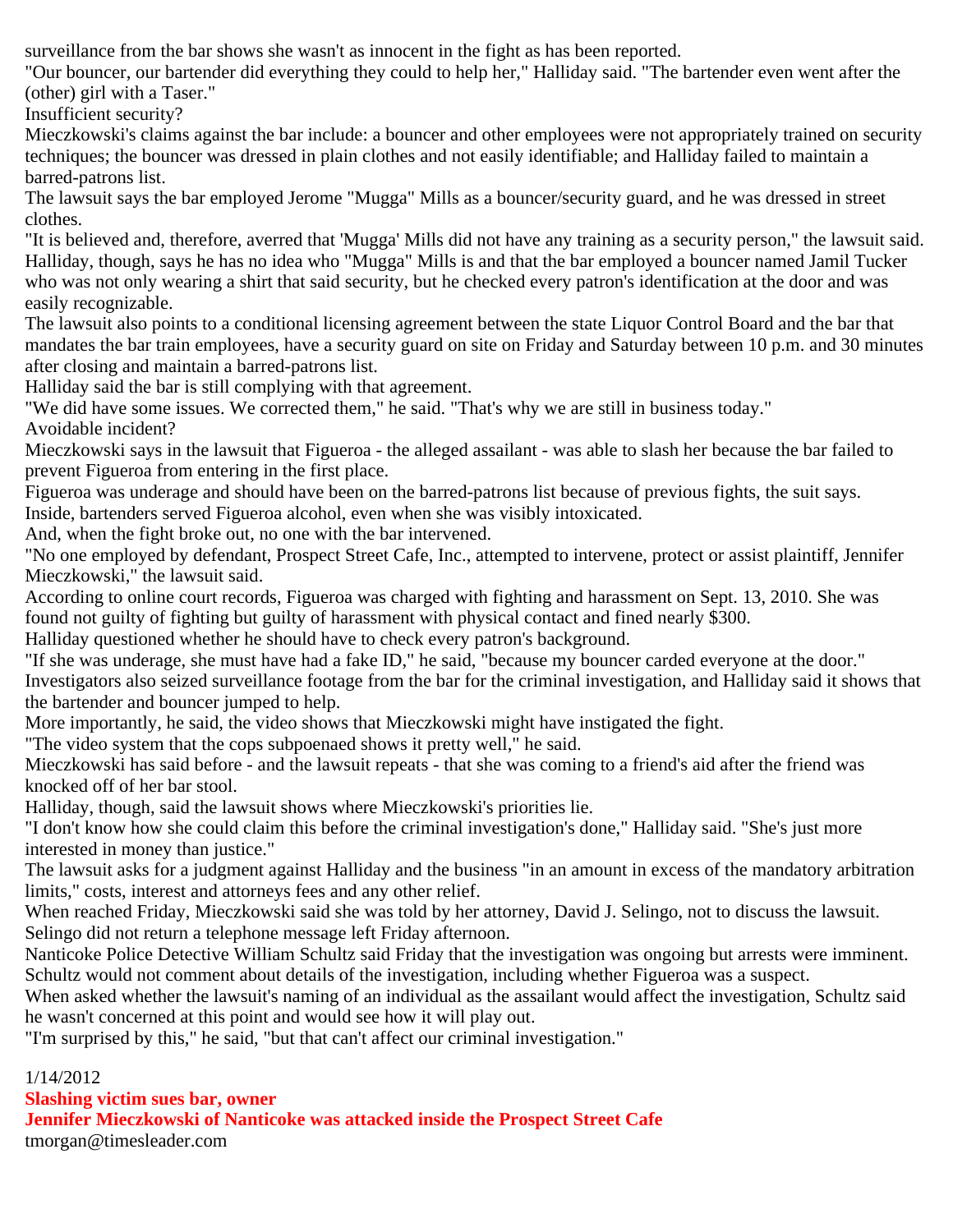A woman whose face was severely slashed inside a Nanticoke bar has filed a lawsuit against the tavern and its owner, alleging employees served her underage attacker and did nothing to stop the brutal attack.

Jennifer Mieczkowski of Nanticoke says Paul Halliday, owner of the Prospect Street Caf?, was negligent for allowing into the bar the person who Mieczkowski claims injured her, despite the fact the woman was under the legal drinking age.

Police have not identified the woman who allegedly slashed Mieczkowski, but the lawsuit claims she is 20-year-old Melanie Rosario Figueroa of Nanticoke.

The suit, filed Friday in Luzerne County Court by attorney David Selingo, claims Figueroa was intoxicated when she and a male, who is not identified, attacked Mieczkowski after she came to the aid of a friend who had been knocked off a bar stool.

Nanticoke police have been investigating the Jan. 1 assault but have not filed charges.

Selingo said Friday he does not understand why Figueroa has not been charged because Mieczkowski identified Figueroa from a photo lineup within 24 hours after the assault.

"Jennifer is very frustrated. She identified the girl a long time ago and there's been no charges yet," Selingo said. Detective Capt. William Shultz said Friday police are continuing the investigation. A video taken from the bar's surveillance system is now undergoing a forensic analysis at the state police lab in Harrisburg.

"When we are ready to make an appropriate arrest, we will make it. These things take time," Shultz said.

Figueroa could not be reached for comment Friday. Michael Yelen, attorney for Halliday, did not immediately return a phone message left at his office Friday evening. A phone number at the bar was not operational when a reporter called Friday.

According to the suit, the Prospect Street Caf? had been the site of nine incidents involving disturbances at or immediately adjacent to the premises and also had received 16 citations over an unspecified period of time prior to the incident.

In order to renew his liquor license, Halliday entered an agreement with the Liquor Control Board that called for him to employ a security guard, provide training and to maintain a list of persons who were barred from the tavern.

The lawsuit alleges the tavern failed to keep a barred patrons list. It further alleges employees permitted Figueroa to enter the bar, despite knowing that she was under the legal drinking age of 21, and that she previously had been charged with disorderly conduct for fighting and harassment.

Court records filed with District Judge Donald Whittaker show a Melanie Figueroa was cited with three counts of disorderly conduct in September 2010. She was found not guilty of the charges at a hearing held on Dec. 7, 2010. The suit says Mieczkowski was in the bar for only a short time before she was attacked by Figueroa and the unidentified male, each of whom slashed her about the face and head.

Mieczkowski's friend, David Wells, tried to stop the assault. Rather than help him, a bouncer at the club dragged Wells outside the bar. A police report of the incident said Wells was beaten with a pool cue. The lawsuit does not identify who committed the alleged assault against Wells.

The suit seeks damages for two counts of negligence against Halliday and the tavern.

# 1/7/2012

# **Probe into slashing at tavern continues**

Times Leader Staff

Police said Friday they are continuing to investigate the vicious assault on a woman who suffered severe slash wounds to her face inside the Prospect Street Cafe on Jan. 1.

Jennifer Mieczkowski, 30, of Nanticoke, said she entered the tavern to buy beer to take home and started talking to friends around 2 a.m. She told police a woman lunged at her with a box cutter, slashing her face several times. Ricky Wells, 31, of Mountain Top, suffered a broken jaw and facial injuries in the assault.

Mieczkowski said she entered the tavern with Wells, who was dragged outside and beaten with a pool stick. Police said another man was injured in the assault.

Detective Capt. William Shultz said he has interviewed numerous witnesses who were inside the tavern. He said the investigation is ongoing.

# 1/4/2012

**Nanticoke bar no stranger to Liquor Control Board** bkalinowski@citizensvoice.com, 570-821-2055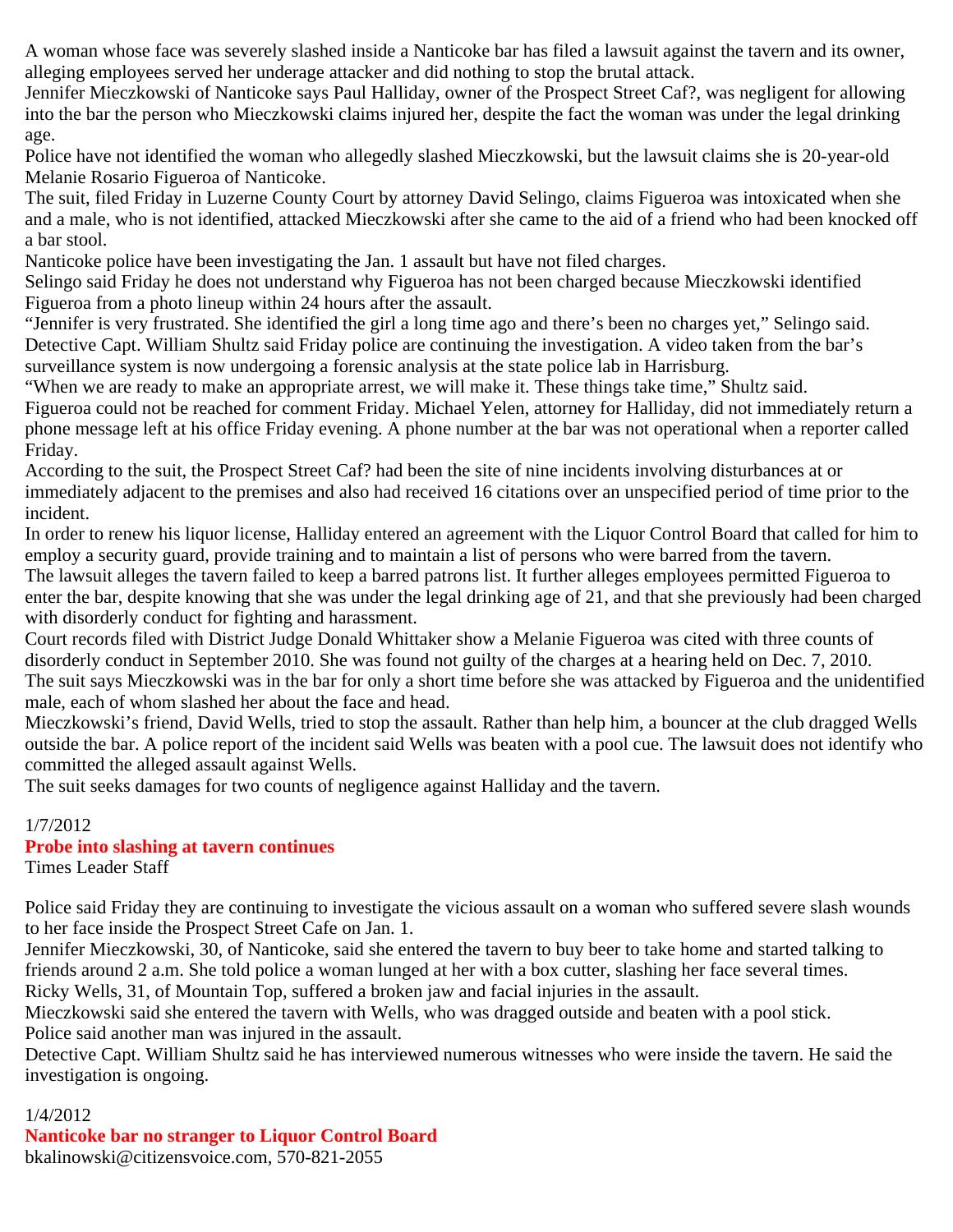The embattled Prospect Street Cafe was already operating on borrowed time before Sunday's vicious slashing. After a series of liquor law violations and police responses, the state Liquor Control Board gave the bar's owners an ultimatum in November: clean up or be closed down, according to documents obtained by The Citizens' Voice on Tuesday.

A conditional license agreement between the board and the bar's owners reveals the board agreed to halt its efforts to revoke the bar's liquor license if the bar complied with a series of sanctions, from enhanced training to beefed up security.

It remained unclear Tuesday how the latest controversy will affect its license status, but police and prosecutors say they now plan swift action to investigate whether the bar should immediately be shuttered as a nuisance to the community. "Prospect Cafe has had its problems," said Sgt. Gary Severns, commanding officer of the state police Bureau of Liquor Control Enforcement. "But it's too early for me to say if they had any responsibility in this. I plan on contacting the district attorney's office to explore the possibility of a nuisance bar action. We'll see what the investigation brings and will go from there."

Early Sunday, Jenn Mieczkowski, 30, of Nanticoke, was severely wounded at the Prospect Street Cafe when she was slashed all over her face with a box cutter during a melee that erupted. She said she was an innocent victim, brutalized when a fight between two woman spilled over to her. Her attacker, described as a female in her early 20s, remains at large, though police believe they know her identity.

The bar, at 23 Prospect St., has been cited 29 separate times for liquor law violations and fined \$11,400 since 2003, according to an online database operated by the state Liquor Control Board. Citations range from bad checks and loud music to permitting lewd entertainment and not providing records to investigators.

There also have been multiple police dispatches for fights and assaults, including on Dec. 20 when a man was beaten with a pool stick and the suspect threw a beer mug at a bartender.

Luzerne County District Attorney Stefanie Salavantis said her office is working with Nanticoke police and liquor control enforcement officials to investigate a possible nuisance action.

"When the investigation is complete, we will meet and determine if, in light of the current incident, what action can be taken, if any, within the letter of the law," Salavantis said.

| Friends of Mieczkowski have organized a rally and candlelight vigil for Friday at 5 p.m. at Patriot Square in Nanticoke to draw attention to the case and problems at the bar.

Meanwhile, police continue to investigate the crime itself. In addition to Mieczkowski's injuries, her friend was badly beaten and another man was slashed.

Nanticoke police Detective Capt. William Shultz spent Tuesday interviewing multiple witnesses who were in the crowded bar. He previously noted people in the bar cleaned up the bloody crime scene before police arrived and others, possibly an employee, gave misleading information about the severity of the incident that hindered the initial investigation.

"We're still investigating," Shultz said. "We have a lot of people to interview."

Mieczkowski said she went to the bar to get beer to go, and decided to stay for a drink after spotting a friend who was there celebrating New Year's.

While chatting, she said she drew attention to a fight going on near her between two women. She knew the woman being beaten, and summoned that woman's boyfriend to help. As she did so, the suspect attacked her with a box cutter, violently slicing her all across the face, she said.

Mieczkowski suffered slashes above her left eye, across her left cheek, on her left temple and on her nose. There's also a deep slice on the right side of her face that runs from her ear to jaw. Her head and face are now wrapped in bandages. LCB records list the officers of Prospect Street Cafe as Paul Halliday, president, and Sandra Kaminski, manager. "We're going through a lot right now. We feel bad for the girl," Kaminski said Tuesday, declining further comment

when she answered the door at Halliday's Nanticoke home.

The LCB documents obtained by The Citizens' Voice on Tuesday indicate the board's Bureau of Licensing had been fighting the renewal of the bar's liquor license since August 17, 2010, due to multiple citations and police responses. "Prospect wishes to renew the license in question and proffers that many of the alleged problems with its operation will be alleviated if the conditions contained herein are imposed upon the license as well as the premises," the agreement, signed Nov. 28, says.

The owners agreed to revamp their policies, undergo intensive training, employ a security guard between the hours of 10 p.m. and closing on Fridays and Saturdays, and implement a banned patrons list, all within 90 days, according to the documents.